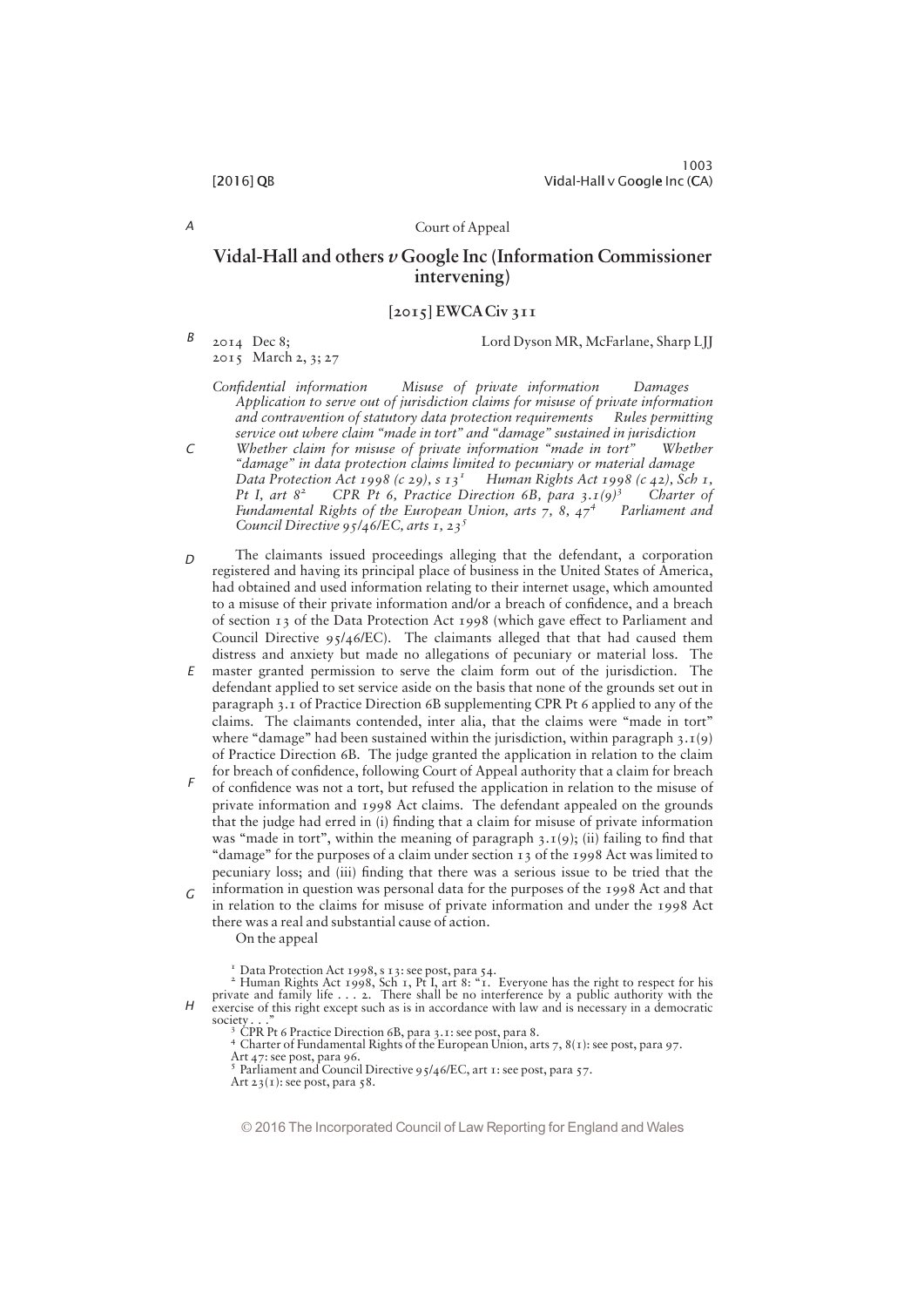# 1004 Vidal-Hall v Google Inc (CA) i later than the control of the control of  $[2016]$  QB

G

 $H$ 

Held, dismissing the appeal,  $(1)$  that breach of confidence and misuse of private information were two separate and distinct causes of action which rested on different legal foundations and protected different interests, namely secret or confidential information on the one hand and privacy on the other; that, unlike breach of confidence, misuse of private information had no equitable characteristics and there was no sound policy reason or principle why the cause of action should not be recognised as a tort for the purposes of service out of the jurisdiction; and that, accordingly, a claim for misuse of private information was "made in tort" within the meaning of paragraph 3.1(9) of Practice Direction 6B supplementing CPR Pt 6 (post, paras 21, 25, 43, 50, 51, 141, 142). A B

Dicta of Lord Nicholls of Birkenhead in OBG Ltd v Allan [2008] AC 1, para 255, HL(E) applied.

Dicta of Lord Phillips of Worth Matravers MR in Douglas v Hello! Ltd (No 3) [2006] QB 125, paras 96 97, CA considered.

(2) That, having regard to the objective of Parliament and Council Directive 95/46/EC of protecting the right to privacy of individuals with respect to the processing of their personal data, "damage" in article 23 of the Directive bore its natural and wide meaning so as to include both material and non material damage; that, since section 13 of the Data Protection Act 1998 expressly provided that an individual who suffered distress by reason of a contravention by a data controller of any of the requirements of the 1998 Act was entitled to compensation only if he also suffered pecuniary or material loss thereby or if the contravention related to the processing of personal data for special purposes, it had not effectively transposed article 23 of the Directive into English law; that section  $13(2)$  was a fundamental feature of the 1998 Act and so could not be disapplied by invoking the principle of European Union law that national law enacted for the purpose of transposing a Directive into law should, so far as possible, be interpreted in the light of the wording and the purpose of that Directive in order to achieve the result sought by the Directive; but that section  $13(2)$  of the 1998 Act was to be disapplied pursuant to article 47 of the Charter of Fundamental Rights of the European Union on the grounds that it conflicted with the rights guaranteed by the Charter, namely the right to respect for private and family life under article  $\tau$  and the right to protection of personal data under article 8; and that, accordingly, compensation was recoverable under section  $13(I)$  of the 1998 Act for any damage suffered as a result of a data controller's contravention of any of the 1998 Act's requirements (post, paras  $68$ , 76 82, 92 94, 95, 105, 141, 142).  $\mathcal{C}$ D E F

Benkharbouche v Embassy of the Republic of Sudan (Secretary of State for Foreign and Commonwealth Affairs intervening)  $[2016]$  QB 347, CA applied.

Marleasing SA  $v$  La Comercial Internacional de Alimentación SA (Case C 106/89) [1990] ECR I 4135, ECJ and Johnson v Medical Defence Union Ltd  $(No 2)$  [2008] Bus LR 503, CA considered.

(3) That there were serious issues of fact and law to be tried in relation to whether the information in question was "personal data" under the 1998 Act which merited determination at trial; that there was a real and substantial cause of action in relation to both the claim for misuse of private information and the 1998 Act claim since, although the compensatory damages might be relatively modest, it was clearly arguable that both claims engaged the claimants' rights to respect for their private lives, guaranteed by article 8 of the Convention for the Protection of Human Rights and Fundamental Freedoms, and the costs of the litigation were capable of control under the court's case management powers; and that, accordingly, the judge had been right to refuse to set aside the master's order in relation to those claims (post, paras 107, 115, 121, 137, 138, 140 142).

Decision of Tugendhat J [2014] EWHC 13 (QB); [2014] 1 WLR 4155 affirmed.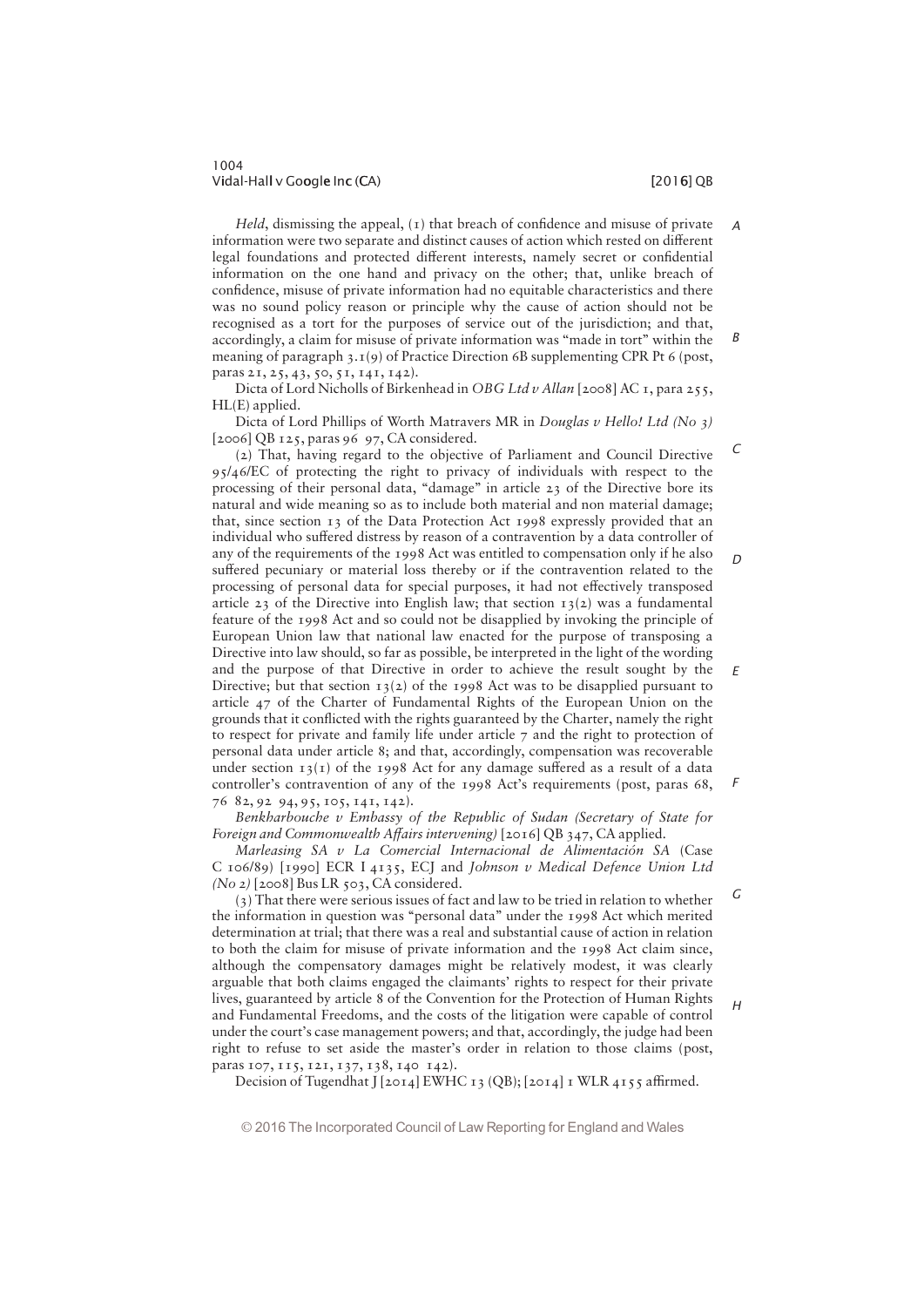$\Gamma$ 

E

F

G

The following cases are referred to in the judgment of Lord Dyson MR and Sharp LJ: A

A v B plc [2002] EWCA Civ 337; [2003] QB 195; [2002] 3 WLR 542; [2002] 2 All ER 545; [2002] 1 FLR 1021, CA

- Altimo Holdings and Investment Ltd v Kyrgyz Mobil Tel Ltd [2011] UKPC 7; [2012] 1 WLR 1804; [2011] 4 All ER 1027; [2012] 1 All ER (Comm) 319, PC
- Benkharbouche v Embassy of the Republic of Sudan (Secretary of State for Foreign and Commonwealth Affairs intervening)  $[2015]$  EWCA Civ 33;  $[2016]$  QB 347; [2015] 3 WLR 301; [2015] ICR 793; [2016] 1 All ER 816, CA B

Browne of Madingley (Lord) v Associated Newspapers Ltd [2007] EWCA Civ 295; [2008] QB 103; [2007] 3 WLR 289, CA

Campbell v MGN Ltd [2004] UKHL 22; [2004] 2 AC 457; [2004] 2 WLR 1232; [2004] 2 All ER 995, HL(E)

Collins v FBD Insurance plc [2013] IEHC 137

 $\epsilon$  Common Services Agency v Scottish Information Comr [2008] UKHL 47; [2008] 1 WLR 1550; [2008] 4 All ER 851; 2008 SC (HL) 184, HL(Sc) Copland v United Kingdom (2007) 45 EHRR 37

Douglas v Hello! Ltd [2001] QB 967; [2001] 2 WLR 992; [2001] 2 All ER 289; [2001] I FLR 982, CA

Douglas v Hello! Ltd (No 3) [2003] EWHC 786 (Ch); [2003] 3 All ER 996; [2005] EWCA Civ 595; [2006] QB 125; [2005] 3 WLR 881; [2005] 4 All ER 128, CA; [2007] UKHL 21; [2008] AC 1; [2007] 2 WLR 920; [2007] Bus LR 1600; [2007]

4 All ER 545; [2008] 1 All ER (Comm) 1, HL(E) Fish Legal v Information Comr (Case C 279/12) EU:C:2013:853; [2014] QB 521; [2014] 2 WLR 568; [2015] All ER (EC) 795, ECJ

Francovich v Italian Republic (Joined Cases C 6/90 and C 9/90) EU:C:1991:428; [1995] ICR 722; [1991] ECR I 5357, ECJ

- Ghaidan v Godin Mendoza [2004] UKHL 30; [2004] 2 AC 557; [2004] 3 WLR 113; [2004] 3 All ER 411; [2004] 2 FLR 600, HL(E)
- Halliday v Creation Consumer Finance Ltd [2013] EWCA Civ 333; [2013] 3 CMLR 4, CA

Hosking v Runting  $[2004]$  NZCA 34;  $[2005]$  I NZLR I

Imerman v Tchenguiz [2010] EWCA Civ 908; [2011] Fam 116; [2011] 2 WLR 592; [2011] 1 All ER 555; [2010] 2 FLR 814, CA

Jameel (Yousef) v Dow Jones & Co Inc  $[2005]$  EWCA Civ 75;  $[2005]$  QB 946;  $[2005]$ 2 WLR 1614, CA

Johnson v Medical Defence Union Ltd (No 2) [2007] EWCA Civ 262; [2008] Bus LR 503, CA

Kitechnology BV v Unicor GmbH Plastmaschinen [1995] FSR 765, CA

Leitner v TUI Deutschland GmbH & Co KG (Case C  $168/00$ ) EU:C:2002:163; [2002] All ER (EC) 561; [2002] ECR I 2631, ECJ

Lindqvist, Criminal proceedings against (Case C 101/01) EU:C:2003:596; [2004] QB 1014; [2004] 2 WLR 1385; [2004] All ER (EC) 561; [2003] ECR I 12971, **EC** 

McKennitt v Ash [2006] EWCA Civ 1714; [2008] QB 73; [2007] 3 WLR 194, CA

Marleasing SA v La Comercial Internacional de Alimentación SA (Case C 106/89) EU:C:1990:395; [1990] ECR I 4135, ECJ

Metall und Rohstoff AG v Donaldson Lufkin & Jenrette Inc [1990] 1 QB 391; [1989] 3 WLR 563; [1989] 3 All ER 14, CA

Murray v Express Newspapers plc [2008] EWCA Civ 446; [2009] Ch 481; [2008] 3 WLR 1360; [2008] 2 FLR 599, CA  $H$ 

OBG Ltd v Allan [2007] UKHL 21; [2008] AC 1; [2007] 2 WLR 920; [2007] Bus LR 1600; [2007] 4 All ER 545; [2008] 1 All ER (Comm) 1, HL(E)

R (Chester) v Secretary of State for Justice  $[2013]$  UKSC 63;  $[2014]$  AC 271;  $[2013]$ 3 WLR 1076; [2014] 1 All ER 683; 2014 (SC) UKSC 25, SC(E & Sc)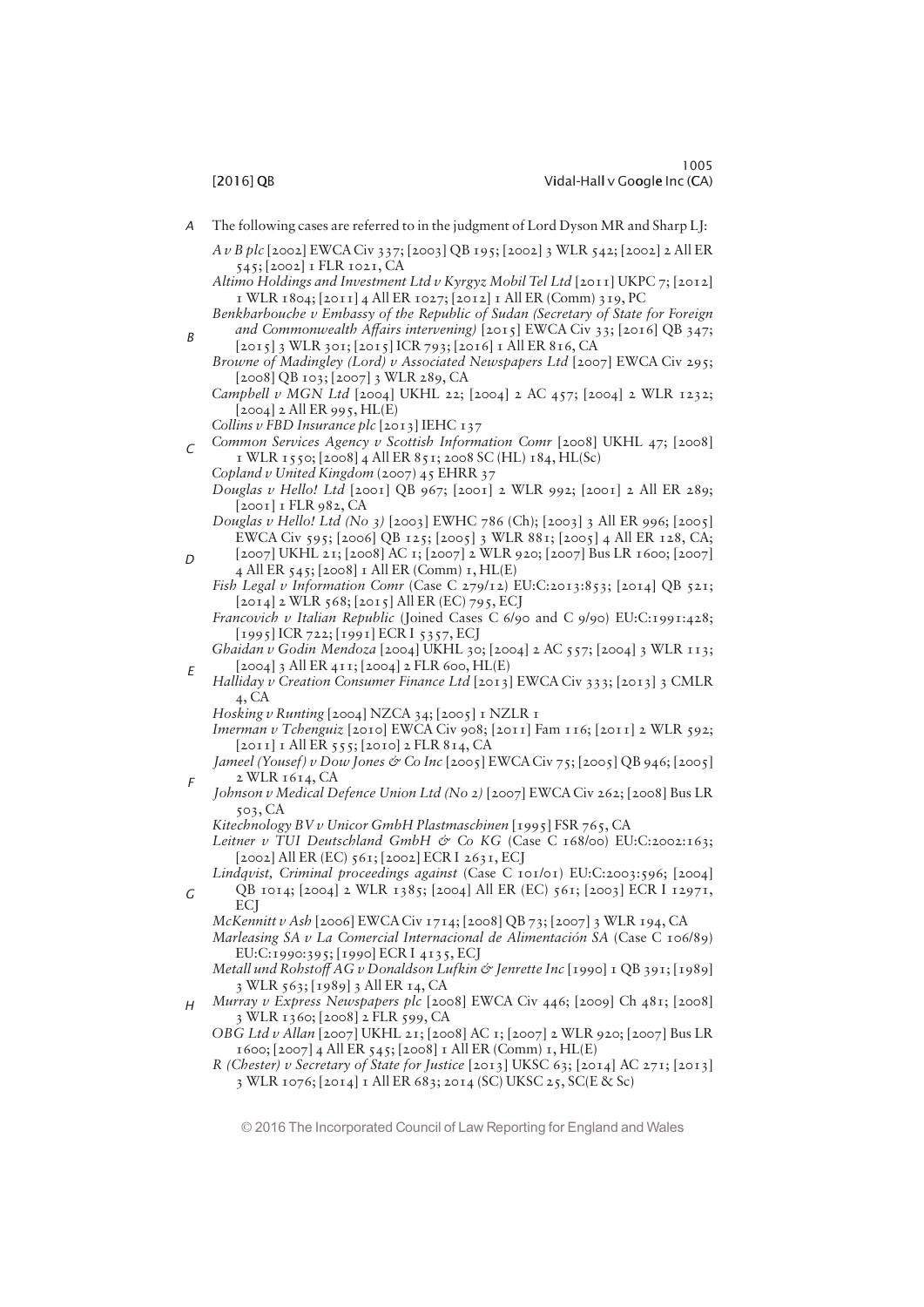C

 $\overline{D}$ 

H

R (IDT Card Services Ireland Ltd) v Customs and Excise Comrs [2006] EWCA Civ 29; [2006] STC 1252, CA A

Rugby Football Union v Consolidated Information Services Ltd (formerly Viagogo Ltd) [2012] UKSC 55; [2012] 1 WLR 3333; [2013] 1 All ER 928, SC(E)

Société d'Importation Édouard Leclerc Siplec v TF1 Publicité SA (Case C  $412/93$ ) EU:C:1995:26; [1995] All ER (EC) 343; [1995] ECR I 179, ECJ

Sullivan v Bristol Film Studios Ltd [2012] EWCA Civ 570; [2012] EMLR 27, CA

VTB Capital plc v Nutritek International Corpn [2012] EWCA Civ 808; [2012]  $2$  Lloyd's Rep 313; [2012]  $2$  BCLC 437, CA B

Wainwright v Home Office [2003] UKHL 53; [2004] 2 AC 406; [2003] 3 WLR 1137;  $[2003]$  4 All ER 969, HL(E)

The following additional cases were cited in argument:

Attorney General v Guardian Newspapers Ltd (No 2) [1990] 1 AC 109; [1988] 3 WLR 776; [1988] 3 All ER 545, HL(E)

Dubai Aluminium Co Ltd v Salaam [2002] UKHL 48; [2003] 2 AC 366; [2002] 3 WLR 1913; [2003] 1 All ER 97; [2003] 2 All ER (Comm) 451; [2003] 1 Lloyd's  $Rep 65, H L(E)$ 

Embassy Limousines  $\breve{\sigma}$  Services v European Parliament (Case T 203/96) EU:T:1998:302; [1998] ECR II 4239, CFI

Franchet v Commission of the European Communities (Case  $T_{48/05}$ ) EU:T:2008:257; [2008] ECR II 1585, CFI

Hellewell v Chief Constable of Derbyshire  $[1995]$  I WLR 804;  $[1995]$  4 All ER 473 Information Comr v Niebel [2014] UKUT 255 (AAC), UT

Litster v Forth Dry Dock & Engineering Co Ltd [1990] 1 AC 546; [1989] 2 WLR 634; [1989] ICR 341; [1989] 1 All ER 1134; 1989 SC (HL) 96, HL(Sc)

M v Secretary of State for Work and Pensions [2006] UKHL 11; [2006] 2 AC 91; [2006] 2 WLR 637; [2006] 4 All ER 929; [2006] 2 FLR 56, HL(E)

R v Broadcasting Standards Commission, Ex p British Broadcasting Corpn [2001] QB 885; [2000] 3 WLR 1327; [2000] 3 All ER 989, CA E

Secretary of State for the Home Department v British Union for the Abolition of Vivisection [2008] EWHC 892 (QB); [2009] 1 WLR 636

Spencer (Earl) v United Kingdom (1998) 25 EHRR CD105

# APPEAL from Tugendhat J

By a claim form dated 12 June 2013 and particulars of claim the claimants, Judith Vidal-Hall, Robert Hann and Marc Bradshaw, claimed damages against the defendant, Google Inc, alleging that the defendant had obtained and used certain information relating to their internet usage which amounted to a misuse of private information and/or breach of confidence, and/or compensation pursuant to section 13 of the Data Protection Act 1998 for breach of statutory duty under section  $4(4)$  of the 1998 Act. On 12 June 2013 Master Yoxall granted the claimants permission to serve the claim on the defendant out of the jurisdiction. F G

By an application dated 2 August 2013 the defendant sought, under CPR r 11, an order declaring that the court had no jurisdiction to try the claims, alternatively, that it should not exercise any jurisdiction it did have and setting aside the order of Master Yoxall and setting aside service of the claim form itself, on the grounds that there was no arguable case that the claims fell within paragraphs  $3.1(2)$  and  $3.1(9)$  of Practice Direction 6B supplementing CPR Pt 6, further or alternatively, that there was no serious issue to be tried in relation to the claims. Tugendhat  $J$  [2014] EWHC 13 (QB); [2014] 1 WLR 4155 on 16 January 2014 inter alia declared that the court had jurisdiction to try the claims save for the claims for breach of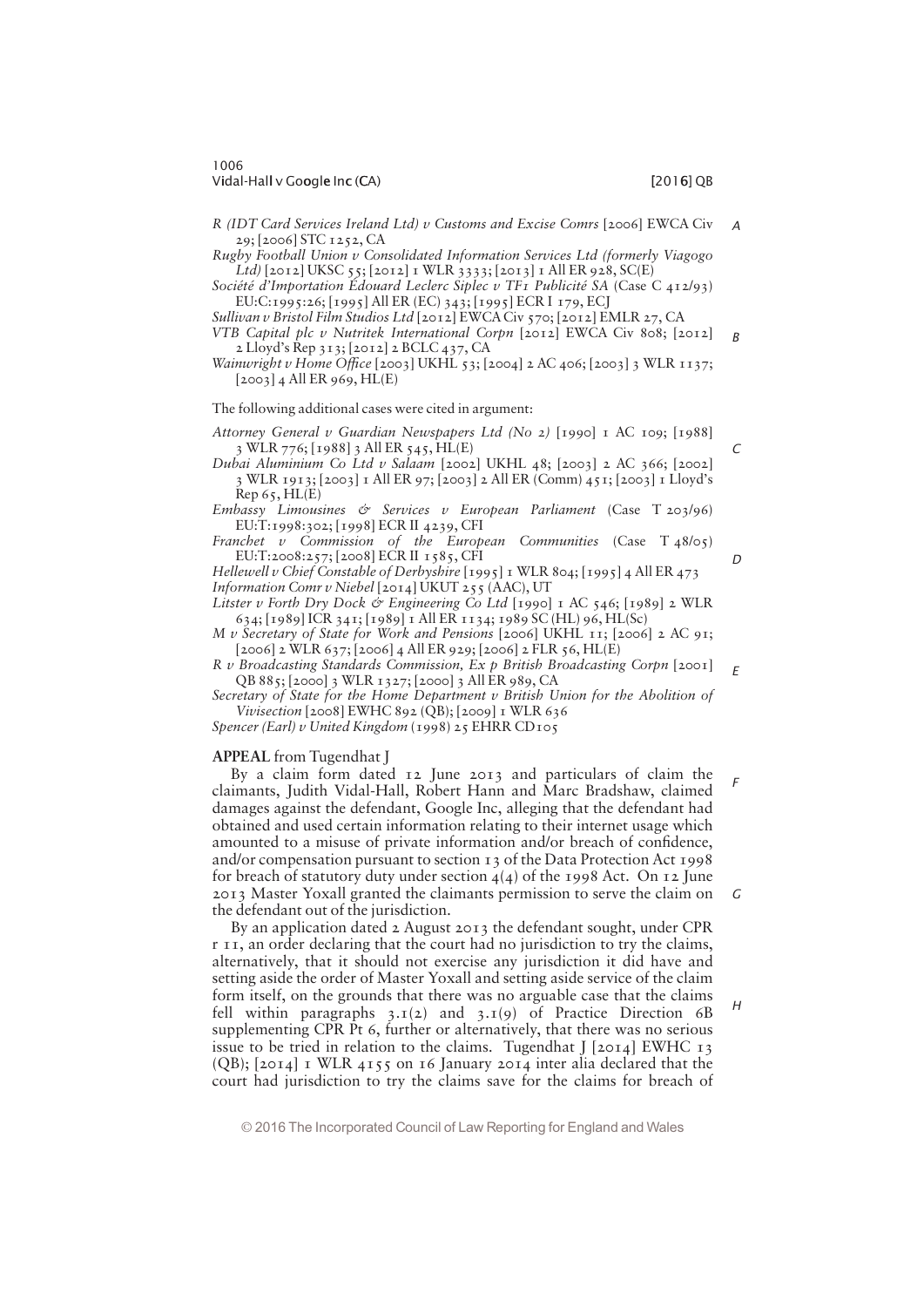confidence, set aside the claim form and particulars of claim in respect of the latter claims, and refused the defendant permission to appeal. A

By an appellant's notice filed on 6 February 2014, and pursuant to the permission of the Court of Appeal (Gloster LJ) given on 7 March 2014 the defendant appealed on inter alia the following grounds. (1) The judge had been wrong to declare that the court had jurisdiction to try the claims

- against the defendant for damages for misuse of private information and compensation under section 13 of the Data Protection Act 1998, since he had (a) wrongly ruled that misuse of private information was a tort within the meaning of paragraph  $3.1(9)$  of Practice Direction 6B supplementing CPR Pt 6, (b) impermissibly declined to follow binding authority that misuse of private information was not a separate or different cause of action from breach of confidence which he rightly accepted was not a tort,  $(c)$  wrongly B
- relied on observations in authorities where classification of the cause of action was not in issue and which at best consisted of obiter statements that the cause of action was a tort, (d) failed to follow binding Court of Appeal authority that the meaning of "damage" in section 13 of the 1998 Act was pecuniary loss and that there had to be pecuniary loss to sustain a claim for compensation under the section, (e) wrongly concluded that "damage" in the C
- section included non-pecuniary damage, that the claimants' rights under article 8 of the Convention for the Protection of Human Rights and Fundamental Freedoms were engaged, and that the claims for compensation came within the gateway in paragraph 3.1(9) of Practice Direction 6B. (2) The judge had been plainly wrong to conclude that there was an arguable case, and serious issue to be tried, that the claimants' rights under article 8 were engaged because (i) the collected browser-generated information was  $\Gamma$
- not private or confidential, and/or (ii) the alleged incursion into private life by the defendant's use of cookies did not reach a level of seriousness to engage article 8, and/or (iii) the claimants had not suffered any economic loss or physical harm as a result of that use of cookies as pleaded, and the claims for damages for distress and anxiety were based, as the judge recognised, on the mere possibility that information about them might have been disclosed E
- to third parties. (3) The judge had wrongly concluded that there was an arguable case, and serious issue to be tried, that the browser-generated information was personal data for the purposes of the 1998 Act. (4) The judge had failed to recognise that any award of damages or compensation would inevitably be very modest, so that he had been wrong to conclude that the claimants stood to achieve anything of value in the action which justified the time and costs of a trial. In that respect the judge had given too little F
- weight to the defendant's rights under article 10 of the Convention as against the claimants' claimed article 8 rights. G

The Information Commissioner intervened in the appeal.

The facts are stated in the judgment of Lord Dyson MR and Sharp LJ.

[Argument on 8 December 2014]

Antony White QC and Catrin Evans (instructed by Bristows LLP) for the defendant.  $H$ 

The cause of action in misuse of private information, likely to arise in many privacy claims with an international element, is not a claim in tort within the meaning of paragraph 3.1(9) of Practice Direction 6B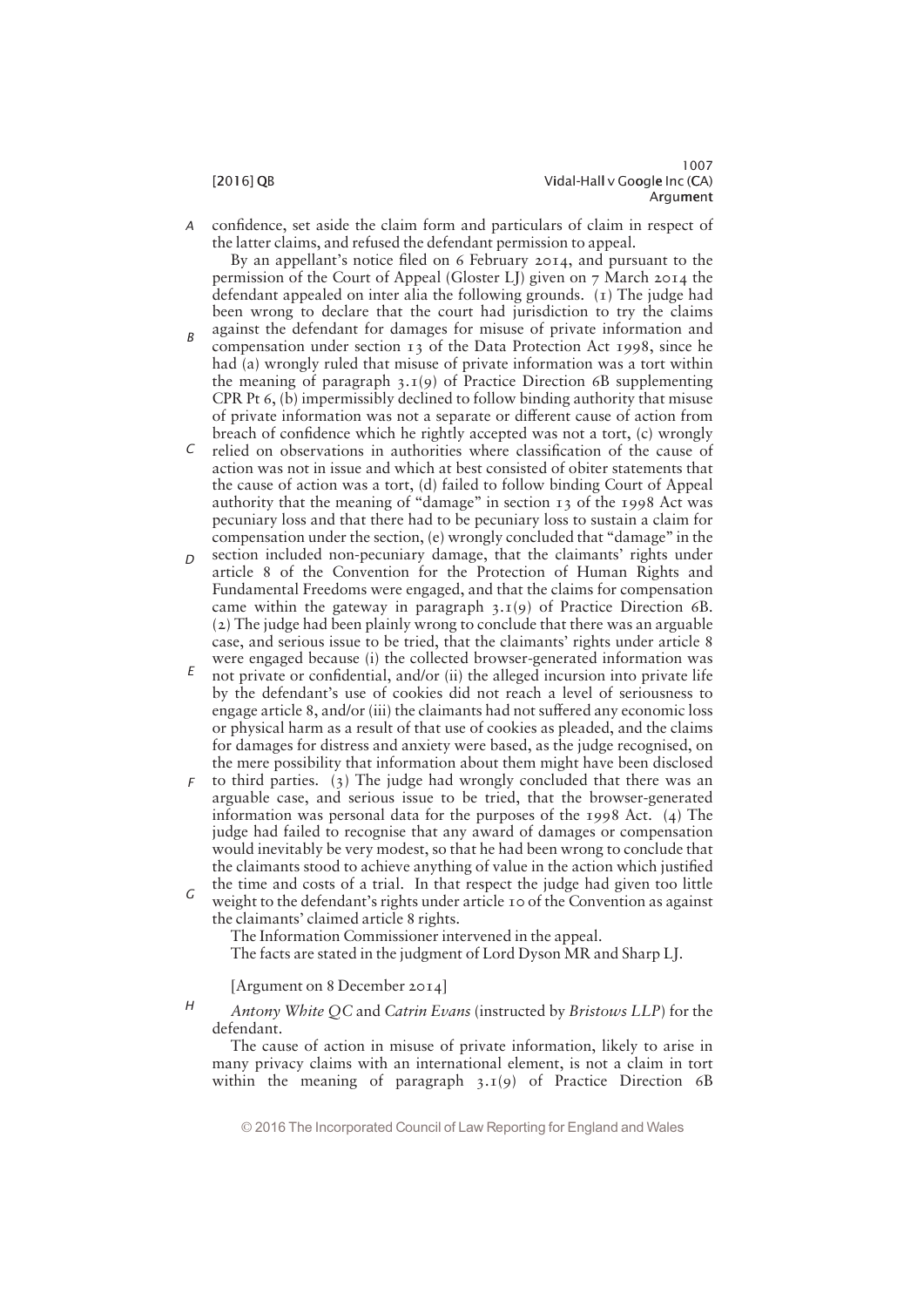supplementing CPR Pt 6. There is binding Court of Appeal and House of Lords authority that it is not a separate cause of action from breach of confidence. The claim is an adaptation or extension of the existing cause of action for breach of confidence which is not a tort. The equitable nature of that cause of action, far from hindering the law's development in this area, actually facilitates an effective and appropriate means of protecting private information. There is thus no need to reclassify misuse of private information as a tort on grounds of policy. It had been suggested that breach of confidence could be used to protect obviously private information without any necessary pre-existing obligation of confidence: Attorney General v Guardian Newspapers Ltd (No 2) [1990]  $\text{I}$  AC 109, 281 and Hellewell v Chief Constable of Derbyshire [1995] 1 WLR 804, 807—808; see also the decision of the European Commission of Human Rights in Earl Spencer v United Kingdom (1998)  $25$  EHRR CD105, 117. Once the Human Rights Act 1998 was enacted, articles 8 and 10 of the Convention for the Protection of Human Rights and Fundamental Freedoms took effect in English law. A B C

Douglas v Hello! Ltd [2001] OB 967, the first case in the development of the claim for misuse of private information, upheld as strongly arguable the submission of counsel (the judge below in the present case) that the right to privacy is protected by the law of confidence: see  $p$  971G, and paras  $117-118$ ,  $123-125$ ,  $164-166$ . Although there is reference to the *tort* of breach of confidence, it is clear the Lords Justices accepted that it is an equitable cause of action. In any event, classification was not an issue in the case. Furthermore, it is said that, although the common law is developed by the courts, it cannot do so by inventing a new cause of action. A  $\nu$  B plc [2003] QB 195, an important case in the development of the law, shows that protection of private information is by the existing equitable remedy of breach of confidence. Protection of article 8 and 10 rights is afforded by an action for breach of confidence: see paras  $4-6$ , and the guidelines in para  $\text{I}(\text{vi})(\text{ix})(x)$ . The court positively discourages consideration of a new tort when the existing remedy is quite sufficient. In Campbell  $\nu$  MGN Ltd [2004] 2 AC 457 the House of Lords recognised the extension of the law of confidence to protect aspects of private life which fall within articles 8 and 10 of the Convention: see paras 12—15, 17, 43, 46, 48, 51, 85, 86, 151, 153: despite the use of the term "tort" to describe misuse of private information  $(para I<sub>4</sub>)$ , it is unlikely the decision was that there was a new cause of action separate from the action for breach of confidence. Classification was not in issue: the House was unanimous that the latter cause of action was to be used to protect privacy. Douglas v Hello! Ltd (No 3) [2006] QB 125, where one of the claims was expressly invasion of privacy, followed the reasoning in the Campbell case and held that a claim for misuse of private information was to be "shoehorned" into the existing breach of confidence cause of action: see pp 126C, 128A, 132E, paras 29, 30, 32, 34, 36, 40, 43, 46, 51—53, 95, 96, 102. The passage at para 96 about classification is part of the ratio and binding on the court. Thus using the equitable cause of action has worked well from a policy perspective, especially in relation to third party recipients of private information where a person who knows or ought to know of the confidentiality of the information. There is no basis for a reclassification as a tort where the attributes of the equitable remedy are D E F G H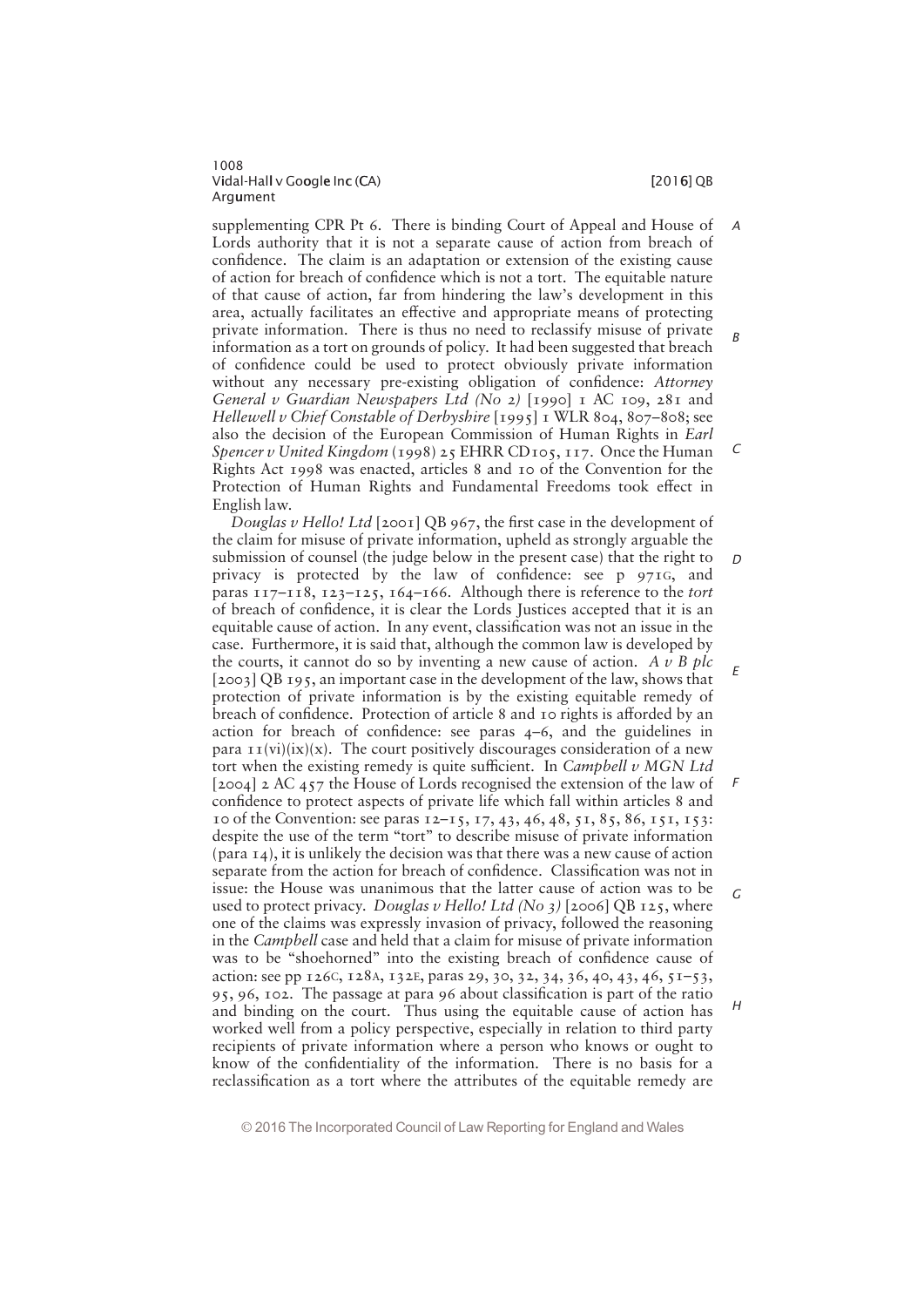E

workable. [Reference was also made to Kitechnology BV v Unicor GmbH Plastmaschinen [1995] FSR 765, 777—778.] A

Having found misuse of private information was a tort the judge held that there was now no policy reason for exclusion of service of proceedings because of Practice Direction 6B supplementing CPR Pt 6: reliance was placed on OBG Ltd v Allen [2008] AC 1, para 255. That passage comes in a dissenting speech and refers to breach of confidence and misuse of

- "confidential" information as two distinct causes of action. The passage is obiter, and in any event classification was not in issue. Strictly speaking, since the historical development of RSC Ord 11, the rules have added gateways as and when necessary for the purposes of service out. But there is no gateway in respect of an action for breach of confidence or claims based on equitable obligations. The main speech of the majority, at para 118, is consistent with B
- misuse of private information being a development of the equitable breach of C confidence cause of action. See, also, Imerman v Tchenguiz [2011] Fam 116, paras  $65, 68, 71, 74, 105$  which shows privacy is classified as part of the genus of confidentiality. The development of misuse of private information out of this cause of action has been applied in numerous cases without the need to develop a separate cause of action in tort. As developed in protecting private
- rights under article 8 of the Convention, there is a limiting principle of triviality or threshold of seriousness: see McKennitt v Ash [2008] QB 73, para 12. This threshold is necessary because of the scope which article 8 encompasses. Nor has the equitable nature of the cause of action hindered the award of damages, as in the Campbell case  $[2004]$  2 AC  $457$ .  $\Gamma$

Hugh Tomlinson QC and Ben Silverstone (instructed by Olswang LLP) for the claimants.

The issue whether misuse of private information is to be regarded as a tort for the purpose of the gateway in Practice Direction 6B is very narrow. If it is not for the purpose of the gateway, any foreign corporation which invades the privacy of a person in the United Kingdom will not have service of proceedings upon it for damages in tort. Publication is increasingly international, and internet-based. Although Kitechnology BV v Unicor

- GmbH Plastmaschinen [1995] FSR 765 holds that breach of confidence cannot be a tort, it has the characteristics of such: there is no dependence on a pre-existing relationship of confidence and damages are available for a breach: see Toulson & Phipps, Confidentiality, 3rd ed (2012), para 2-084. Misuse of private information having its origins in equitable breach of confidence is uncontroversial, but the law evolves and it does not have to F
- remain a cause of action in equity. Clearly, the Convention rights in articles 8 and 10 were adapted or absorbed into domestic law by breach of confidence: see Campbell v MGM Ltd [2004] 2 AC 457, paras 13-15. The reference to the term "tort" in relation to misuse of private information is made by Lord Nicholls of Birkenhead, a distinguished equity lawyer, and must not have been made loosely: the remedy does not depend on confidence or unconscionability. Two causes of action are being contemplated there. G
- None of the other Law Lords disagreed with his analysis: see paras 43, 44, 51. The distinction between the two causes of action has been consistently recognised in subsequent case law, and the recognition that the new cause of action developed out of breach of confidence: see McKennitt v Ash [2008] QB 73, para 8; OBG Ltd v Allan [2008] AC 1, para 255; Secretary of State H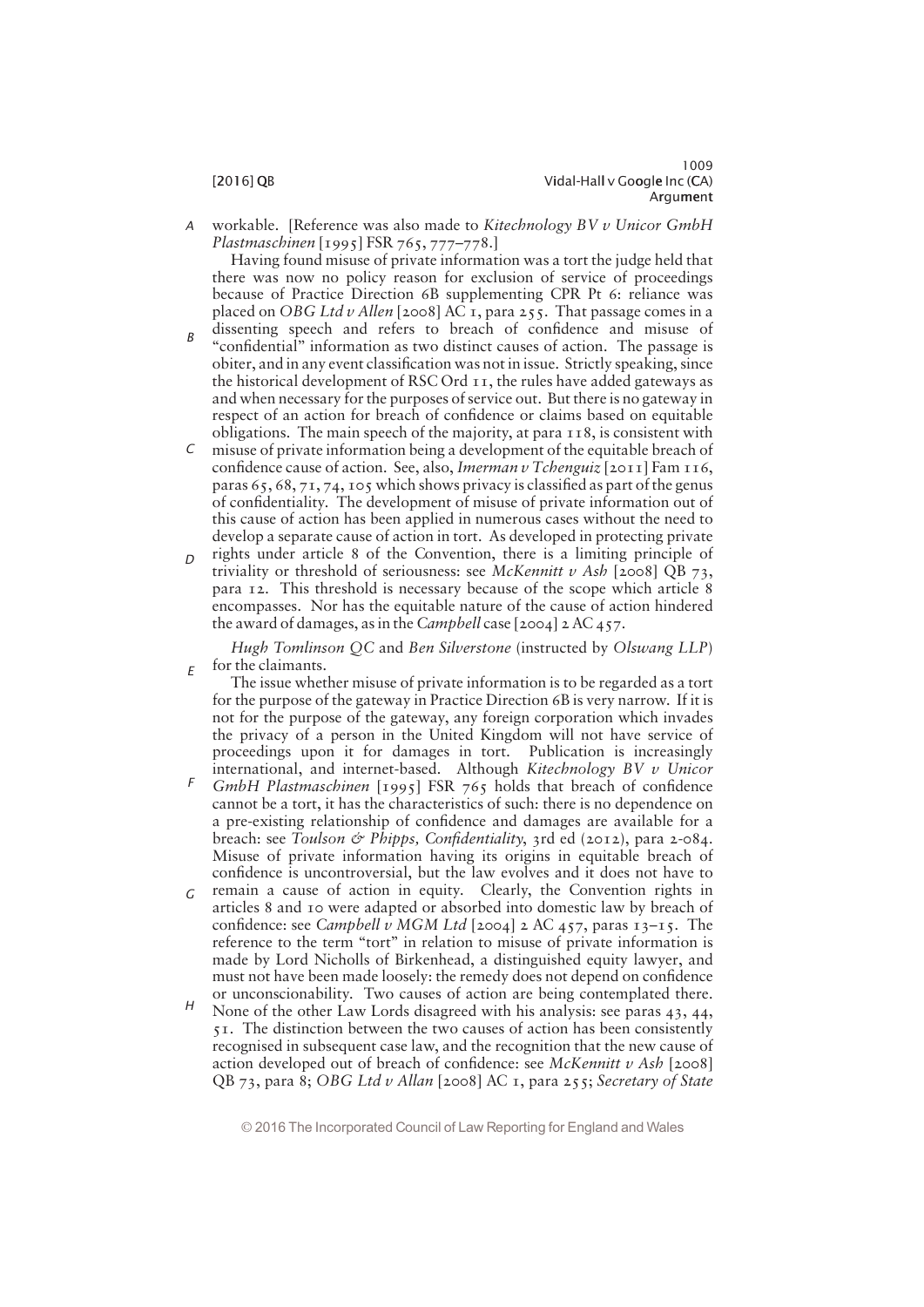# Vidal-Hall v Google Inc (CA) i later than the control of the control of  $[2016]$  QB Argument

1010

for the Home Department v British Union for the Abolition of Vivisection [2009] I WLR 636, paras 32, 33 and Murray v Express Newspapers plc [2009] Ch 481, para 24. It is plain that misuse of private information is in substance not the same as breach of confidence, an equitable remedy to which different policy considerations apply; and there is no reason why the former is not a tort for the purpose of Practice Direction 6B. Service out of the jurisdiction must be allowed in the present case where the defendant in the United States of America misuses private information of English claimants. It cannot be right that damages are not available because the cause of action is said to be equitable in origin. The issue in Douglas  $v$ Hello! Ltd (No 3) [2006] QB 125 was whether New York law applied to the claim on the basis of breach of confidence (see the claim at first instance [2003] 3 All ER 996); that involved protection of private rights in England for which damages were awarded at common law. Therefore what the court said, at para 96, that the issue did not involve tort is obiter and had not been the subject of argument; moreover the court's view as to the nature of the cause of action is expressed tentatively. A B C

There is no inhibition on the court classifying the two causes of action separately. For present purposes all that is necessary is that misuse of information can be classified as a tort for the purpose of the gateway in the practice direction. No commentators see any logical justification as treating it as anything other than a tort. In reality there are no advantages in characterising the claim as equitable: the test is whether there is a reasonable expectation of privacy. No example has been shown of an equitable principle or maxim, such as laches or clean hands, being applied to bar a claim of misuse of private information; rather the analysis is what are the elements of the cause of action and whether there is a defence. Where, in a case involving service out of the jurisdiction, the issue arises whether the gateway exists at all, the court will normally decide that question of law. The present case is not the typical misuse of private information case balancing a newspaper's article 10 rights against the claimant's article 8 rights. The defendant, in gathering information to sell on, is unlikely to have any rights under article 10. D E F

White *OC* in reply.

Service out of the jurisdiction is only allowed where a claim is within a gateway. If a wider gateway is required, the legislature intervenes. Toulson  $\acute{\sigma}$  Phipps, Confidentiality at paras 2-078 to 2-080 shows that equitable compensation can be available for breach of an equitable duty of confidence. For the grant of relief because of the equitable nature of the claim, see the *Imerman* case  $[2011]$  Fam 116, para 74. [Reference was also made to *Dubai* Aluminium Co Ltd v Salaam [2003] 2 AC 366 for vicarious liability for equitable wrongs.]

[Argument on 2, 3 March 2015]

White OC and Evans for the defendant.

"Damage" in section 13 of the Data Protection Act 1998 means pecuniary damage. There can be no claim for compensation without pecuniary loss. The section draws a distinction between the concepts of damage and distress, and the scheme of subsections (1) and (2) is clear. It is a rational implementation by the legislature of article 23 of Parliament and Council

© 2016 The Incorporated Council of Law Reporting for England and Wales

G

H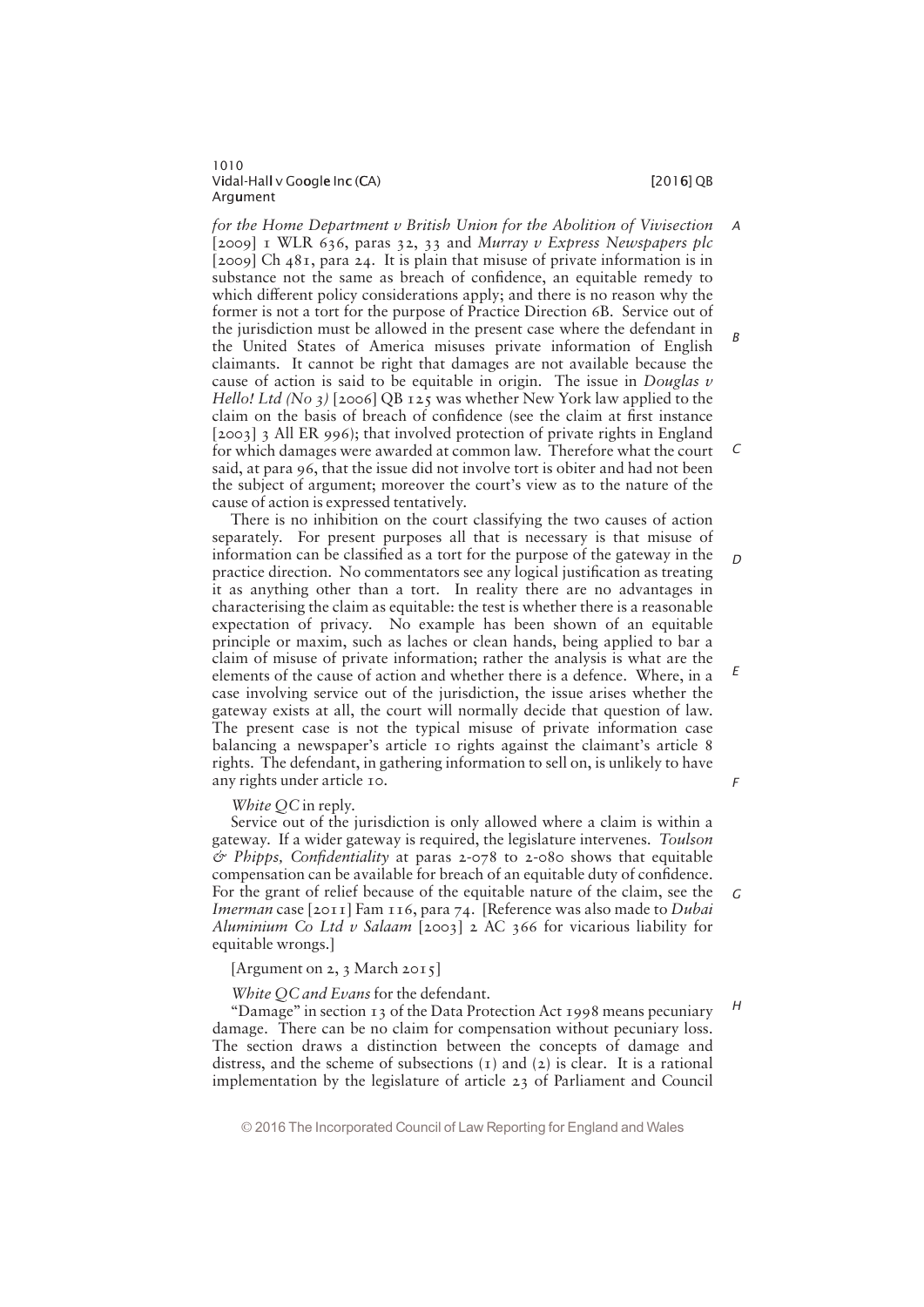- Directive 95/46/EC of 24 October 1995 on the protection of individuals with regard to the processing of personal data and on the free movement of such data (OJ 1995 L281, p 31). The choice is left to the particular member state: some member states have adopted a similar approach to implementing the article. Compensation for distress is allowed where the individual suffers damage, or the contravention relates to processing for the special purposes (defined in section  $3$ ); for example, in litigation involving the media, distress A
- caused by damage to reputation. This is a policy choice, although there is no explanation for the distinction in Hansard: for a commentary, see  $\int av$ , Data Protection Law and Practice, 4th ed (2012), para  $14-34$ . The position of the Information Commissioner up to the beginning of December 2014 was that section 13 provided the appropriate limit for compensation for distress. Johnson v Medical Defence Union (No 2) [2008] Bus LR 503 in the Court of B
- Appeal held that there had to be pecuniary loss to sustain a claim for compensation under the section and only a limited availability of damages for distress: see paras  $73-78$ . That passage is not obiter. The judge [2014] 1 WLR 4155, paras 85-87, 93, 94, 98-100, including referring to Murray v Express Newspapers plc [2009] Ch 481, paras 62, 63, gave unjustifiable reasons for departing from the binding decision in the Johnson case. His decision has not found approval by the specialist tribunal for data C
- protection: see Information Comr v Niebel [2014] UKUT 255 (AAC) at [52], [53], [63]. [Reference was also made to Collins v FBD Insurance plc [2013] IEHC 137, paras 2.11, 4.4, 5.1.]  $\Gamma$

While the European Commission's draft Data Protection Regulation (dated October 2013) proposes a change to the concept of damage to include non-pecuniary damage (draft recital  $(118)$  and draft article 77), that may

- $E$  explain the different approaches adopted by member states in relation to article 23 of the current Directive. The United Kingdom can thus adopt the current meaning of damage in section  $13$  of the  $1998$  Act. The claimants contend that damage in European Union legislation has an autonomous meaning and includes non-material damage (or "moral" damage): see, for instance, Leitner v TUI Deutschland GmbH & Co KG (Case C-168/00)
- [2002] All ER (EC) 561, paras 19—23. However, the issue there relates to interpretation of a Council Directive relating to package holidays allowing for such damage. English courts had already decided that damages for non-material damage were available for a ruined holiday in 1973. The data protection situation is different. The right course is to leave the matter until the new data protection Regulation is introduced. The court's task is to interpret the clear statutory scheme in section 13: there is no need to adopt F
- $G$  the conforming Marleasing approach (Marleasing SA  $v$  La Comercial Internacional de Alimentación SA (Case C-106/89) [1990] ECR I-4135) and read down the section. For the limits of the interpretative obligation, see Ghaidan v Godin-Mendoza [2004] 2 AC 557, paras 33, 67, 68 and R (IDT Card Services Ireland Ltd v Customs and Excise Comrs [2006] STC 1252, paras  $77, 79, 82, 85, 87-89, 92$ . [Reference was also made to Litster v Forth Dry Dock & Engineering Co Ltd [1990] 1 AC 546, 554, 558, 576—577.]
- Deletion of a significant part of the legislative provision is not permitted, and would cross constitutional boundaries. H

Neither article 7 nor article 8 of the Charter of Fundamental Rights of the European Union creates any greater data protection than the Directive itself: see Rugby Football Union v Consolidated Information Services Ltd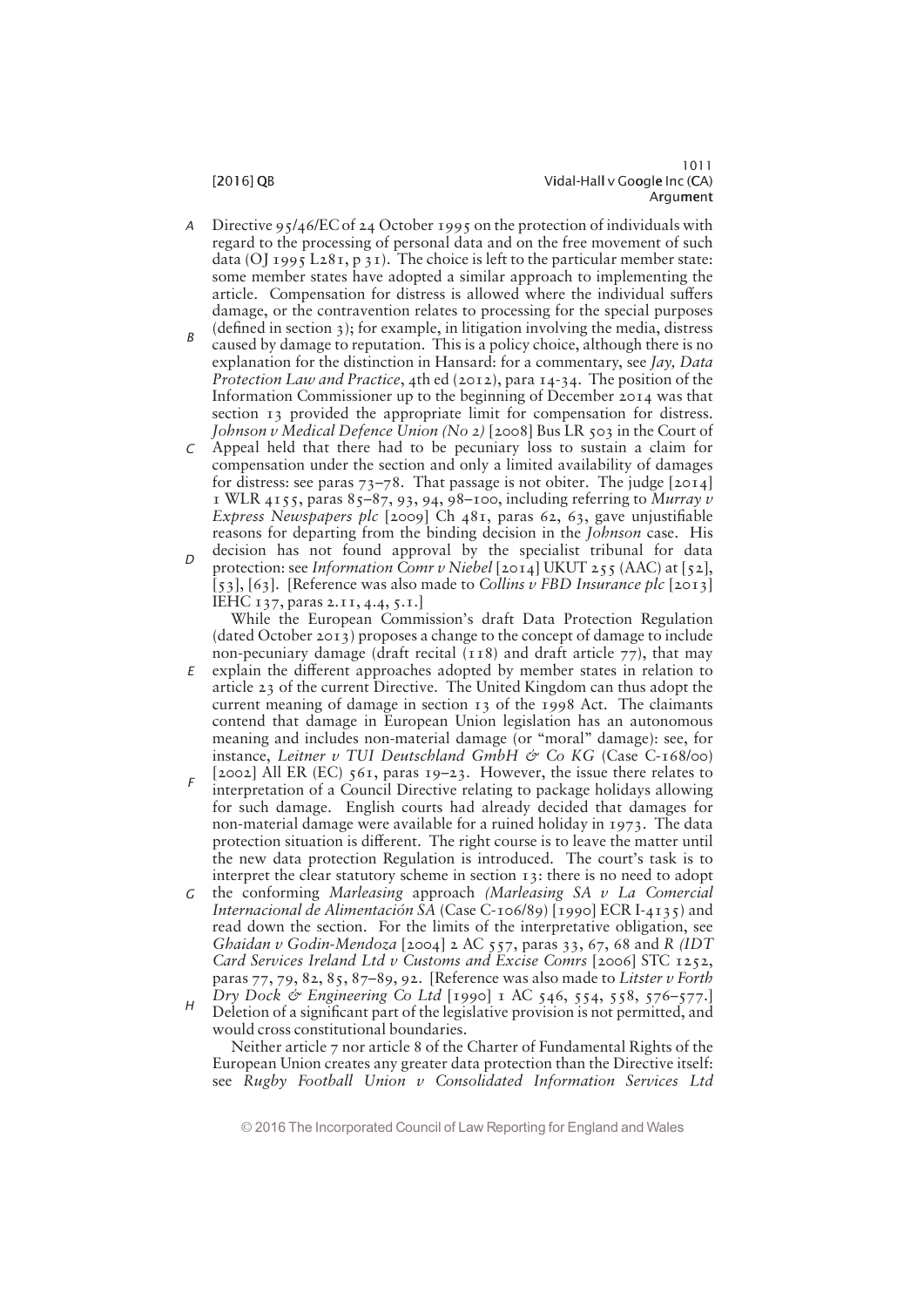(formerly Viagogo Ltd)  $[2012]$  I WLR 3333, paras 26, 29, 30. There is no right to compensation for distress in every case. Although article 47 of the Charter requires there to be an effective remedy, that is provided by section  $13$  of the 1998 Act together with the Information Commissioner's regulatory enforcement powers. The commissioner also has power to issue an enforcement notice to a data controller to block or erase data. Even if section  $13(2)$  does not stand in the way of direct enforcement of a right such as article 7, it cannot simply be disapplied by the court. It has to make a general declaration of incompatability with European Union law: see R (Chester) v Secretary of State for Justice  $[2014]$  AC 271, paras 72-75; Benkharbouche v Embassy of the Republic of Sudan (Secretary of State for Foreign and Commonwealth Affairs intervening)  $[2016]$  QB 347, paras 67, 76 et seq (esp 80, 82, 85). None of the routes around the clear words of section  $13(2)$  avails the claimants or the commissioner.

As regards the claimants' browser-generated information ("BGI") and whether it is personal data as defined in section  $I(I)$  of the 1998 Act, the question raises a serious issue to be tried. The statutory definition, implementing article  $2(a)$  of the Directive and recital  $(26)$ , focuses on data/information of an identifiable individual coming into the data controller's possession: see Common Services Agency v Scottish Information Comr  $[2008]$  I WLR 1550, paras 25-27; cf para 92. The test is whether it is reasonably likely to be used. Here, no individual can be identified from the BGI, and the data is not personal data for the purposes of section  $I(I)$ . The evidence in the case, which the judge accepted, shows that the defendant kept the collected BGI separate from any information it held which could identify any individual. [Reference was also made to the proposed changes to EU law to the concept of personal data in the draft Data Protection Regulation, recitals (23), (24) and article 4.]

Tomlinson QC and Silverstone for the claimants.

The court should construe the requirement of "damage" in section  $\overline{13}$  of the Data Protection Act 1998 as covering not just pecuniary damage, but damage to person or property and also damage where a person's rights under article 8 of the Human Rights Convention are engaged. The availability of compensation under the section requires the data to be inaccurate: see section  $I_4$ . The analysis of the section in *Johnson v Medical Defence Union* (No 2) [2008] Bus LR 503, paras  $73-75$ , which assumes that article 8 is not engaged and without consideration of any case law, is obiter. It is clear that article 8 is central to Parliament and Council Directive 95/46/EC which deals with privacy: see its recitals. It appears that the formulation of section  $13(2)$ of the 1998 Act is a carry-over from section 23 of the Data Protection Act 1984, which in turn implements the Council of Europe Convention for the Protection of Individuals with regard to Automatic Processing of Personal Data (1981) (Cmnd 8341). Damage in European Union law for the purpose of articles 268 and 340 of the EU Treaty includes non-material or moral damage: Franchet  $v$  Commission of the European Communities (Case  $T-48/05$  [2008] ECR II-1585; Embassy Limousines & Services v European Parliament (Case T-203/96) [1998] ECR II-4239; and see especially Leitner v TUI Deutschland GmbH & Co KG (Case C-168/00) [2002] ECR I-2631, points AG29, AG38, paras  $2I-23$ . While a Directive may make contrary provision, "damage" should be applied uniformly in member states. The F G H

© 2016 The Incorporated Council of Law Reporting for England and Wales

 $\sqrt{2}$ 

D

E

A

B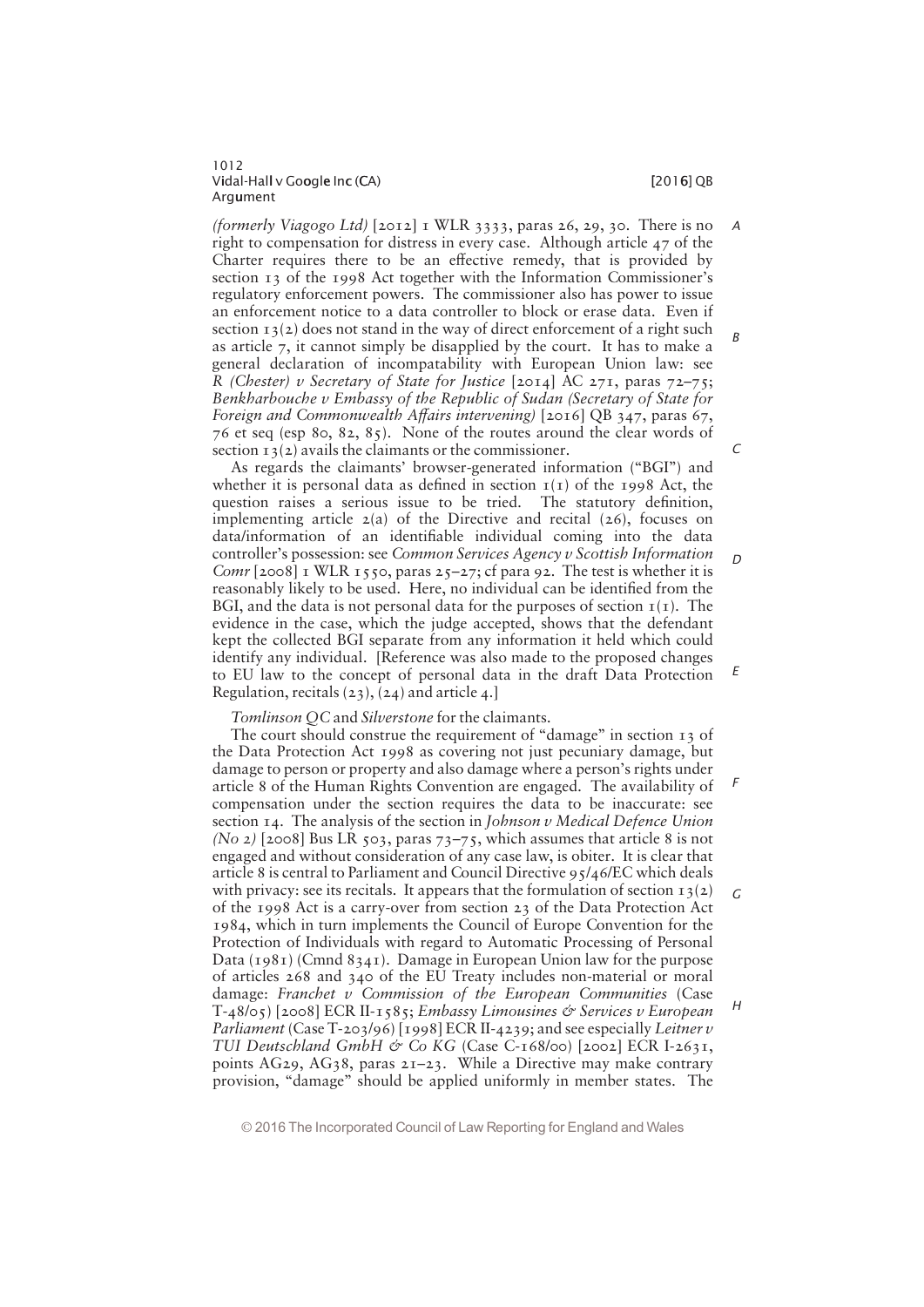## 1013 [2016] QB Vidal-Hall v Google Inc (CA) Argument

- French version of the Directive uses "dommage" which covers material and non-material damage. Damage in a European Union instrument must be given an autonomous meaning: Fish Legal  $v$  Information Comr (Case  $C$ -279/12) [2014] QB 521, para 42. Since the Directive's purpose is to protect privacy rights, it would be anomalous if damages were not recoverable under the 1998 Act for breach of an individual's article 8 rights without pecuniary loss, yet could be recoverable under the Human Rights Act A
- 1998, section 6 in relation to a public authority. But compensation has to be payable for distress without proving pecuniary loss under section 13 even where article 8 is engaged: the position otherwise is disproportionate and arbitrary and is in conflict with fundamental rights. B

Section  $13(2)$  of the 1998 Act cannot be construed consistently with the Directive on the meaning of damage by applying the Marleasing principle.

- That would involve rewriting the subsection. Aworkable solution would be that damage in subsection (1) is expanded and covers both pecuniary damage and damage involving interference with an individual's article 8 rights of privacy. That enables subsection (2) to retain a meaning to cover cases where breach of article 8 rights are not recoverable because financial loss is not shown and distress in itself is not sufficient since in English law distress by itself is not sufficient to amount to a cause of action. The C
- statutory scheme works simply by broadening "damage" in subsection  $(1)$ . If the court says such an extension is not permissible, an alternative is to disapply subsection (2) pursuant to article 47 of the Charter of Fundamental Rights of the European Union. Although the Supreme Court in R (Chester)  $v$ Secretary of State for Justice [2014] AC 271, paras 73, 74 did not disapply the particular legislative provision as that went too far, in the present case,  $\Gamma$
- $E$  on the basis of the approach in Benkharbouche v Embassy of the Republic of Sudan [2016] QB  $347$ , there can be disapplication. There is no choice as damage in the Directive includes non-pecuniary damage. That would enable the English legislation to follow the policy choice made in the Directive. [Reference was also made to article 22 of the Directive, and a Commission of the European Communities communication (Commission communication on the protection of individuals in relation to the processing of personal data
- in the Community and information security  $(13$  September 1990),  $(Com(90)$  $314$ )), the first document proposing the need for what eventually became the Directive; explanation is given  $(p, 40)$  on the proposed draft article  $2I$  (the present article 23) that the concept of damage covered both physical and non-physical damage.] F
- On the issue of the data relating to the claimants [reference was made to  $G$  article 2 of the Directive and section 1 of the 1998 Act], the defendant confuses two different concepts: naming of a specific individual and identification without knowing the name. The browser-generated information indirectly identifies the individual using a particular computer without actually knowing who he/she is because it is likely that only one person is using one computer: the data controller will thus usually have the data from one user. [Reference was made to the Article 29 Data Protection Working Party's
- Opinion 4/2007 on the concept of personal data (WP 136, adopted on 20 June), pp 12, 14; Opinion 1/2008 on data protection issues related to search engines (WP 148, adopted on 4 April 2008), para 4.1.2, pp 8, 9 and footnote 11.] The issue being one of whether there is a serious arguable case, the information relates to identifiable persons. The three claimants were  $H$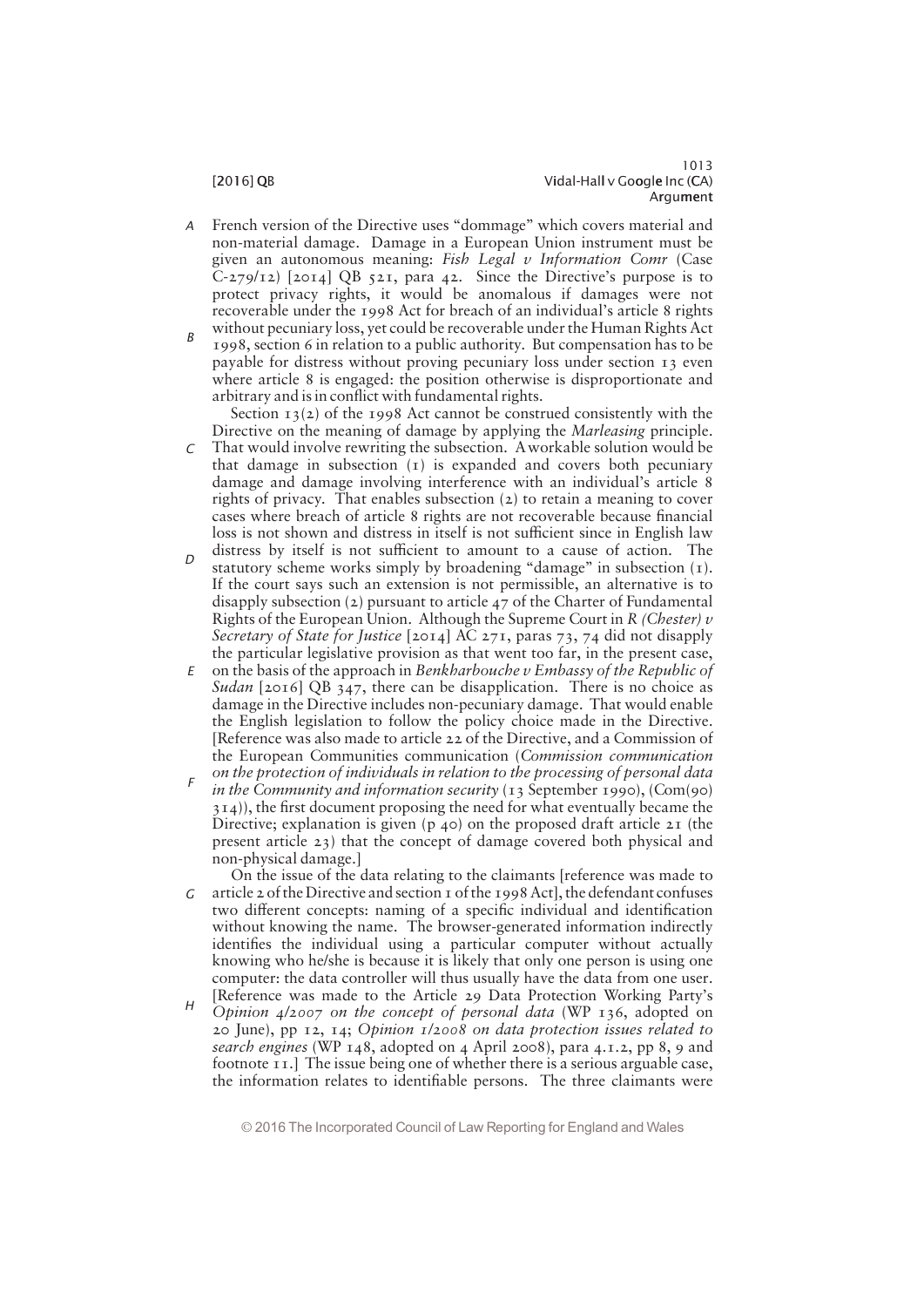$\Gamma$ 

 $\overline{D}$ 

E

F

G

 $H$ 

identified or identifiable by the defendant by their browsing habits, and so could be targeted by certain advertisers. Common Services Agency v Scottish Information Comr [2008] 1 WLR 1550, paras 26, 27, 92, 96 makes clear that if anonymised data are disclosed by a data controller and a third party can identify to whom they relate, that amounts to identification: that does not assist the defendant. The pleaded claim sets out how the defendant was able to collect the claimants' personal data through identification, which arguably comes within section 1 of the 1998 Act. A B

Anya Proops and Julian Milford (instructed by Legal Director, Information Commissioner's Office, Wilmslow) for the intervener.

Compensation isin principle available for moral damage. In summary (i) as a matter of European law the concept of damage is used flexibly depending on context and the aims of the relevant legislation. There is no presumption that it excludes moral damage; (ii) data protection legislation is fundamentally concerned with protection of privacy rights: see recitals (2) and (10) and article 1 of Parliament and Council Directive 95/46/EC; (iii) privacy rights are concerned above all with protection of personal dignity and autonomy: see  $R v$ Broadcasting Standards Commission, Ex p British Broadcasting Corpn [2001] QB 885, para 48; (iv) it must follow that breach of data protection legislation is first and foremost an affront to the person's personality rather than his financial status; (v) article 23 of the Directive is to be read widely and covers moral damage (non-pecuniary damage) and pecuniary damage, to hold otherwise means the core harm the legislation was designed to avoid would have no remedy; (vi) there is nothing disproportionate or irrational in member states providing compensation for moral damage; barring access to damage except in cases of pecuniary loss or where there is a special purposes element is irrational; (vii) if damages are available for breach of rights without pecuniary loss under article 8 of the Human Rights Convention, there must be a right to recover for mere distress resulting from an unlawful infringement of data privacy rights; (viii) there is a general requirement for a provision of European Union law to be given an autonomous and uniform interpretation; (ix) section  $13(2)$  of the Data Protection Act 1998 cannot be relied on to achieve a different result from that required under article 23.

On its face section  $13(2)$  does not permit compensation to be recovered for mere distress. Moreover, in so far as the principles embodied in section  $13(2)$  form an integral part of the cardinal principles of the 1998 Act, the court cannot disapply those principles applying a Marleasing approach to construction or even a strained approach to construction under section 3 of the Human Rights Act 1998. However, the court is none the less obliged to read section  $13(2)$  down so that it allows compensation to be recovered for mere distress on an application of the principles embodied in articles 8 and 47 of the Charter of Fundamental Rights of the European Union. That is because: data protection rights are rights afforded under European law and in particular under the Directive on the processing of personal data; those European law rights themselves are afforded protection as fundamental rights under article 8 of the Charter; article 47 itself requires member states to guarantee effective remedies for breach of European Union law rights which are afforded protection as fundamental rights under the Charter and that in turn means that section  $13(2)$  must be construed so as to allow compensation for mere distress, even though such a construction cuts across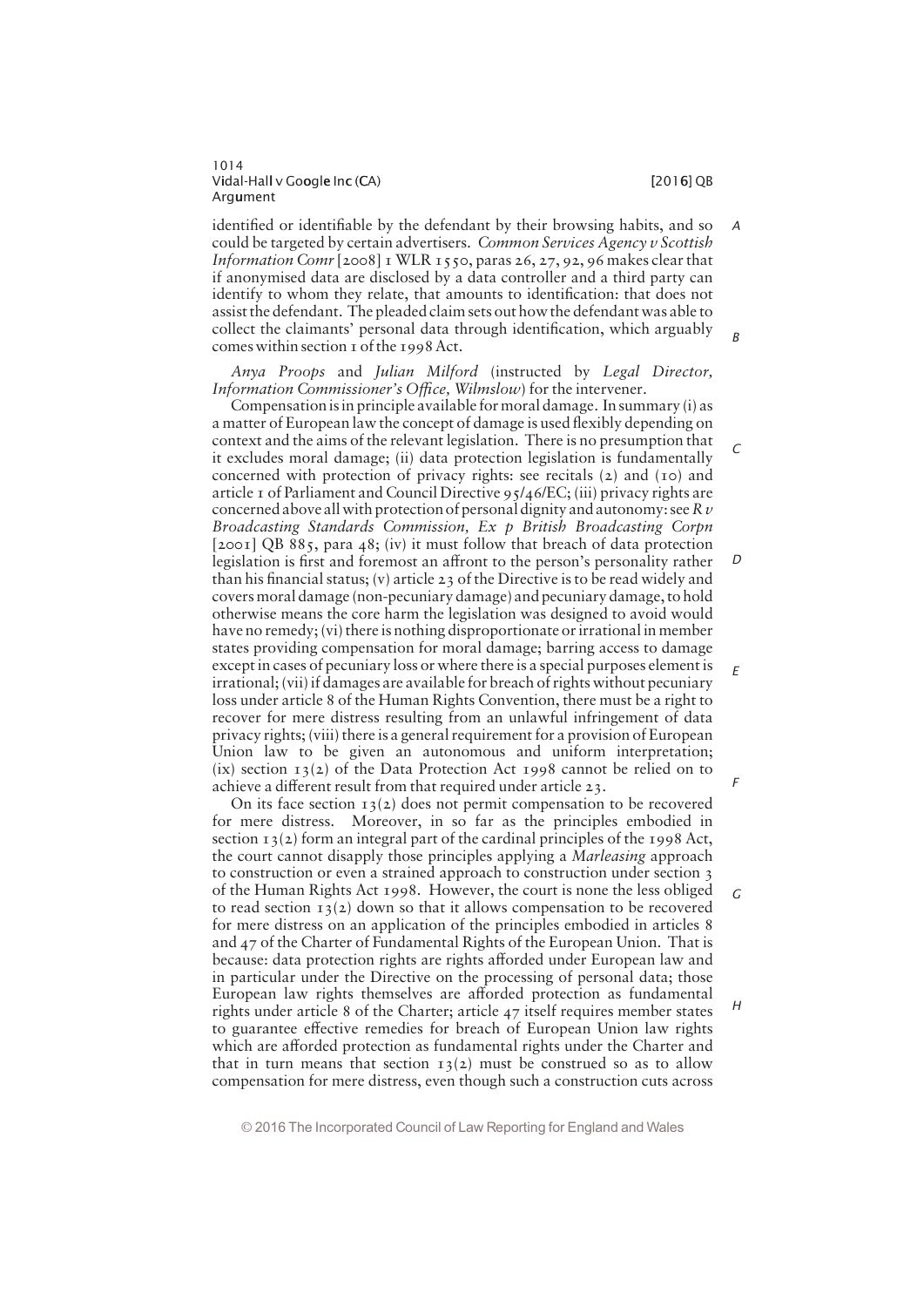- the grain of the legislation. That approach to statutory construction is consistent with the principles approved by the Court of Appeal in Benkharbouche v Embassy of the Republic of Sudan (Secretary of State for Foreign and Commonwealth Affairs intervening)  $[2016]$  QB 347, paras  $67-85$ . The suggestion in R (Chester) v Secretary of State for Justice [2014] AC 271, para 73, that the state has room to manoeuvre in respect of A
- the implementation of European Union law rights safeguarded by the Charter, does not apply in the present case because the restriction embodied in section  $13(2)$  of the 1998 Act is clearly incompatible with the approach to compensation required by article 23 of the Directive. Accordingly, the state has no room to manoeuvre on the issue. In any event (i) there is no logical justification for the "special purposes" provision in section  $13(2)$  rendering journalists and artists liable for moral damage but not public authorities or B
- C even data controllers; (ii) the analysis of article  $23$  in Johnson v Medical Defence Union Ltd (No 2) [2008] Bus LR 503 is unreliable because it predates the Charter of Fundamental Rights; (iii) Information Comr v Niebel [2014] UKUT 255 (AAC) is not relevant; (iv) although privacy rights under article 8 of the Human Rights Convention are the well-spring of the rights in the Directive, it is neither necessary nor appropriate to consider whether that article is engaged in a claim for compensation under the Data  $\Gamma$
- Protection Act 1998.

The information being processed by the defendant amounted to "personal" data" for the purposes of section  $\bar{1}$  of the 1998 Act, notwithstanding that the defendant may not know the name of the individual undertaking the relevant internet browsing activities: (i) the key issue is whether the information enables an individual to be distinguished or singled out from all

- others; (ii) the information being processed includes the unique IP address of the device used by the individual, and that individual's unique browsing history; (iii) in those circumstances the defendant can single out the individual from all other users by reference to their unique browsing habits, linked to a unique and identifiable online presence; (iv) the defendant's own business model is predicated on the potential for advertisements to be E
- targeted at an individual by reference to their unique browsing habits; (v) the fact that some devices may be used by multiple users makes no difference. The fact that the assumptions behind the defendant's business model are ill founded in certain cases does not mean that effective identification does not exist in all other cases; (vi) the draft Data Protection Regulation (October  $2013$ ) does not assist the defendant's case: the language used does not extend F
- the meaning of personal data, or indicate that the language of the Directive should bear any narrower meaning; (vii) further, a notional third party viewer could look at the advertisements targeted at the individual as a result of the information processed by the defendant, to learn something of substance about that individual. Alternatively, the information being processed by the defendant amounted to "personal data" because the defendant could in practice use it together with other information it held to identify a relevant individual, whether or not it was reasonably likely to G  $H$ 
	- do so.

White OC in reply.

Recital (9) of the Directive grants member states a degree of room to manoeuvre in relation to implementation: see, further, Criminal proceedings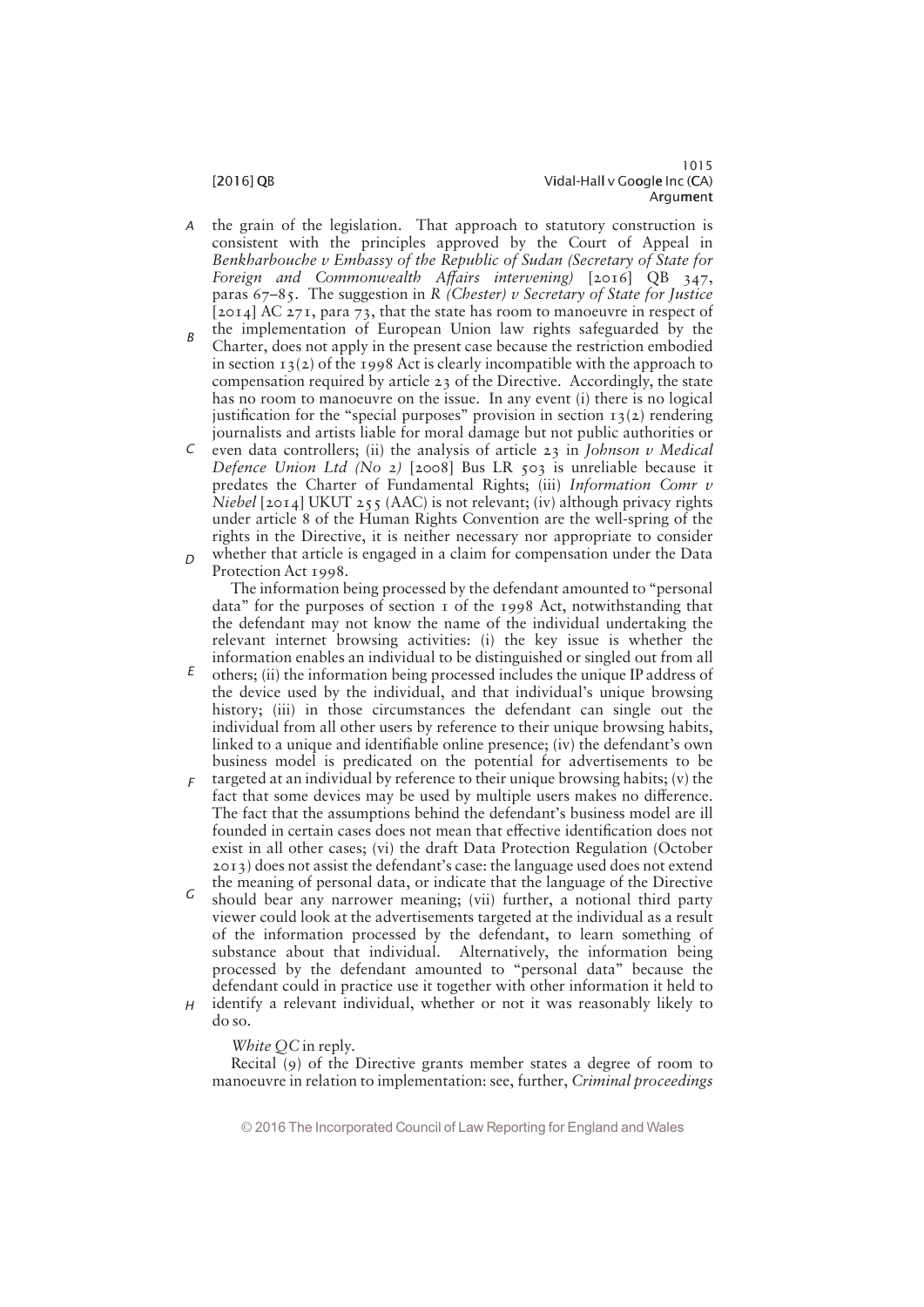# 1016 Vidal-Hall v Google Inc (CA) i later than the control of the control of  $[2016]$  QB Argument

*against Lindqvist* (Case C-101/01) [2004] QB 1014, paras  $83-85$ . It is both rational and proportionate for the United Kingdom legislature to limit the circumstances in which compensation for distress can be claimed. Paragraph 74 of the Chester case  $[2014]$  AC 271 makes clear disapplication is not available when the domestic legislation gives a choice. If subsection (2) of section 13 is disapplied, that has consequences on other parts of the 1998 Act: see section  $14(4)$ . The Johnson case [2008] Bus LR 503 remains valid because the Charter of Fundamental Rights does not expand the Directive's data protection right. A B

Evans following on the issue of real and substantial cause of action.

For the claims in the present case to amount to a real and substantial cause of action would require the crossing of the threshold of seriousness before there is an interference with article 8 privacy rights: see McKennitt  $\nu$ Ash  $[2008]$  QB 73, para 12 and M v Secretary of State for Work and Pensions [2006] 2 AC 91, para 83. Assessment of seriousness is factsensitive, focusing on the harm and whether the information is disclosed to a third party. The three claims are not sufficiently serious to cross the threshold: there is no disclosure to third parties, and any damages would be very modest. The issue of threshold cannot be dealt with, as the judge did, in a broad brush manner. The effect of the collation of information has to be considered: see Copland v United Kingdom (2007) 45 EHRR 37 where the intrusive conduct amounted to harassment. A highly relevant factor is the potential costs of the litigation, which the defendant has estimated at over  $\ell$ 1m. Furthermore, the judge gave insufficient weight to the defendant's article 10 rights: in the context of the case they are to be accorded less weight than in other cases but have to be set against the claimants' modest claims. D

Tomlinson QC in reply.

Collection and storage of personal data by internet use can amount to breach of article 8: Copland v United Kingdom (2007) 45 EHRR 37, para 44. Identification of the claimants did occur: targeted advertisements were sent to their devices and viewed by users and third parties. The defendant's reliance on the seriousness test is inapt. It is well established that collation of publicly available information stored electronically engages article 8. The defendant's article 10 rights were rightly assessed by the judge as less in weight in comparison with the claimants' article 8 rights. While the costs in the case may be huge and the damages claimed small, the court has means in relation to costs budgeting and case management.

The court took time for consideration.

27 March 2015. The following judgments were handed down.

# LORD DYSON MR and SHARP LJ

# Introduction

 $I$  The appeal in this case raises two important issues of law. The first is whether the cause of action for misuse of private information is a tort, specifically for the purposes of the rules providing for service of proceedings

© 2016 The Incorporated Council of Law Reporting for England and Wales

# G

H

C

E

F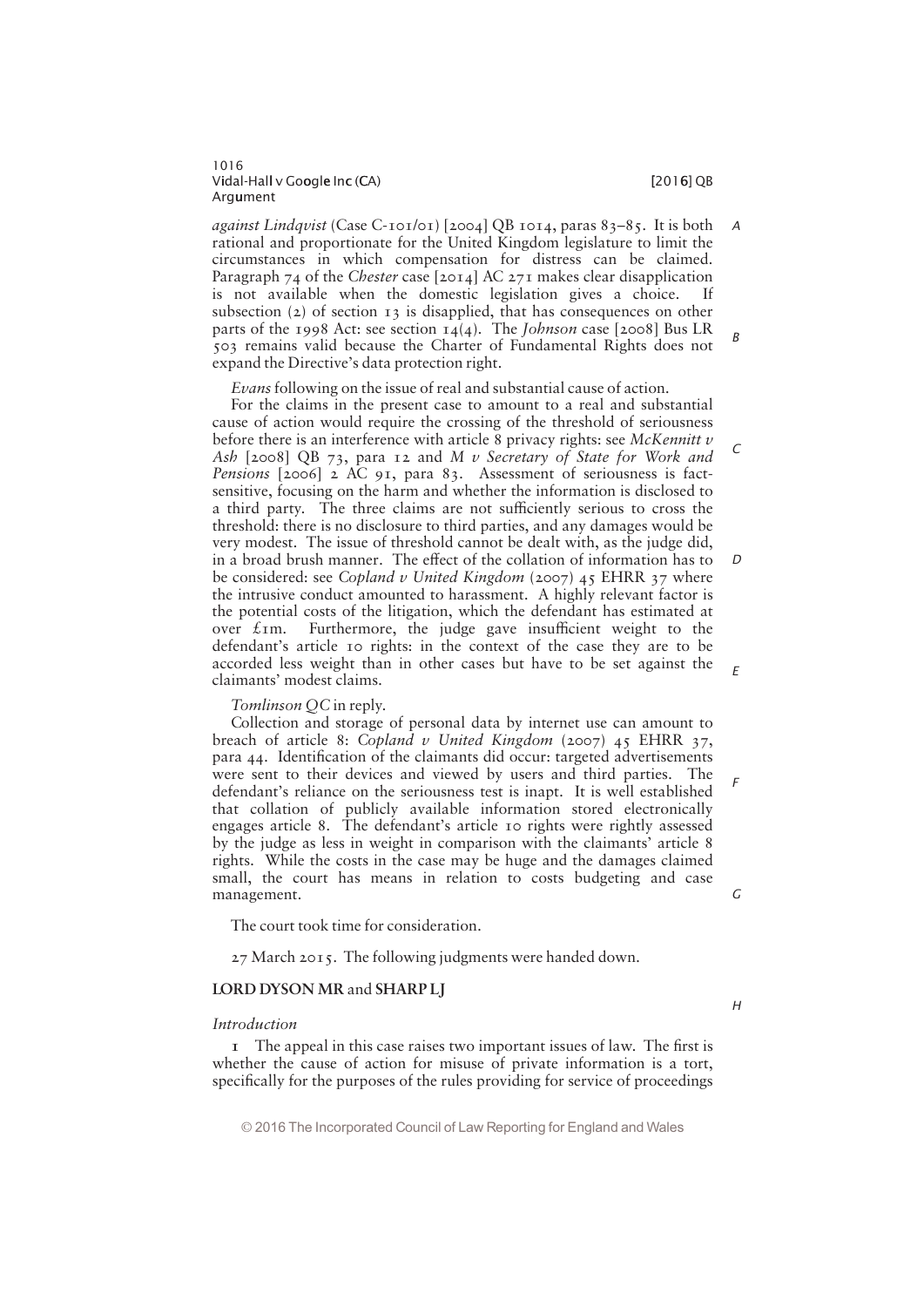out of the jurisdiction. The second is the meaning of damage in section 13 of the Data Protection Act 1998 ("the DPA"); in particular, whether there can be a claim for compensation without pecuniary loss. A

# The claims in outline

2 The claimants are three individuals who used Apple computers between the summer of 2011 and about 17 February 2012. Each of them accessed the internet using their Apple Safari browser. B

3 The case concerns the operation of what has become known as the "Safari workaround". The essence of the complaint is that the defendant collected private information about the claimants' internet usage via their Apple Safari browser (the browser-generated information, or "BGI")

- without the claimants' knowledge and consent, by using a small string of text saved on the user's device ("cookies"). This allowed the defendant to recognise the browser sending the BGI. The BGI was then aggregated and used by the defendant as part of its commercial offering to advertisers via its "doubleclick" advertising service. This meant advertisers could select advertisements targeted or tailored to the claimants' interests, as deduced from the collected BGI, which could be and were displayed on  $\sqrt{2}$
- the screens of the claimants' computer devices. This revealed private information about the claimants, which was or might have been seen by third parties. The tracking and collation of the claimants' BGI was contrary to the defendant's publicly stated position that such activity could not be conducted for Safari users unless they had expressly allowed it to happen.  $\Gamma$
- 4 On 12 June 2013 the claimants began proceedings against the defendant. The particulars of claim are divided into sections. There is a general section relating to all three claimants, followed by two specific sections for each claimant, one open and one confidential. The pleaded causes of action in each case are misuse of private information, breach of confidence and breach of the DPA. These matters, and some of the technical E
- $\epsilon$  terms used, are explained in more detail in extracts from the pleaded case, attached to this judgment as an appendix. The information obtained in relation to each claimant is set out in detail in the confidential schedules to the claimant-specific particulars of claim. The information falls into a number of the categories specified in paragraph  $7.5$  of the particulars of claim: see Appendix.
- 5 The claimants allege in respect of their claims for misuse of private information and/or breach of confidence, that their personal dignity, autonomy and integrity were damaged, and claim damages for anxiety and distress. In respect of their claims under the DPA they claim compensation under section 13 of the DPA for damage and distress. In neither case is there a claim for pecuniary loss. The specific matters relied on by the claimants in support of their individual damages/compensation claims are set out in the G
- claimant-specific particulars of claim. There is also a claim for aggravated damages on the basis, amongst other matters, that the defendant ought to have been aware of the operation of the Safari workaround during the period relevant to these claims, or was aware of it and chose to do nothing about it. H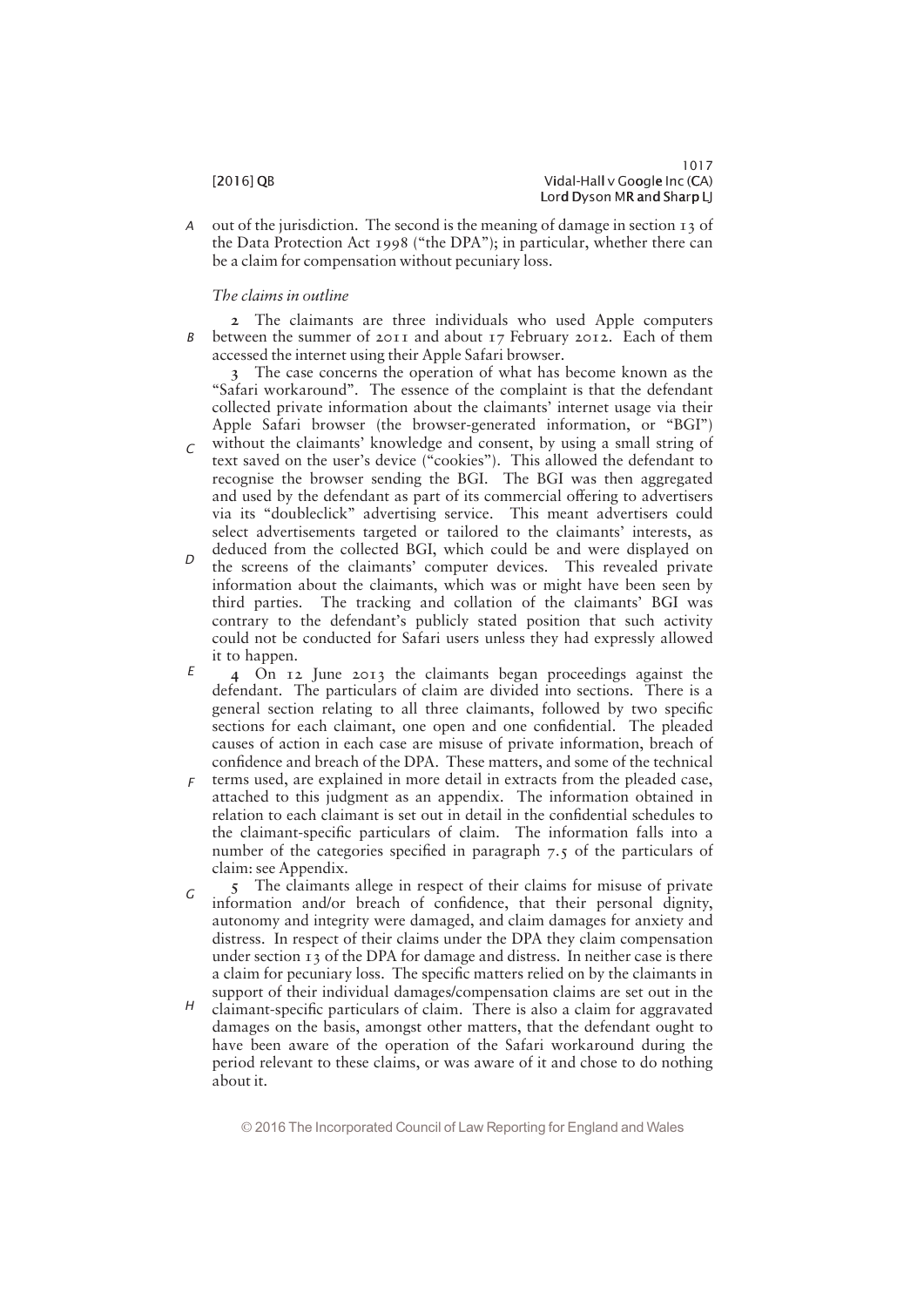# 1018 Vidal-Hall v Google Inc (CA) i later than the control of the control of  $[2016]$  QB Lord Dyson MR and Sharp LJ

# The jurisdictional question

6 The claimants are domiciled in England. The defendant is a corporation registered in Delaware and has its principal place of business in California. The claimants therefore had to obtain the permission of the court pursuant to CPR r 6.36 and Practice Direction 6B supplementing CPR Pt 6 to serve the proceedings on the defendant in California.

7 To obtain that permission, the claimants had to establish (i) that there was a serious issue to be tried on the merits of their claims, i e that the claims raised substantial issues of fact or law or both; (ii) that there was a good arguable case that their claims came within one of the jurisdictional "gateways" set out in Practice Direction  $6B$ ; (iii) that in all the circumstances England was clearly or distinctly the appropriate forum for the trial of the dispute, and (iv) that in all the circumstances the court ought to exercise its discretion to permit service of the proceedings out of the jurisdiction: see Altimo Holdings and Investment Ltd v Kyrgyz Mobil Tel Ltd [2012]  $I$  WLR 1804. B  $\sqrt{2}$ 

8 Practice Direction 6B provides in part that:

 $\degree$ 3.1 The claimant may serve a claim form out of the jurisdiction with the permission of the court under CPR r 6.36 where . . .

"( $2$ ) A claim is made for an injunction ordering the defendant to do or refrain from doing an act within the jurisdiction."

"(9) A claim is made in tort where  $-$  (a) damage was sustained within the jurisdiction; or (b) the damage sustained resulted from an act committed within the jurisdiction."

" $(\text{II})$  The whole subject matter of a claim relates to property located within the jurisdiction."

" $(16)$  A claim is made for restitution where the defendant's alleged liability arises out of acts committed within the jurisdiction;  $\ldots$ ."

9 The claimants' application for permission to serve out of the jurisdiction relied on the "injunction" and "tort" gateways in paragraphs  $3.1(2)$  and  $3.1(9)$  for the claims for misuse of private information and for breach of confidence; and, initially at least, on the "injunction" gateway only in respect of the claim under the DPA.

10 On 12 June 2013 Master Yoxall granted the claimants permission to serve the claim on the defendant out of the jurisdiction. On 12 August 2013 the defendant applied under CPR Pt 11 for an order declaring that the court did not have jurisdiction to try the claims, alternatively that it should not exercise jurisdiction it did have; and for an order setting aside the order of Master Yoxall and service of the claim form. The application was made on the ground that there was no good arguable case that the claims came within paragraphs  $3.1(2)$  and  $3.1(9)$  of Practice Direction 6B; further or alternatively, that there was no serious issue to be tried in relation to any of the claims and/or the claimants had not shown that England was the more appropriate forum. G H

11 On 16 December 2013, at the start of the hearing of the defendant's application to set aside, the claimants applied for permission to rely on the "tort" gateway in paragraph  $3.1(9)$  in relation to the DPA claim. The claimants also applied for permission to rely on two further grounds for service out of the jurisdiction: paragraphs  $3.1(11)$  and  $3.1(16)$ . The

© 2016 The Incorporated Council of Law Reporting for England and Wales

### A

D

E

F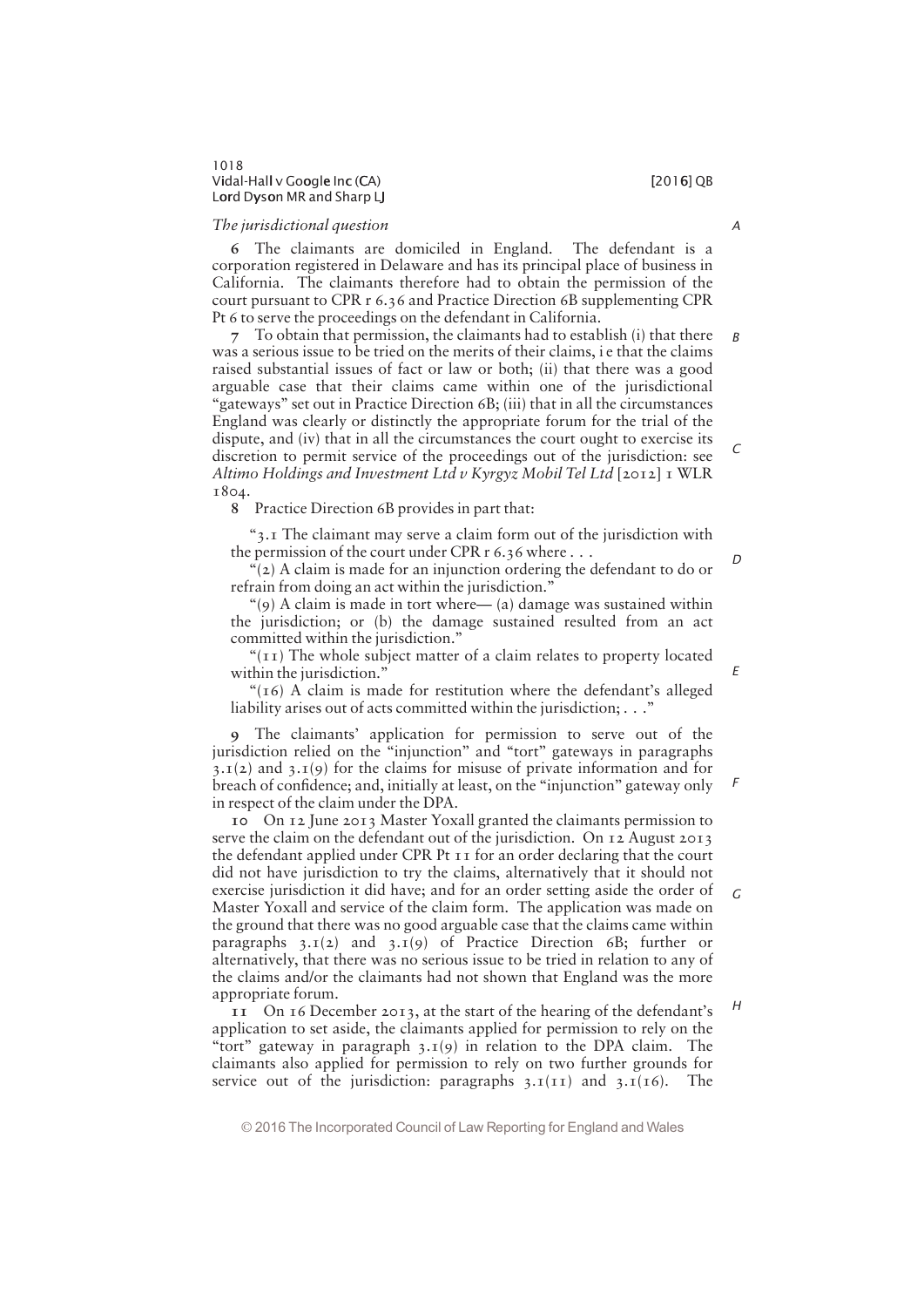defendant accepted that the claim under the DPA was a claim in tort, but objected to this further application generally on the grounds of lateness. A

# The judge's decision in summary

12 The judge dismissed the applications to set aside permission to serve the claim form out of the jurisdiction in respect of the claims for misuse of private information and under the DPA and granted declarations that the court had jurisdiction to try both claims [2014] 1 WLR 4155. He concluded that the claimants had clearly established that this jurisdiction was the appropriate one in which to try both claims. He declared the court had no jurisdiction to try the claims for an injunction or the claims for breach of confidence, and the claim form and particulars of claim in respect of those B

- claims were set aside. More specifically: (i) the judge decided he was bound by the decision in Kitechnology BV v Unicor GmbH Plastmaschinen [1995] FSR 765 to hold that breach of confidence was not a tort, but he held that misuse of private information was a tort for the purposes of the rules governing service out of the jurisdiction. He also held that "damage" in paragraph  $3.1(9)$  meant damage that was recoverable for the tort in C
- question, and included damages for distress, recoverable in a claim for misuse of personal information. It followed that the claimants' claims for misuse of private information fell within paragraph  $3.1(9)(a)$  of Practice Direction 6B. In any event, the judge said this claim would have fallen within paragraph  $3.1(9)(b)$  because the damage resulted from an act committed within the jurisdiction, namely the publication of the  $\Gamma$
- advertisements on the claimants' screens. He held further that the claimants had established that there were serious issues to be tried as to whether the relevant information was "private" information. (ii) The judge gave the claimants permission to rely on paragraph  $3.1(9)$  in respect of the DPA claim. There is no appeal against that order. The judge held there were serious issues to be tried (a) that the claimants' claims for compensation E
- under section 13 of the DPA did not require proof of pecuniary loss; and therefore that there was a good arguable claim for compensation under that section; and (b) that the BGI constituted personal data for the purposes of the DPA claim. (iii) The judge decided the claimants had a real and substantial cause of action in their claims for misuse of private information and under the DPA, and it would not be just to set aside service on the grounds that "the game was not worth the candle". (iv) The judge held the F
- claimants could not bring themselves within the "injunction" gateway under paragraph  $3.1(2)$  and dismissed the claimants' applications to rely on paragraphs  $3.1(11)$  and  $(16)$ . In respect of the claim for an injunction, the defendant had stopped the conduct complained of by the time the particulars of claim were served, and had destroyed the relevant data. The judge said the application to rely on paragraphs  $3.1(11)$  and  $(16)$  raised difficult G
- questions of law and had been made too late. The judge therefore declared the court had no jurisdiction to try the claims for an injunction or the claims for breach of confidence, and the claim form and particulars of claim, in respect of those claims were set aside. These decisions are not the subject of any appeal. H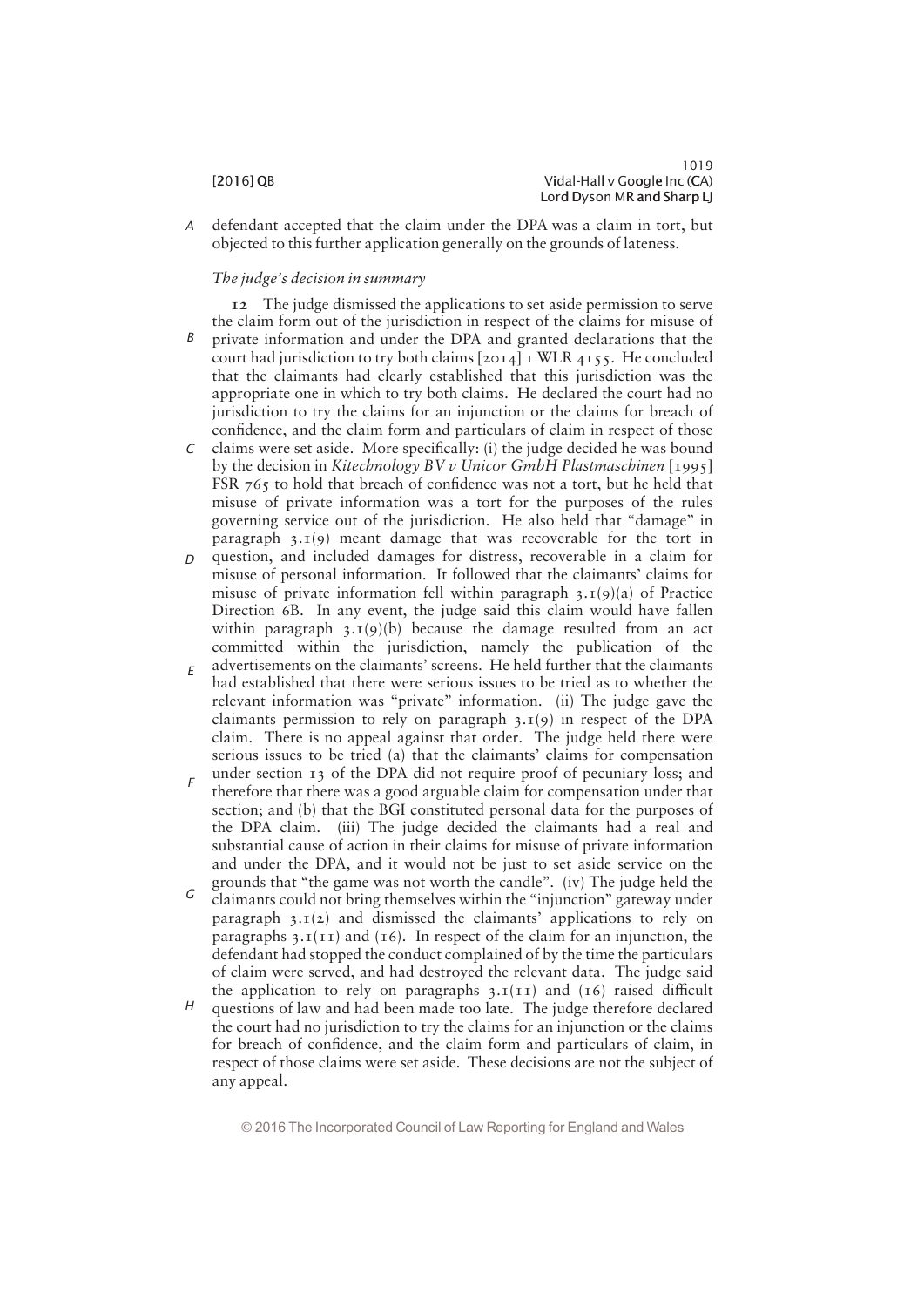### The issues on this appeal

13 Four issues are raised in this appeal: (i) whether misuse of private information is a tort for the purposes of paragraph  $3.1(9)$  of Practice Direction  $6B$ ; (ii) the meaning of damage in section  $13$  of the DPA, in particular, whether there can be a claim for compensation without pecuniary loss; (iii) whether there is a serious issue to be tried that the BGI is personal data under the DPA; and (iv) whether in relation to the claims for misuse of private information and under the DPA there is a real and substantial cause of action. B

14 The first two issues lie at the heart of this appeal. Mr White QC for the defendant submits the judge's decisions were wrong as a matter of law, and that there was binding authority on those issues that he was wrong not to follow: specifically *Douglas v Hello! Ltd* (No 3) [2006] QB 125 in relation to the first issue, and Johnson v Medical Defence Union Ltd (No 2) [2008] Bus LR 503 in relation to the second.

15 The judge decided the first issue, and determined there was a serious issue to be tried in respect of the second. Each issue raises a question of law that goes to the existence of the jurisdictional "gateway" and in those circumstances the court would normally decide the issue (see VTB Capital plc v Nutritek International Corpn  $[2012]$  2 Lloyd's Rep 313, para 99) rather than merely decide whether it is arguable. Mr White invites us to decide both issues and we think we should do so. We would add that Mr Tomlinson OC for the claimants agreed we should decide the first question, and did not press his objection to our deciding the second. D

16 The Information Commissioner applied for and was given permission to make written and oral representations on the second issue and third issue. This has meant both matters were dealt with in greater depth than they were before the judge; and we are grateful for the assistance Ms Proops for the Information Commissioner has provided to the court.

# (i) Whether misuse of private information is a tort for the purposes of paragraph  $3.1(9)$  of Practice Direction 6B

17 The issue of classification or nomenclature has been the subject of some discussion in the cases, and amongst academics. So far as we are aware however—with the possible exception, on the defendant's case, of Douglas  $v$ Hello! Ltd (No  $3$ )—this is the first case in which the "classification" question has made a difference. Put shortly, if a claim for misuse of information is not a tort for the purposes of service out of the jurisdiction, but is classified as a claim for breach of confidence, then on the authority of the Kitechnology case [1995] FSR 765, which is binding on us, the claimants will not be able to serve their claims for misuse of private information on the defendant. F G

18 Although the issue as framed in this appeal in one sense is a narrow one, it is none the less appropriate to look at it in the broader context. Fifteen years have passed since the coming into force of the Human Rights Act 1998 in October 2000, which incorporates into our domestic law the Convention for the Protection of Human Rights and Fundamental Freedoms. And it is a decade now since the seminal decision of the House of Lords in *Campbell v MGN Ltd* [2004] 2 AC 457. The problem the courts have had to grapple with during this period has been how to afford

H

A

 $\epsilon$ 

E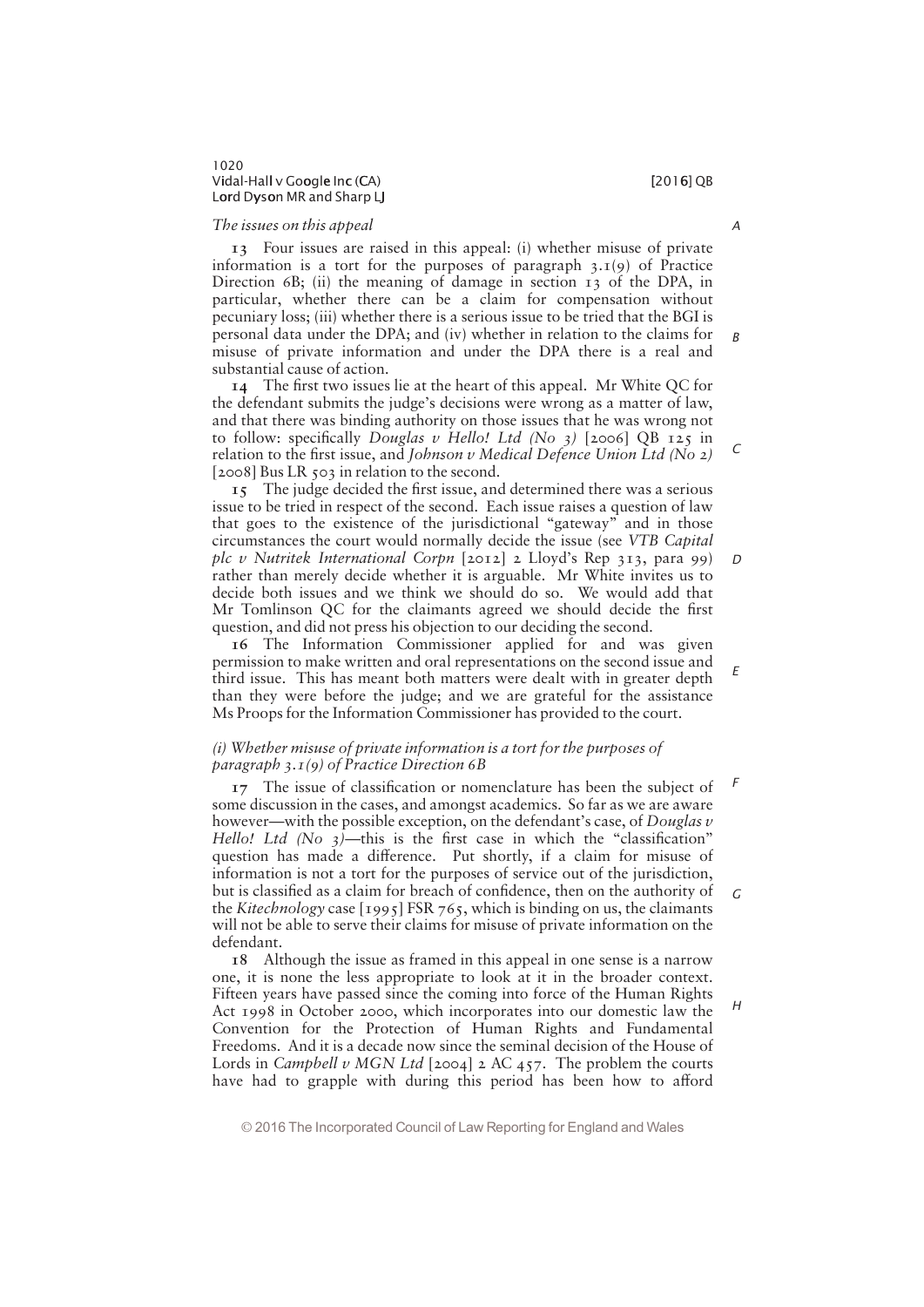appropriate protection to "privacy rights" under article 8 of the Convention, in the absence (as was affirmed by the House of Lords in Wainwright  $\nu$ Home Office  $[2004]$  2 AC 406) of a common law tort of invasion of privacy. A

19 We were taken to a number of cases by Mr White to establish what is in fact an uncontroversial proposition—that the gap was bridged by developing and adapting the law of confidentiality to protect one aspect of

invasion of privacy, the misuse of private information. This addressed the tension between the requirement to give appropriate effect to the right to respect for private and family life set out in article 8 of the Convention and the common law's perennial need (for the best of reasons, that of legal certainty) to appear not to be doing anything for the first time (to which Sedley LJ pointed in one of the earliest cases in which this issue was addressed: Douglas v Hello! Ltd [2001] OB 967, para 111 ("Douglas v Hello! (No  $I$ )"). B C

20 Thus, in A v B plc [2003] QB 195, para 4 Lord Woolf CJ, giving the judgment of the court, said that articles 8 and 10 of the Convention provided new parameters within which the courts would decide actions for breach of confidence, and that the court could act in a way that was compatible with Convention rights, as it was required to do under section 6 of the 1998 Act,  $D$  by "absorbing the rights which articles 8 and 10 protect into the long-

established action for breach of confidence". 21 However, a number of things need to be said. First, there are problems with an analysis which fails to distinguish between a breach of confidentiality and an infringement of privacy rights protected by article 8, not least because the concepts of confidence and privacy are not the same

and protect different interests. Secondly, as has been consistently emphasised by the courts, we are concerned with a developing area of the law. Although the process may have started as one of "absorption" (per Lord Woolf CJ) it is clear that, contrary to the submissions of the defendant, there are now two separate and distinct causes of action: an action for breach of confidence; and one for misuse of private information. Thirdly, it is also the case that the action for misuse of private information has been referred to as a tort by the courts. E F

22 The speech of Lord Nicholls of Birkenhead in the Campbell case  $[2004]$  2 AC 457 has been highly influential in this process of development. In the Campbell case the claimant was the famous model, Naomi Campbell. The defendant newspaper published articles which disclosed her drug addiction, disclosed the fact that she was receiving therapy through a named

- self-help group, gave details of group meetings she attended and showed photographs of her in the street as she was leaving a group meeting. She sought damages against the newspaper for breach of confidentiality. The Court of Appeal allowed the newspaper's appeal, and Miss Campbell then succeeded in the House of Lords. Though the House was divided three to two (Lord Hope of Craighead, Baroness Hale of Richmond and Lord Carswell were in the majority, and Lord Nicholls and Lord Hoffmann were  $G$
- in the minority) the difference of opinion related to a narrow point arising on the facts of the case. But in the statements of general principle as to the way in which the law should strike the balance between the right to privacy and the right to freedom of expression, the House was unanimous: see Lord Hoffmann, at para 36. H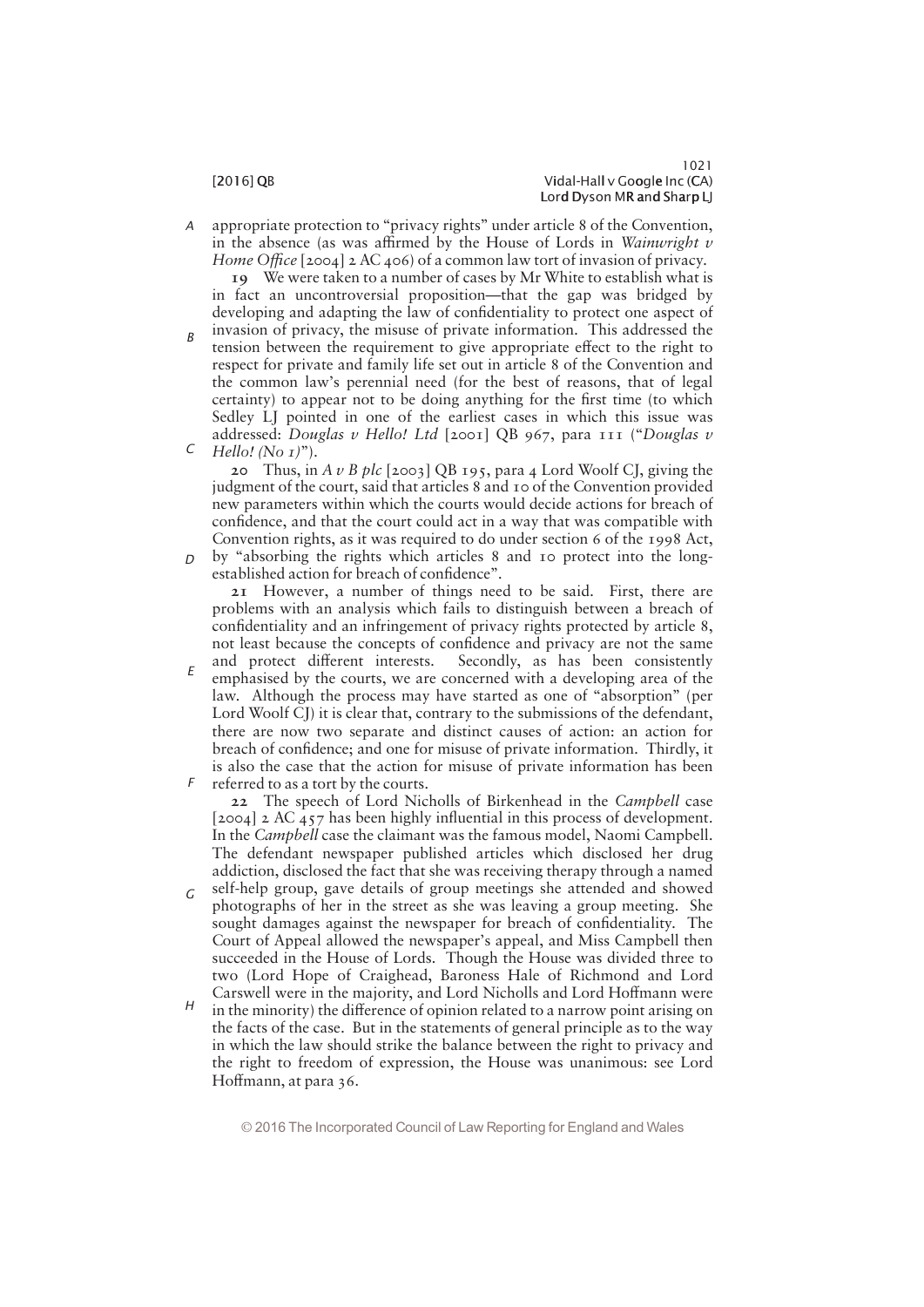# 23 At paras  $13-17$ , Lord Nicholls said as follows:

"Breach of confidence: misuse of private information  $\dots$ 

"13. The common law or, more precisely, courts of equity have long afforded protection to the wrongful use of private information by means of the cause of action which became known as breach of confidence. A breach of confidence was restrained as a form of unconscionable conduct, akin to a breach of trust. Today this nomenclature is misleading. The breach of confidence label harks back to the time when the cause of action was based on improper use of information disclosed by one person to another in confidence. To attract protection the information had to be of a confidential nature. But the gist of the cause of action was that information of this character had been disclosed by one person to another in circumstances "importing an obligation of confidence' even though no contract of non-disclosure existed: see the classic exposition by Megarry J in Coco  $v$  AN Clark (Engineers) Ltd [1969] RPC  $41, 47-48$ . The confidence referred to in the phrase 'breach of confidence' was the confidence arising out of a confidential relationship.

" $14$ . This cause of action has now firmly shaken off the limiting constraint of the need for an initial confidential relationship. In doing so it has changed its nature. In this country this development was recognised clearly in the judgment of Lord Goff of Chieveley in Attorney General v Guardian Newspapers Ltd (No 2) [1990] 1 AC 109, 281. Now the law imposes a 'duty of confidence' whenever a person receives information he knows or ought to know is fairly and reasonably to be regarded as confidential. Even this formulation is awkward. The continuing use of the phrase 'duty of confidence' and the description of the information as 'confidential' is not altogether comfortable. Information about an individual's private life would not, in ordinary usage, be called "confidential". The more natural description today is that such information is private. The essence of the tort is better encapsulated now as misuse of private information.  $\overline{D}$ E

" $15$ . In the case of individuals this tort, however labelled, affords respect for one aspect of an individual's privacy. That is the value underlying this cause of action. An individual's privacy can be invaded in ways not involving publication of information. Strip searches are an example. The extent to which the common law as developed thus far in this country protects other forms of invasion of privacy is not a matter arising in the present case. It does not arise because, although pleaded more widely, Miss Campbell's common law claim was throughout presented in court exclusively on the basis of breach of confidence, that is, the wrongful *publication* by the 'Mirror' of private *information*. F G

"16. The European Convention on Human Rights, and the Strasbourg jurisprudence, have undoubtedly had a significant influence in this area of the common law for some years. The provisions of article 8, concerning respect for private and family life, and article 10, concerning freedom of expression, and the interaction of these two articles, have prompted the courts of this country to identify more clearly the different factors involved in cases where one or other of these two interests is present. Where both are present the courts are increasingly explicit in evaluating

© 2016 The Incorporated Council of Law Reporting for England and Wales

H

A

B

 $\mathcal{C}$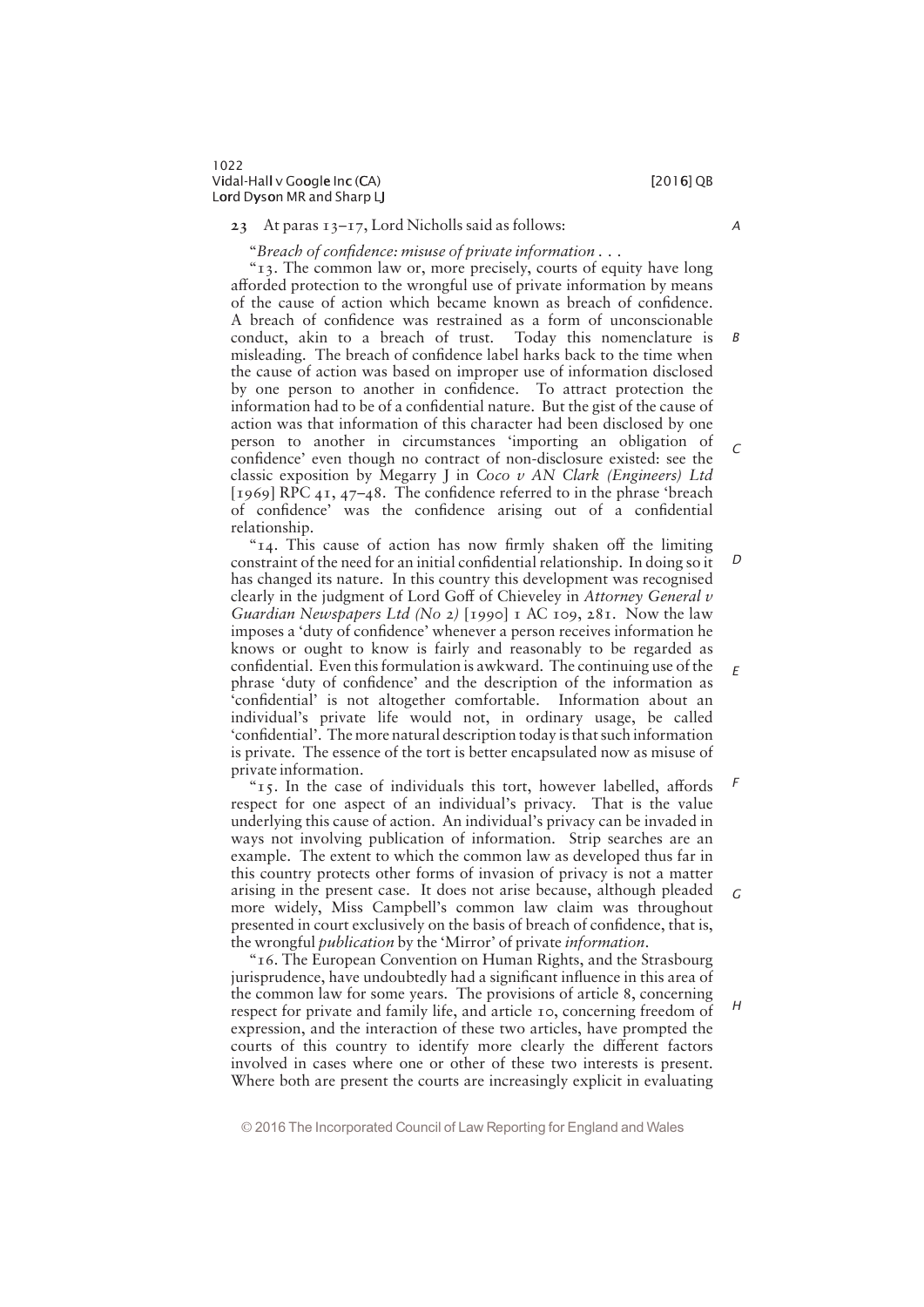- the competing considerations involved. When identifying and evaluating these factors the courts, including your Lordships' House, have tested the common law against the values encapsulated in these two articles. The development of the common law has been in harmony with these articles of the Convention: see, for instance, Reynolds v Times Newspapers Ltd [2001] 2 AC 127, 203—204. A
- " $17$ . The time has come to recognise that the values enshrined in articles 8 and 10 are now part of the cause of action for breach of confidence. As Lord Woolf CJ has said, the courts have been able to achieve this result by absorbing the rights protected by articles 8 and 10 into this cause of action:  $A \nu B$  plc [2003] QB 195, 202, para 4. Further, it should now be recognised that for this purpose these values are of general application. The values embodied in articles 8 and 10 are as much applicable in disputes between individuals or between an individual and a non-governmental body such as a newspaper as they are in disputes B  $\Gamma$

between individuals and a public authority."

24 Four years later, in Douglas v Hello! Ltd (No 3) [2008] AC  $I$ , para 255 Lord Nicholls said:

- "As the law has developed breach of confidence, or misuse of confidential information, now covers two distinct causes of action, protecting two different interests: privacy, and secret ('confidential') information. It is important to keep these two distinct. In some instances information may qualify for protection both on grounds of privacy and confidentiality. In other instances information may be in the public domain, and not qualify for protection as confidential, and yet qualify for protection on the grounds of privacy. Privacy can be invaded by further publication of information or photographs already disclosed to the public. Conversely, and obviously, a trade secret may be protected as confidential information even though no question of personal privacy is involved." D E
- 25 Mr White argues, vainly in our view, that Lord Nicholls did not say or mean that there were two causes of action. He also says that this latter passage was obiter. This is true. But it does not address the substance of the points made by Lord Nicholls which we think, with respect, are obviously correct. Actions for breach of confidence and actions for misuse of private information rest on different legal foundations. As Lord Nicholls said, they protect different interests: secret or confidential information on the one hand F
- and privacy on the other. The focus of the actions therefore is also different. In the Campbell case  $[2004]$  2 AC 457, para 51, Lord Hoffmann described the "shift in the centre of gravity" when the action for breach of confidence was used as a remedy for the unjustified publication of personal information. In those circumstances, he said, the focus was not on the duty of good faith applicable to confidential personal information and trade secrets alike, but the protection of human autonomy and dignity—the right to control the G
- dissemination of information about one's private life and the right to the esteem and respect of other people.  $H$

26 How then should the action for misuse of private information be characterised? Mr White says that in the cases where it has been referred to as a tort, classification or nomenclature was not in issue. This is true. None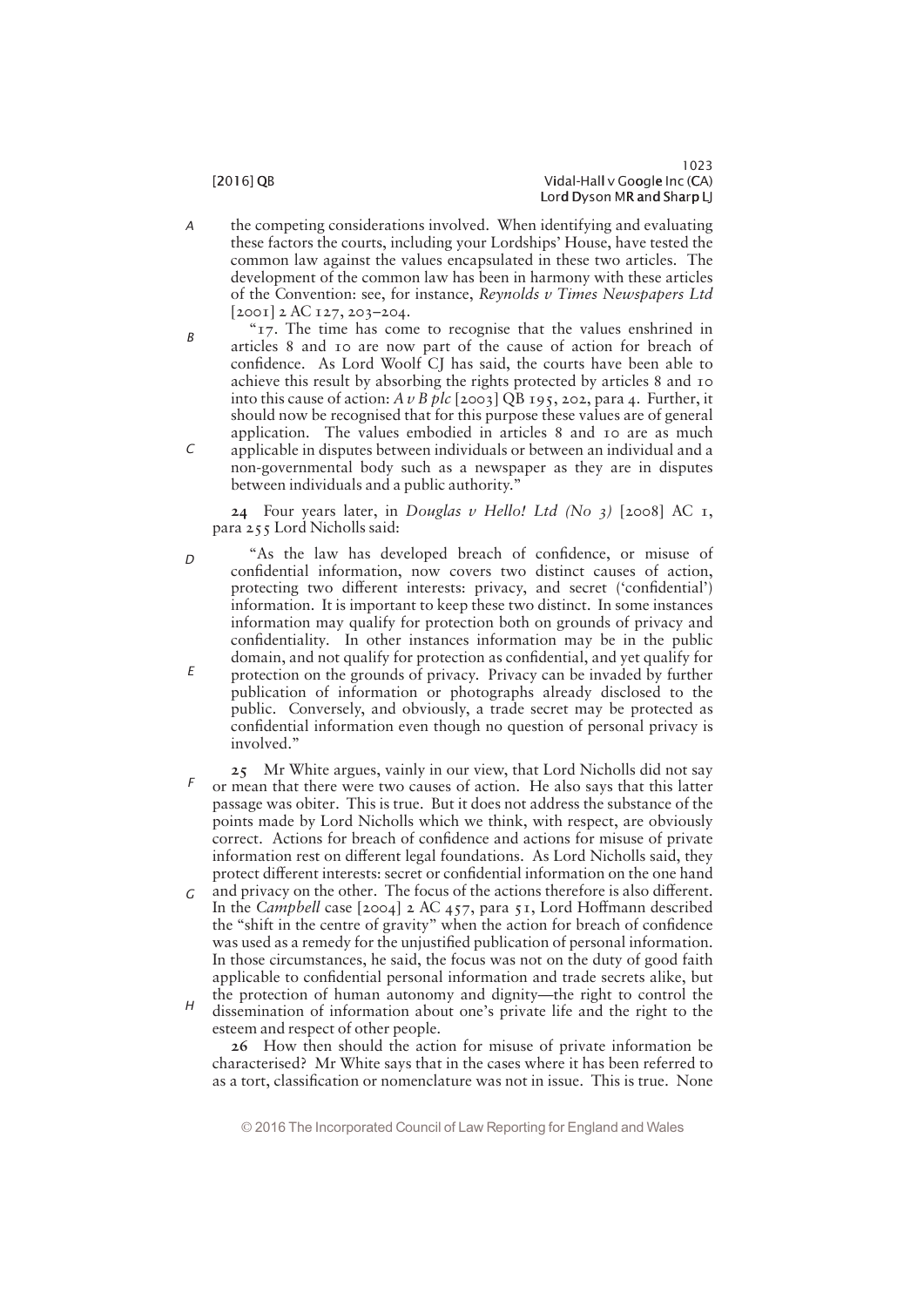B

H

1024 Vidal-Hall v Google Inc (CA) i later than the control of the control of  $[2016]$  QB Lord Dyson MR and Sharp LJ

the less, in our view, these references cannot be dismissed as a mere loose use of language; they connote an acknowledgement, even if only implicitly, of the true nature of the cause of action. A

 $27$  In McKennitt v Ash [2008] QB 73 the claimant, Ms McKennitt, was a well known musician who carefully guarded her personal privacy. The defendant, Ms Ash, a friend of hers, wrote a book on the claimant containing personal and private information about her. The claimant issued proceedings founded on alleged breaches of privacy or of obligations of confidence. Eady J upheld her claim, and the Court of Appeal dismissed the defendant's appeal. Buxton LJ with whom Latham and Longmore LJJ agreed, said in a passage headed "A taxonomy of the law of privacy and confidence", at para 8:

"It will be necessary to refer to the underlying law at various stages of the argument, and it would be tedious to repeat such reference more than is necessary. Since the content of that law is in some respects a matter of controversy, I set out what I understand the present state of that law to be. I start with some straightforward matters, before going on to issues of more controversy. (i) There is no English domestic law tort of invasion of privacy. Previous suggestions in a contrary sense were dismissed by Lord Hoffmann, whose speech was agreed with in full by Lord Hope of Craighead and Lord Hutton, in Wainwright v Home Office [2004] 2 AC 406, paras 28—35. (ii) Accordingly, in developing a right to protect private information, including the implementation in the English courts of articles 8 and 10 of the European Convention for the Protection of Human Rights and Fundamental Freedoms, as scheduled to the Human Rights Act 1998, the English courts have to proceed through the tort of breach of confidence, into which the jurisprudence of articles 8 and 10 has to be 'shoehorned': Douglas v Hello! Ltd (No 3) [2006] QB 125, para 53. (iii) That a feeling of discomfort arises from the action for breach of confidence being employed where there was no pre-existing relationship of confidence between the parties, but the 'confidence' arose from the defendant having acquired by unlawful or surreptitious means information that he should have known he was not free to use: as was the case in Douglas v Hello! (No 3), and also in Campbell v MGN Ltd [2004]  $2 AC 457$ . Two further points should however be noted. (iv) At least the verbal difficulty referred to in (iii) above has been avoided by the rechristening of the tort as misuse of private information: per Lord Nicholls of Birkenhead in Campbell's case, para  $14.$  (v) Of great importance in the present case, as will be explained further below, the complaint here is of what might be called old-fashioned breach of confidence by way of conduct inconsistent with a pre-existing relationship, rather than simply of the purloining of private information  $\ldots$ ."  $\Gamma$ D E F G

28 Buxton LJ went on to say, at para 11:

"The effect of this guidance is, therefore, that in order to find the rules of the English law of breach of confidence we now have to look in the jurisprudence of articles 8 and 10. Those articles are now not merely of persuasive or parallel effect but, as Lord Woolf CJ says, are the very content of the domestic tort that the English court has to enforce."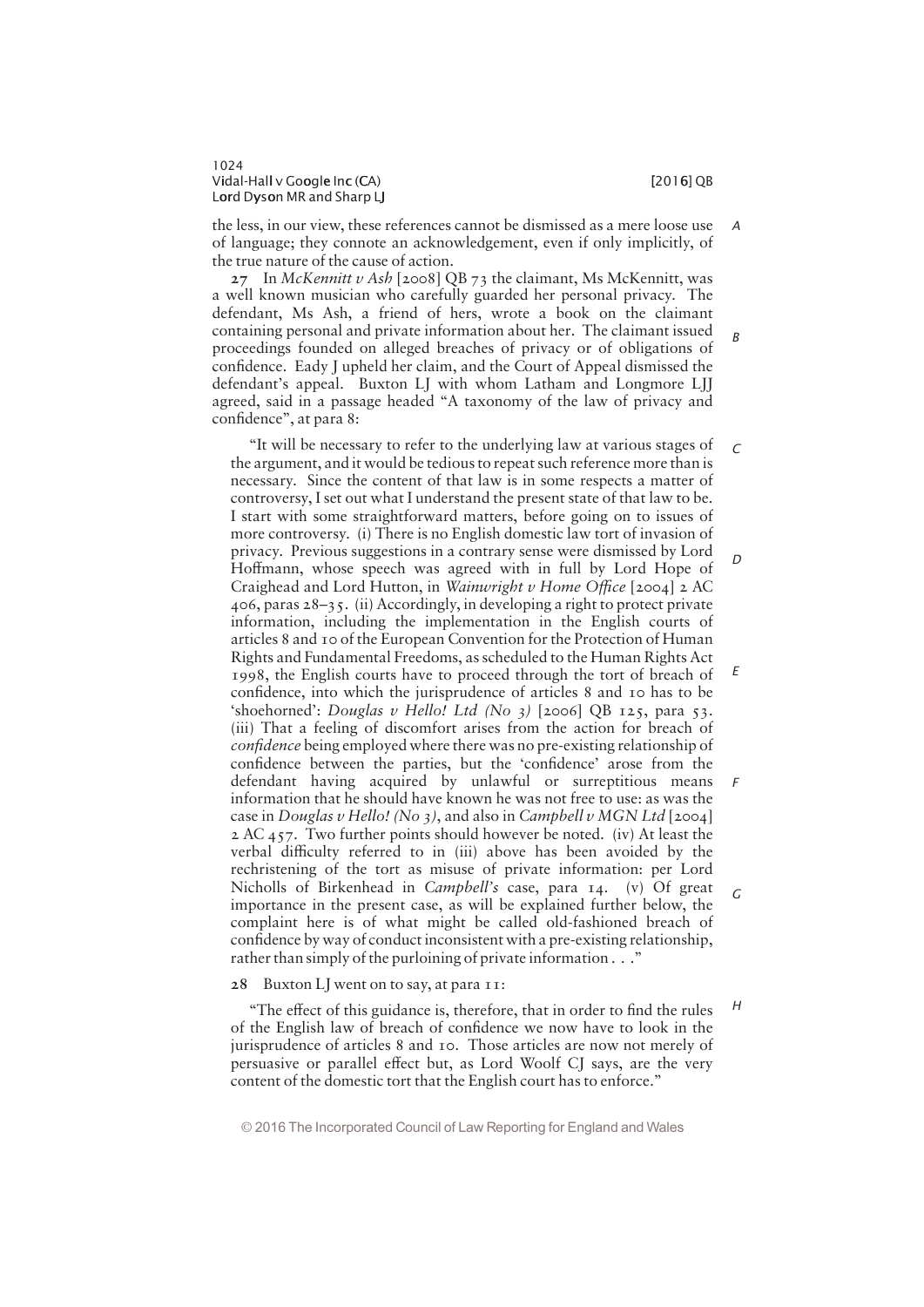29 The observations of Buxton LJ were cited with approval by Sir Anthony Clarke MR, giving the judgment of the court in Lord Browne of Madingley v Associated Newspapers Ltd [2008] QB 103, para 22 where he said: A

"As Buxton LJ put it in *McKennitt v Ash*, at para  $I_1$ , articles 8 and 10 are now the very content of the domestic tort that the English court has to enforce."

30 Sir Anthony Clarke MR made similar observations in Murray v Express Newspapers plc [2009] Ch 481, para 24:

""The principles stated by Lord Nicholls [in the Campbell case] can we think be summarised in this way. (i) The right to freedom of expression enshrined in article 10 of the Convention and the right to respect for a person's privacy enshrined in article 8 are vitally important rights. Both lie at the heart of liberty in a modern state and neither has precedence over the other: see [2004] 2 AC 457, para 12. (ii) Although the origin of the cause of action relied upon is breach of confidence, since information about an individual's private life would not, in ordinary usage, be called 'confidential', the more natural description of the position today is that

such information is private and the essence of the tort is better encapsulated now as misuse of private information: see para 14."

31 Imerman v Tchenguiz [2011] Fam 116 concerned claims for breach of confidence in concurrent matrimonial and Queen's Bench proceedings by the claimant husband after the brother of his former wife, with whom he shared an office, accessed his computer without his permission, obtained and copied information which was stored there and then passed the information and documents to the wife and her solicitors. The husband claimed amongst other things an order for the delivery up of the documents, and an injunction restraining the use of the information in those documents. Although he went on to say, at para  $67$ , that privacy is still classified as part of the confidentiality genus, Lord Neuberger of Abbotsbury MR, giving the judgment of the court, said, at para 65: E F

"The domestic law of confidence was extended again by the House of Lords in Campbell v MGN Ltd [2004] 2 AC 457, effectively to incorporate the right to respect for private life in article 8 of the Convention, although its extension from the commercial sector to the private sector had already been presaged by decisions such as  $Argyll$   $v$ 

- Argyll  $[1967]$  Ch 302 and Hellewell v Chief Constable of Derbyshire [1995] 1 WLR 804. In the latter case, Laws J suggested at p 807 that the law recognised "a right of privacy, although the name accorded to the cause of action would be breach of confidence'. It goes a little further than nomenclature in that, in Wainwright v Home Office [2004] 2 AC 406, the House of Lords held that there was no tort of invasion of privacy, even now that the Human Rights of Act 1998 is in force. None the less, G
- following its later decision in *Campbell's* case [2004] 2 AC 457, there is now a tort of misuse of private information: as Lord Phillips of Worth Matravers MR put it in Douglas v Hello! Ltd (No 3) [2006] QB 125, para 96, a claim based on misuse of private information has been  $\epsilon$  shoehorned' into the law of confidence." H

© 2016 The Incorporated Council of Law Reporting for England and Wales

B

C

 $\Gamma$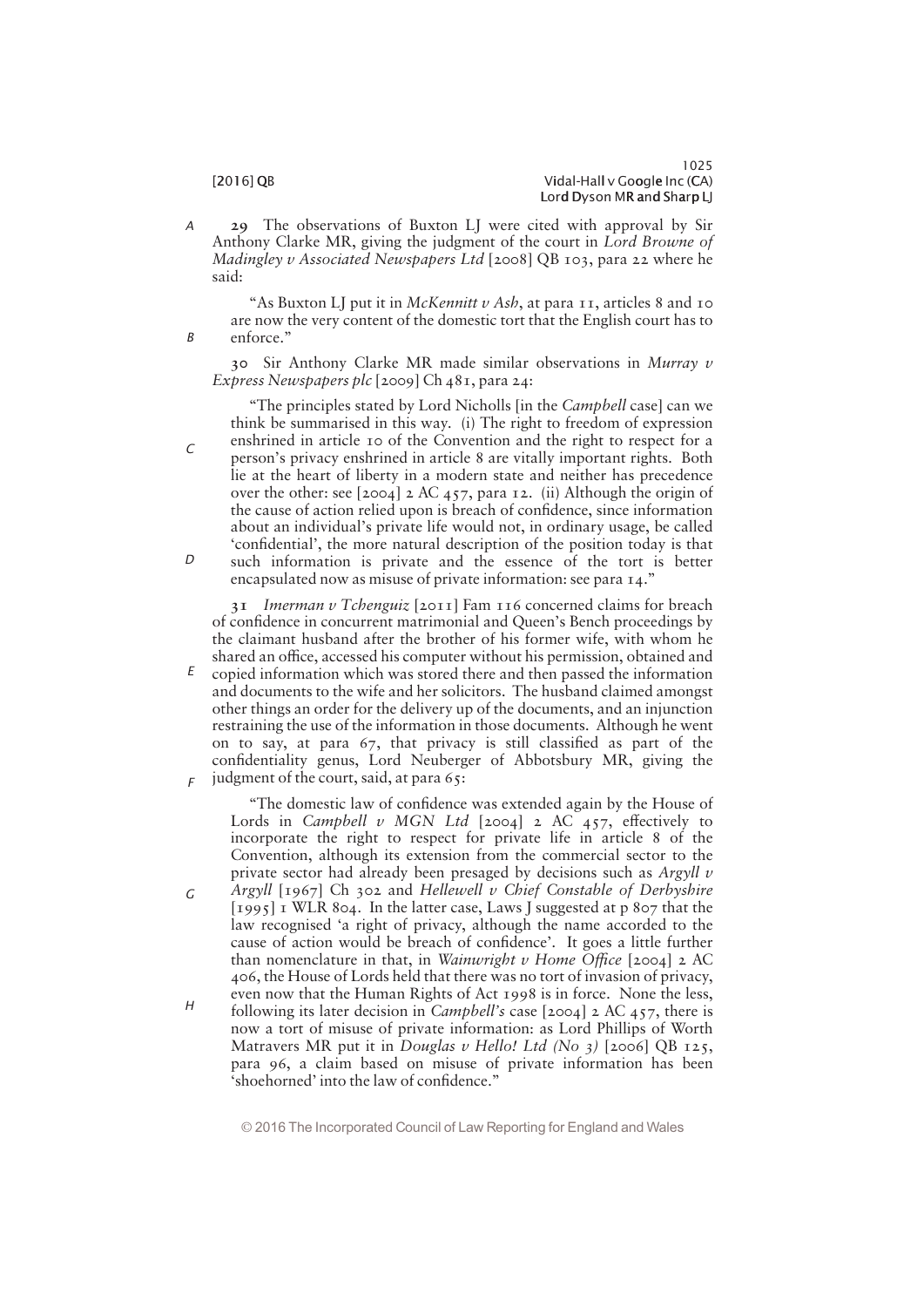B

 $\sqrt{2}$ 

1026 Vidal-Hall v Google Inc (CA) i later than the control of the control of the control of  $[2016]$  QB Lord Dyson MR and Sharp LJ

32 Mr White's principal argument before us, however, is that this court is bound, as was the judge, by the decision of the Court of Appeal in Douglas  $\nu$  Hello! Ltd (No 3). He submits a necessary part of the reasoning of the court was that misuse of private information is not a tort. A

33 Most of the complex factual and legal history of the Hello! litigation is set out in the judgment on liability of Lindsay  $[2003]$  3 All ER 996 handed down 13 months before the decision of the House of Lords in the Campbell case  $[2004]$  2 AC 457. The litigation arose out of a claim for breach of confidence by the well-known film actors, Michael Douglas and his wife Catherine Zeta Jones (the first and second claimants) against the publishers of Hello! magazine in respect of the publication in Hello! in this jurisdiction of photographs of their wedding in a New York hotel. The photographs had been taken surreptitiously (by an intruder), without their permission, and then sold to Hello!. The Douglases had earlier entered into an agreement with *OK!* magazine (a rival of *Hello!* and the third claimant) granting it exclusive rights for a period of nine months, to publish photographs approved by them of their wedding.

34 The Douglases' claim for an interim injunction to stop the continued publication of photographs by *Hello!* in this jurisdiction, was granted at first instance, but the injunction was discharged on appeal: Douglas v Hello! Ltd [2001] QB 967. At the subsequent trial of liability, Lindsay J held the Douglases were entitled to damages and a perpetual injunction against Hello! for breach of confidence, constituted by the publication of unauthorised photographs, because the wedding reception was a private event. He held that in so far as the Douglases had a separate claim in privacy, the law of confidence provided them with an adequate remedy. As for the third claimant, it was entitled to damages from Hello! on substantially similar grounds for a breach of confidence in the nature of a trade secret.  $\Gamma$ E

35 The Court of Appeal dismissed Hello!'s appeal on liability in respect of the Douglases [2006] QB 125. The case of the third claimant went to the House of Lords on a conjoined appeal on issues which are not material for present purposes: see OBG Ltd v Allan; Douglas v Hello! Ltd (No 3); Mainstream Properties Ltd v Young [2008] AC 1. F

36 At [2006] QB 125, paras 92—102 the Court of Appeal considered whether the law of confidence protected information about the wedding as private information. Lord Phillips of Worth Matravers MR, giving the judgment of the court, recorded at para 93 the judge's findings that the photographer took the photographs surreptitiously in circumstances where he was well aware his presence at the wedding was forbidden; and that those responsible for purchasing the photographs on behalf of Hello! were aware that the taking of photographs would have involved at least a trespass, or some deceit, or misrepresentation on the photographer's part.

37 At para 95, Lord Phillips of Worth Matravers MR said that, applying the test propounded by the House of Lords in the Campbell case, photographs of the wedding plainly portrayed aspects of the Douglases' private life and fell within the protection of the law of confidentiality. He then asked whether it made a difference that the wedding took place in New York; and said, at paras 96-97:

© 2016 The Incorporated Council of Law Reporting for England and Wales

H

G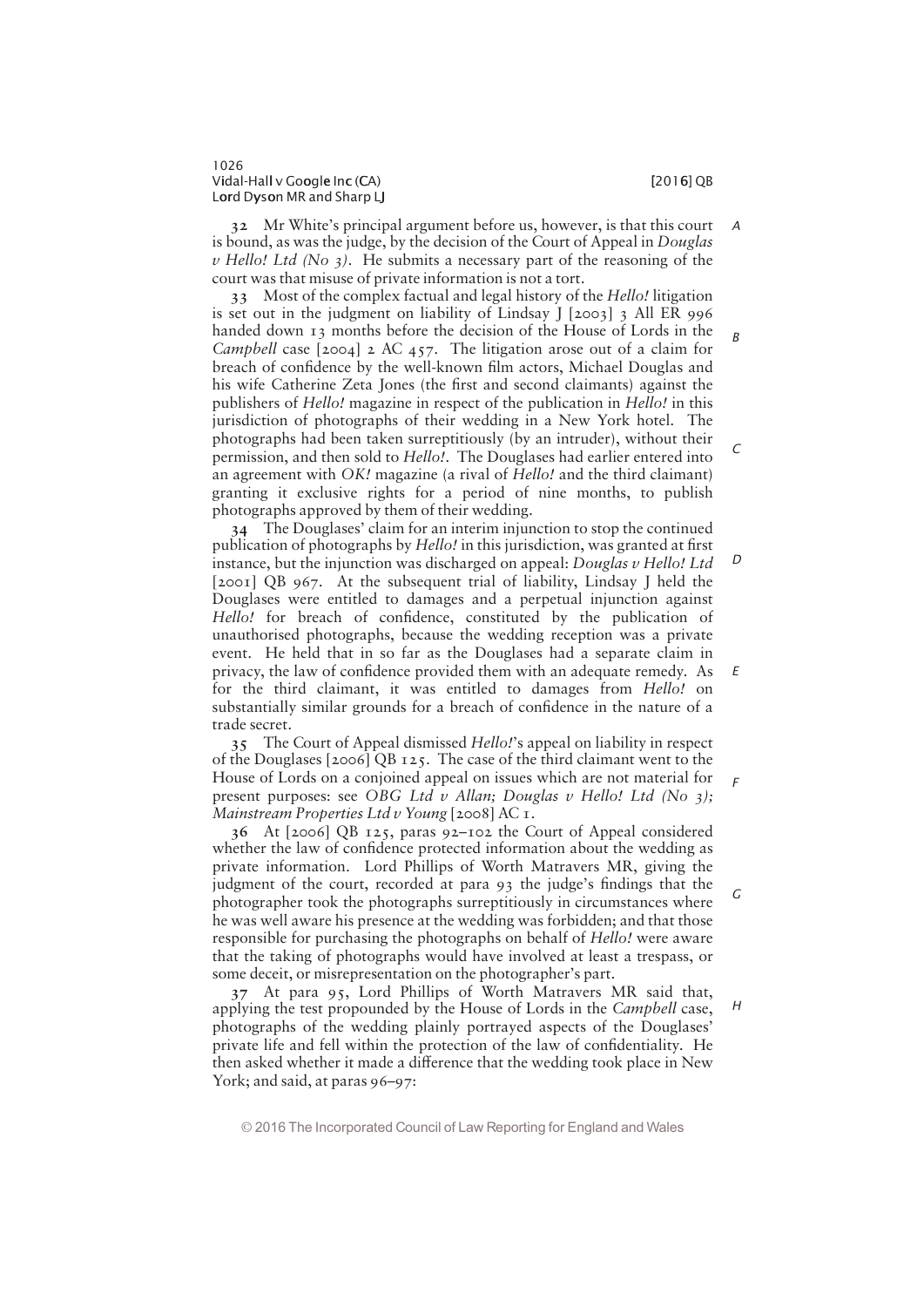"96. It was not suggested that section  $9(1)$  of the Private International Law (Miscellaneous Provisions) Act 1995 is applicable to this case, but we have none the less considered that question. That section governs the choice of law for determining issues relating to tort. The Douglases' claim in relation to invasion of their privacy might seem most appropriately to fall within the ambit of the law of delict. We have concluded, however, albeit not without hesitation, that the effect of shoehorning this type of claim into the cause of action of breach of confidence means that it does not fall to be treated as a tort under English law: see Kitechnology BV v Unicor GmbH Plastmaschinen [1995] FSR 795, para 40 and more generally Clerk & Lindsell on Torts, 18th ed, (2000), para 27-01, footnotes 2 and 3. Nor has anyone suggested that the facts of this case give rise to a cause of action in tort under the law of New York (see below). Accordingly we have concluded that the parties were C

correct to have no regard to section  $9(1)$  of the 1995 Act.

"97. Dicey & Morris on The Conflict of Laws, 13th ed, (2000), vol 2, at paras 34-029ff suggest, somewhat tentatively, that a claim for breach of confidence falls to be categorised as a restitutionary claim for unjust enrichment and that the proper law is the law of the country where the enrichment occurred. While we find this reasoning persuasive, it does not solve the problem on the facts of this case. Even if the Douglases' claim for invasion of their privacy falls to be determined according to principles of English law, these may themselves require consideration of the law of New York. That indeed is the case advanced on behalf of Hello!"

38 Mr White submits that this court is bound by these observations. In our opinion, however, these observations are obiter.

- 39 It is to be noted that the parties had not raised the potential application of section  $9(1)$  of the Private International Law (Miscellaneous Provisions) Act 1995<sup>1\*</sup> at all. This is not surprising. No one had argued, either at first instance or before the Court of Appeal, that the claim was in tort, rather than for breach of confidence. Critically, the cause of action was based on a wrong committed in this jurisdiction (the publication in this E
- jurisdiction, of private information conveyed to readers in this jurisdiction) and not abroad: see paras 98, 100 and 101. The fact that the wedding took place in New York, and that the surreptitious photographs were taken there, and might have been published with impunity under New York law, was nothing to the point. This foreign element of the case was not material to whether the information fell to be treated as private and confidential in *this* F
- jurisdiction in the hands of Hello!. The matter was governed by English law. The issue of applicable law (whether the claim was one of tort or breach of confidence) and the tort/confidence question which the court addressed at para 96 did not arise, nor did it need to be determined. G

40 Mr White's secondary position is that, even if Douglas  $\nu$  Hello! (No 3) is not binding on us, the views expressed in that case are correct.

41 If we are not bound by the case, Mr White's reliance on it seems to us  $H$  to be problematic. First, the court clearly regarded assimilating a claim to protect privacy rights with a claim for breach of confidence as unsatisfactory: hence the "shoehorning" metaphor. Secondly, the court

\* Reporter's note. The superior figure in the text refers to a note which can be found after the judgments, on pp 1053 1059.

© 2016 The Incorporated Council of Law Reporting for England and Wales

A

B

 $\Gamma$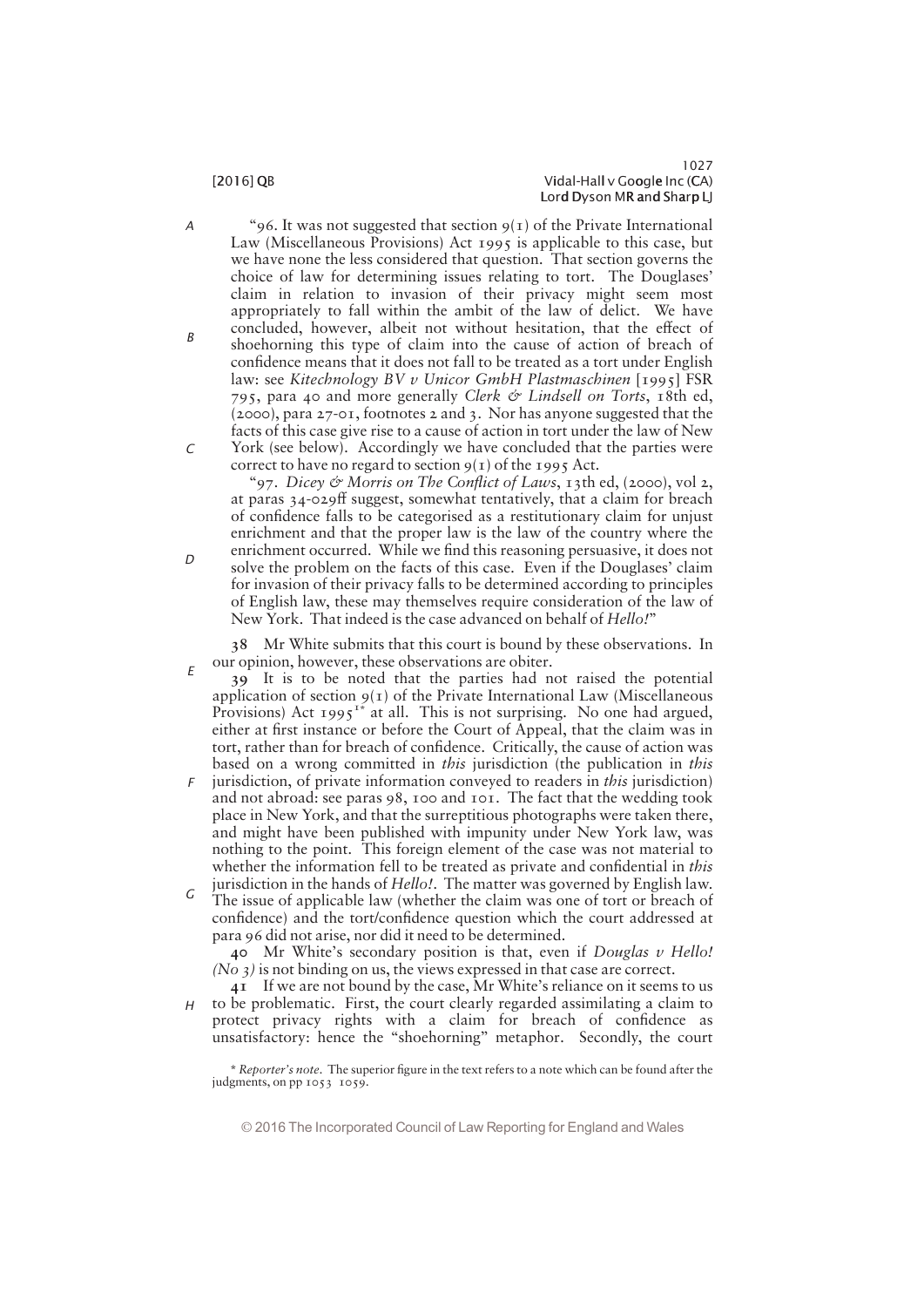expressly said it was hesitant about not categorising the claim as a tort. Thirdly, the court found persuasive the suggestion in Dicey  $\mathcal O$  Morris, The Conflict of Laws, 13th ed, that a claim for breach of confidence fell to be categorised as a claim for unjust enrichment. However, this (tentative) categorisation of a claim for breach of confidence, involving privacy rights as a claim for unjust enrichment for the purposes of private international law, obviously troubled the authors of Dicey  $\mathcal O$  Morris, The Conflict of Laws. In the subsequent edition to that referred to by the Court of Appeal, they highlighted some significant difficulties with this classification and went on to say: A B

"the argument for looking beyond the historical, domestic divide between law and equity and treating all non-contractual claims to protect privacy as involving 'issues in tort' under the  $1995$  Act is one which merits serious consideration should an appropriate case arise for decision." See Dicey, Morris & Collins, The Conflict of Laws,  $15$ th ed, (2012), vol 2, paras 34-091 to 34-092 and 35-141.

42 The Court of Appeal's observations have also been commented on by the authors of Toulson & Phipps, Confidentiality, 3rd ed (2012), para 2-024. They say that the court's natural inclination in Douglas  $v$  Hello! (No  $3$ ) towards tort as the basis of the claim was sound, and the problem which troubled the court about "shoehorning" breach of privacy into breach of confidence is best addressed by recognising the difference between them; a view that accords with the more recent approach of the Court of Appeal in Murray v Express Newspapers plc  $[2009]$ Ch 481 and Imerman v Tchenguiz [2011] Fam 116. The authors go on to suggest, at para 2-084, that it is more realistic to regard damages in article 8 cases as based in tort rather than on a strained concept of an equitable obligation and the authorities appear to be moving in that direction.

43 Against this background, we cannot find any satisfactory or principled answer to the question why misuse of private information should not be categorised as a tort for the purposes of service out of the jurisdiction. Misuse of private information is a civil wrong without any equitable characteristics. We do not need to attempt to define a tort here. But if one puts aside the circumstances of its "birth", there is nothing in the nature of the claim itself to suggest that the more natural classification of it as a tort is wrong.

44 If the issue is looked at as a matter of private international law, as the authors of Dicey, Morris & Collins, The Conflict of Laws, 15th ed, note at para 34-092, foreign wrongs concerned with privacy may fall to be categorised as tortious under Part III of the 1995 Act though the same events, if occurring in England, would be classified as non-tortious; and such a state of affairs is likely to give rise to "characterisation problems of some complexity". We note too that, at least in certain common law jurisdictions, where the issue of classification has arisen, the tort nomenclature has been used or recommended in respect of wrongs concerned with privacy, either as a matter of the development of the common law, or through statute: see for example in New Zealand, Hosking v Runting  $[2005]$  I NZLR 1, paras 46—50, 108—118 and 245—246; in Canada, where the four Canadian provinces which have enacted legislation for invasions of privacy describe it as a tort (Privacy Act (RSBC 1996 c 373) (British Columbia), Privacy Act G

D

E

F

 $H$ 

C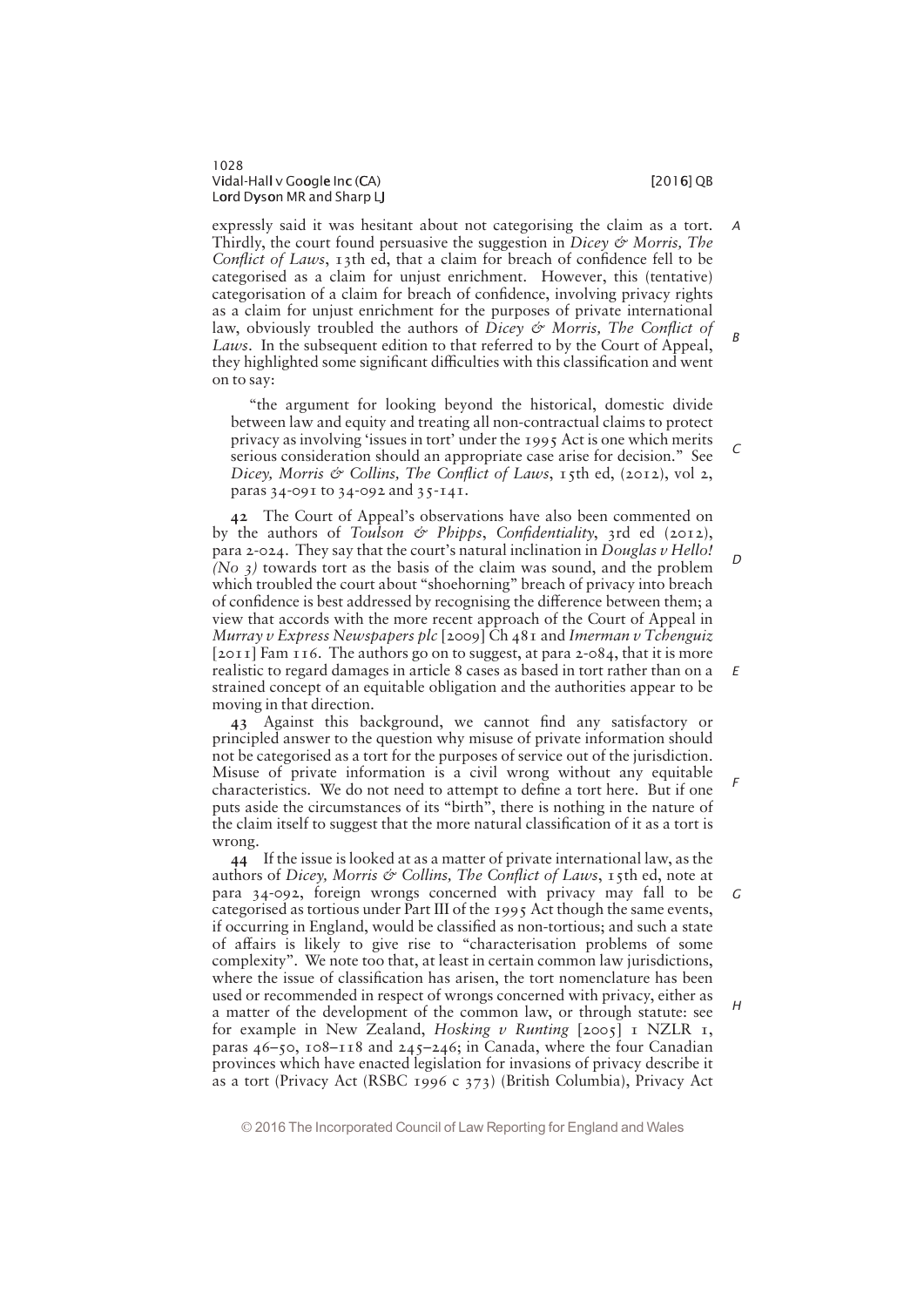B

F

H

(CCSM 1996, c P125) (Manitoba), Privacy Act (RSS 1978, c P-24) (Saskatchewan), Privacy Act (RSNL 1990 c P-22) (Newfoundland and Labrador); and the final report of the Australian Law Reform Commission Serious Invasions of Privacy in the Digital Era, (June 2014) (ALRC report 123), paras 4.41—4.50. A

45 Nor are we persuaded by Mr White's further argument that the use of the nomenclature of breach of confidence has not caused particular problems in practice. In the present case it has caused a problem; and we

think in this digital age, such problems may well arise with more frequency. 46 Furthermore we do not think the answer is to be found in the reasoning of the Court of Appeal in the Kitechnology case [1995] FSR 765. The Kitechnology case concerned what might now be described as a traditional action for breach of confidence. The plaintiffs were owners of

- confidential information relating to novel plastic coated pipes; the defendants were German companies and individuals domiciled in Germany, who it was alleged had used the plaintiffs' confidential information. One issue the court had to consider was whether, in relation to (non-contractual) claims for breach of confidence, the claims arose in tort, thus giving the court jurisdiction under article  $5(3)$  of the Brussels Convention (which provided C
- that a person domiciled in a contracting state may be sued in another contracting state in matters relating to tort, delict or quasi-delict in the courts for the place where the harmful event occurred).  $\Gamma$

47 Evans LJ (with whom Sir Donald Nicholls V-C and Waite LJ agreed) said the classification of the claims for English law was the starting point for consideration of whether they fell within article  $\zeta(3)$ . At pp 777–778 he said it was clear that such claims do not arise in tort, citing Metall und Rohstoff

AG v Donaldson Lufkin  $\dot{\varphi}$  Jenrette Inc [1990] 1 OB 391, 474 where Slade LJ quoted Salmond & Heuston on Torts, 19th ed (1987), p 14 which said that: E

""No civil injury is to be classed as a tort if it is only a breach of trust or some other merely equitable obligation. The reason for this exclusion is historical only. The law of torts is in its origin a part of the common law, as distinguished from equity, and it was unknown to the Court of

Chancery."

48 The decision in the Kitechnology case, therefore, turned on the historical distinction that existed before the Judicature Act  $1873$  (36 & 37) Vict c 66) between the courts of common law and the Court of Chancery. It would seem an odd and adventitious result for the defendant, if the historical

accident of the division between equity and the common law resulted in the claimants in the present case being unable to serve their claims out of the jurisdiction on the defendant. G

49 We would add that, as Tugendhat J pointed out  $[2014]$  I WLR  $4155$ , at paras 54—57 of his judgment in the present case, there now appears to be no sound reason of policy (for the CPR) not to permit service out of the

jurisdiction in relation to claims based on equitable obligations—other than those specifically mentioned in paragraph 3.1 of Practice Direction 6B—including claims for breach of confidence. He said, at paras  $54-57$ :

"54. Judges commonly adopt one or both of two approaches to resolving issues as to the meaning of a legal term, in this case the word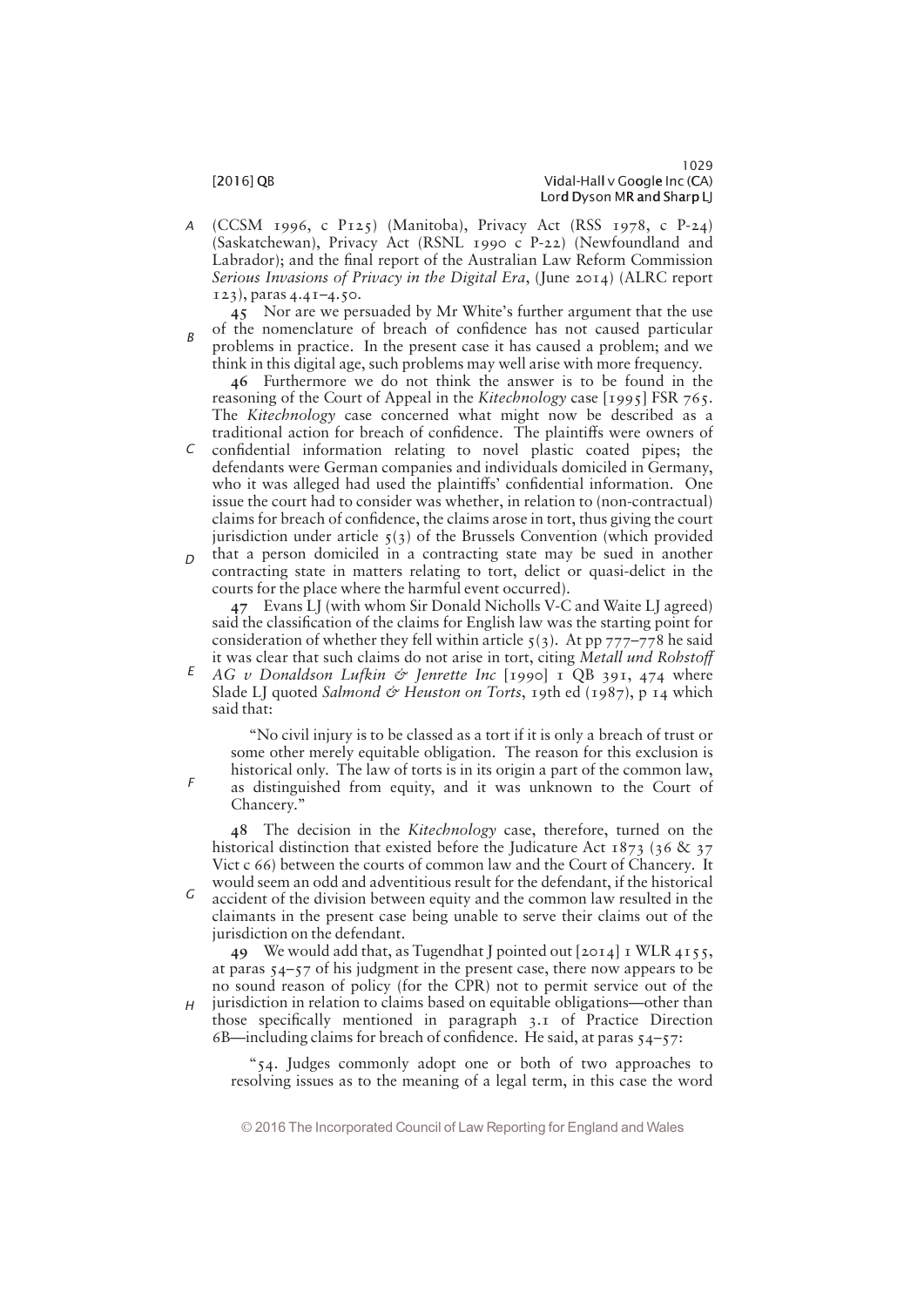$\epsilon$ 

D

E

F

# 1030 Vidal-Hall v Google Inc (CA) i later than the control of the control of  $[2016]$  QB Lord Dyson MR and Sharp LJ

'tort'. One approach is to look back to the history or evolution of the disputed term. The other is to look forward to the legislative purpose of the rule in which the disputed word appears. A term may have different meanings in different contexts. What is now paragraph 3.1 of the Practice Direction has a history which includes RSC Ord 11, r 1, and goes back to  $1852$ , when service out of the jurisdiction was first authorised by statute (before that proceedings could only be brought if service could be effected within the jurisdiction). In cases on the meaning of terms in paragraph 3.1 and its predecessors, the courts have adopted the historical approach. Counsel were unable to point to any instance where the court had approached the question by looking for the legislative purpose. A B

"55. Thus in Metall und Rohstoff AG v Donaldson Lufkin  $\circ$  Jenrette Inc  $[1990]$  I QB 391, 473E Slade LJ set out the ground which was then Ord  $II, I(I)$  (to which ground 3. $I(I_2)$ ) is the current successor (claims about trusts etc)) and said that, no doubt for reasons of policy, the rules clearly contemplate that any other claim which on its proper analysis is founded on a trust shall not fall within the ambit of the rule. But he assumed the reason of policy, without identifying it. And he went to say, at p 474: "In our judgment, it is clear beyond argument that a claim which is founded on any of the three categories of constructive trust which we have mentioned cannot be said to be "founded on a tort" within the meaning of RSC Ord  $I_1$ ,  $I_1(I)(f)$ . The law of tort has nothing whatever to do with any such claim. In all such cases the wrongful conduct of the defendant occurs against the background of a pre-existing trust and the claim is founded on that trust. As is stated in Salmond  $\acute{\mathcal{O}}$  Heuston on Torts, 19th ed, p 14, under the heading Tort and Equity: "No civil injury is to be classed as a tort if it is only a breach of trust or some other merely equitable obligation. The reason for this exclusion is historical only. The law of torts is in its origin a part of the common law, as distinguished from equity, and it was unknown to the Court of Chancery."

"56. If there ever had been a reason of policy for not permitting service out of the jurisdiction in such cases, then it must have fallen away, because the legislature then introduced what is now ground (16). When I invited Mr White to assist me on what reason of policy there might be for not permitting service out of the jurisdiction in relation to claims based on equitable obligations (other than those specifically mentioned in the grounds in paragraph 3.1 of the Practice Direction), including claims for breach of confidence, the only suggestion that he was able to offer was that civil law jurisdictions do not recognise equitable obligations. But there are two observations to be made as to that suggestion. It would not explain a policy to exclude service out in the many common law jurisdictions in the world which do recognise equitable obligations. And civil law jurisdictions have managed to develop civil liability for breaches of an obligation of confidence in relation to personal information without the benefit of a historical equivalent of the law of equity. For example, French law recognised civil liability for interference with a right to privacy even before the Code Civil was amended to give a statutory right in article 9: Dicey & Morris, The Conflict of Laws, 15th ed (2012), para 34-092, text to note 465. G

"57. Moreover, history does not determine identity. The fact that dogs evolved from wolves does not mean that dogs are wolves. So the editors

© 2016 The Incorporated Council of Law Reporting for England and Wales

H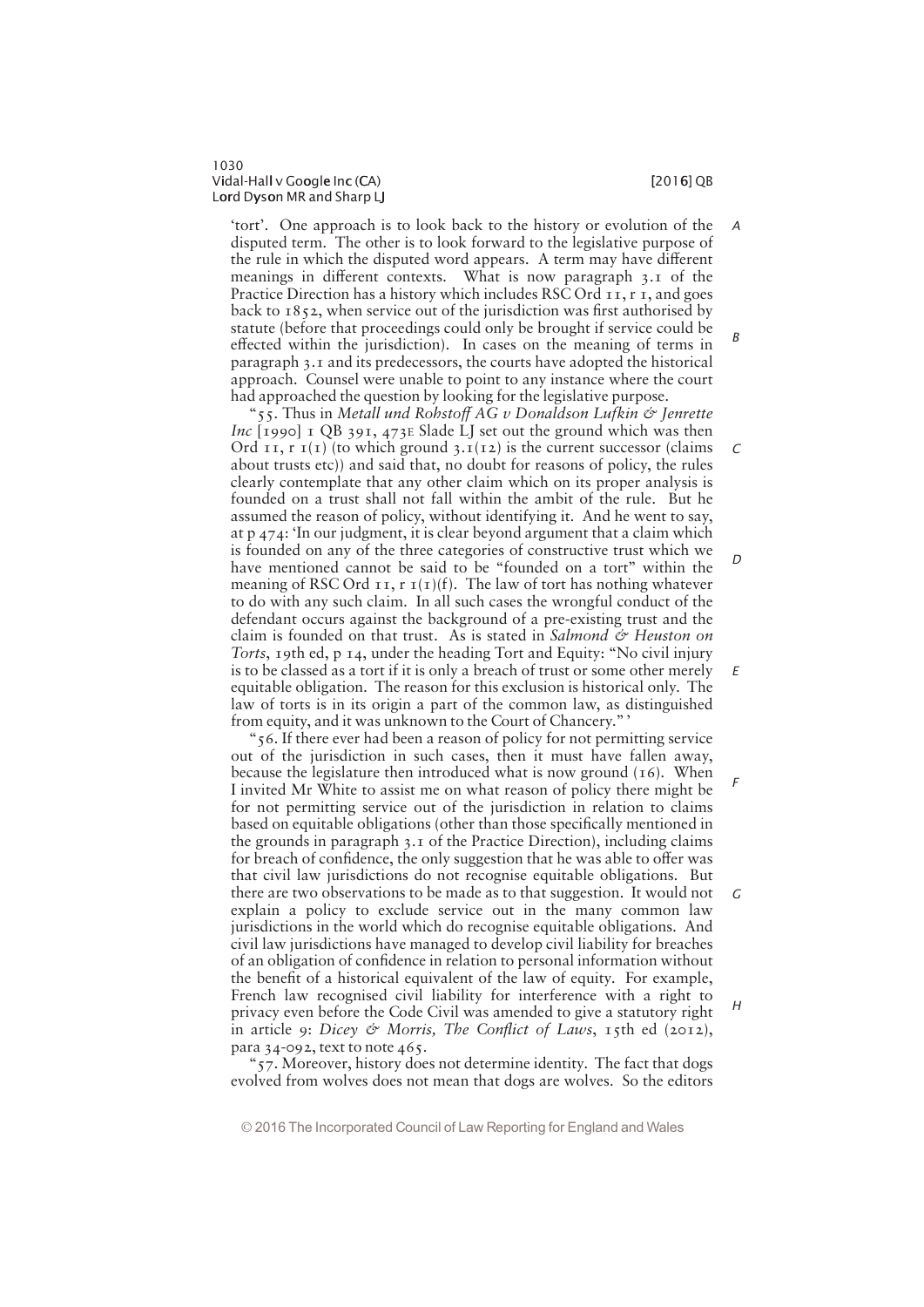write that there is an argument for looking beyond the historical domestic divide between law and equity: Dicey & Morris, text to note 472." A

50 We accept that the decision in the Kitechnology case [1995] FSR 765 would be binding on us if the cause of action for misuse of private information were an action for breach of confidence. But for the reasons already given, it is not.

- 51 We come back then to the question we have to decide. Against the background we have described, and in the absence of any sound reasons of policy or principle to suggest otherwise, we have concluded in agreement with the judge that misuse of private information should now be recognised as a tort for the purposes of service out the jurisdiction. This does not create a new cause of action. In our view, it simply gives the correct legal label to one that already exists. We are conscious of the fact that there may be B
- broader implications from our conclusions, for example as to remedies, limitation and vicarious liability, but these were not the subject of submissions, and such points will need to be considered as and when they arise. C

### (ii) The meaning of damage in section 13 of the Data Protection Act 1998, in particular, whether there can be a claim for compensation without  $\Gamma$

pecuniary loss

52 Section  $I(I)$  of the DPA provides:

" 'personal data' means data which relate to a living individual who can be identified— $(a)$  from those data, or  $(b)$  from those data and other information which is in the possession of, or is likely to come into the possession of, the data controller  $\ldots$ ."

53 Section 3 provides: "In this Act 'the special purposes' means any one or more of the following  $-$  (a) the purposes of journalism, (b) artistic purposes, and  $(c)$  literary purposes."

54 Section 13 provides:

" $(r)$  An individual who suffers damage by reason of any contravention by a data controller of any of the requirements of this Act is entitled to compensation from the data controller for that damage.

" $(z)$  An individual who suffers distress by reason of any contravention by a data controller of any of the requirements of this Act is entitled to compensation from the data controller for that distress if  $-$  (a) the individual also suffers damage by reason of the contravention, or (b) the contravention relates to the processing of personal data for the special

G

E

F

purposes."

55 The 1998 Act was intended to implement Parliament and Council Directive  $95/46/EC$  of 24 October 1995 which is a Directive "on the protection of individuals with regard to the processing of personal data and on the free movement of such data" (OJ 1995 L281, p 31).

56 The Directive as a whole is aimed at safeguarding privacy rights in the context of data management. This is repeatedly emphasised in the recitals. H

"(2) Whereas data-processing systems are designed to serve man: whereas they must, whatever the nationality or residence of natural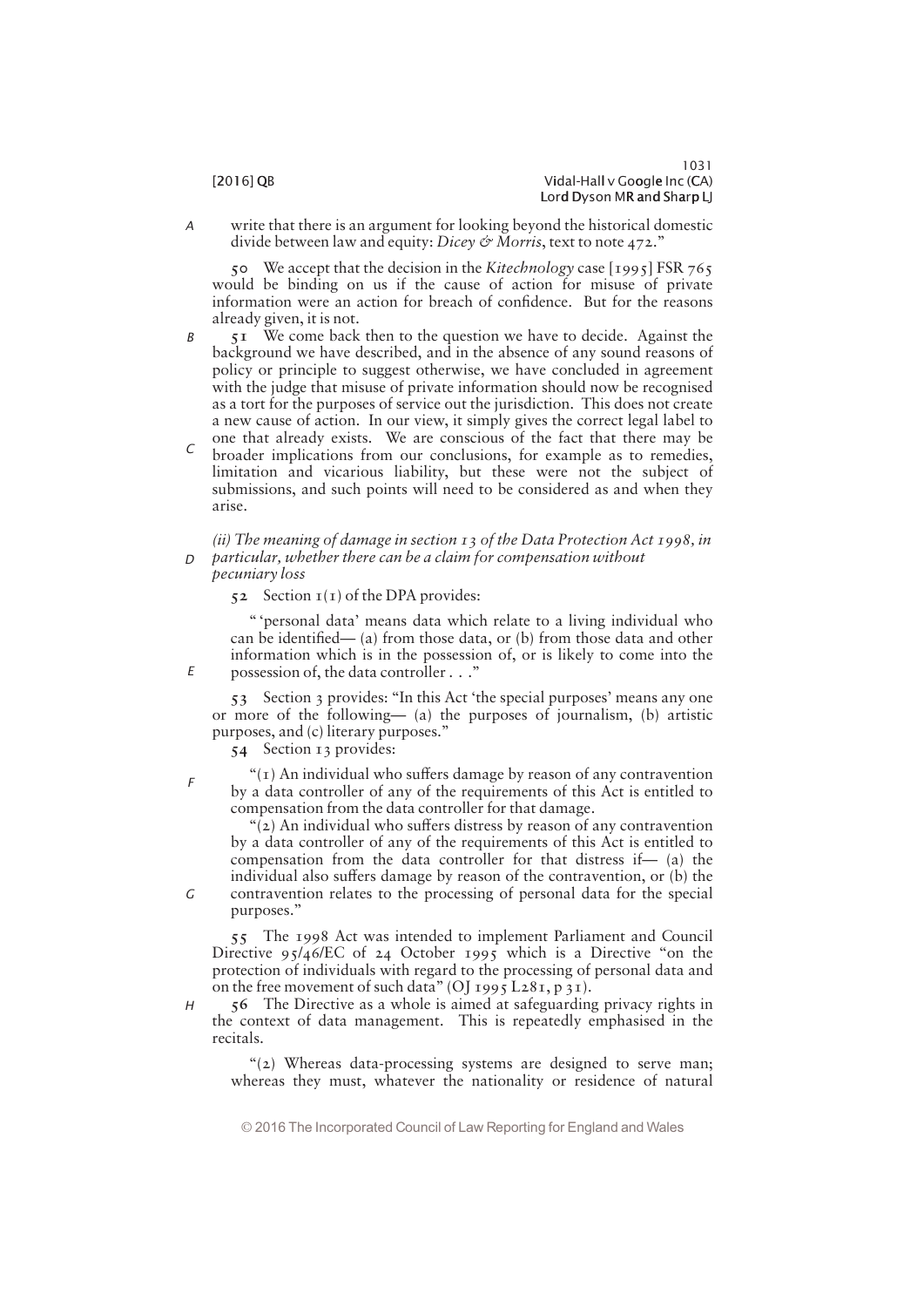B

persons, respect their fundamental rights and freedoms, notably the right to privacy, and contribute to economic and social progress, trade expansion and the well-being of individuals;  $\ldots$ A

" $(7)$  Whereas the difference in levels of protection of the rights and freedoms of individuals, notably the right to privacy, with regard to the processing of personal data afforded in the member states may prevent the transmission of such data from the territory of one member state to that of another member state; whereas this difference may therefore constitute an obstacle to the pursuit of a number of economic activities at Community level, distort competition and impede authorities in the discharge of their responsibilities under Community law; whereas this difference in levels of protection is due to the existence of a wide variety of national laws, regulations and administrative provisions;  $\ldots$ ."

"( $10$ ) Whereas the object of the national laws on the processing of personal data is to protect fundamental rights and freedoms, notably the right to privacy, which is recognised both in article 8 of the European Convention for the Protection of Human Rights and Fundamental Freedoms and in the general principles of Community law; whereas, for that reason, the approximation of those laws must not result in any lessening of the protection they afford but must, on the contrary, seek to ensure a high level of protection in the Community;  $\Gamma$ D

" $(TI)$  Whereas the principles of the protection of the rights and freedoms of individuals, notably the right to privacy, which are contained in this Directive, give substance to and amplify those contained in the Council of Europe Convention of 28 January 1981 for the Protection of Individuals with regard to Automatic Processing of Personal Data . . ."

# 57 Article 1 provides:

# ""Object of the Directive

"I. In accordance with this Directive, member states shall protect the fundamental rights and freedoms of natural persons, and in particular their right to privacy with respect to the processing of personal data."

# 58 Article 23(1) provides:

"Member states shall provide that any person who has suffered damage as a result of an unlawful processing operation or of any act incompatible with the national provisions adopted pursuant to this Directive is entitled to receive compensation from the controller for the damage suffered."

# The issues

59 Two issues arise in relation to the 1998 Act. The first is whether the claimants are entitled to recover damages for distress for the alleged breaches of the data protection principles. It is common ground that on a literal interpretation of section 13, they are not entitled to recover such damages because their claims do not fall within either section  $\tau_3(z)(a)$  or (b). They do not allege that they suffered pecuniary loss in addition to their distress; and their claims do not relate to the processing for any of the special purposes defined in section 3. The principal questions that arise under the first issue are (i) whether the decision in Johnson v Medical Defence Union Ltd (No 2) [2008] Bus LR 503 is authority binding on this court that the

F

E

G

H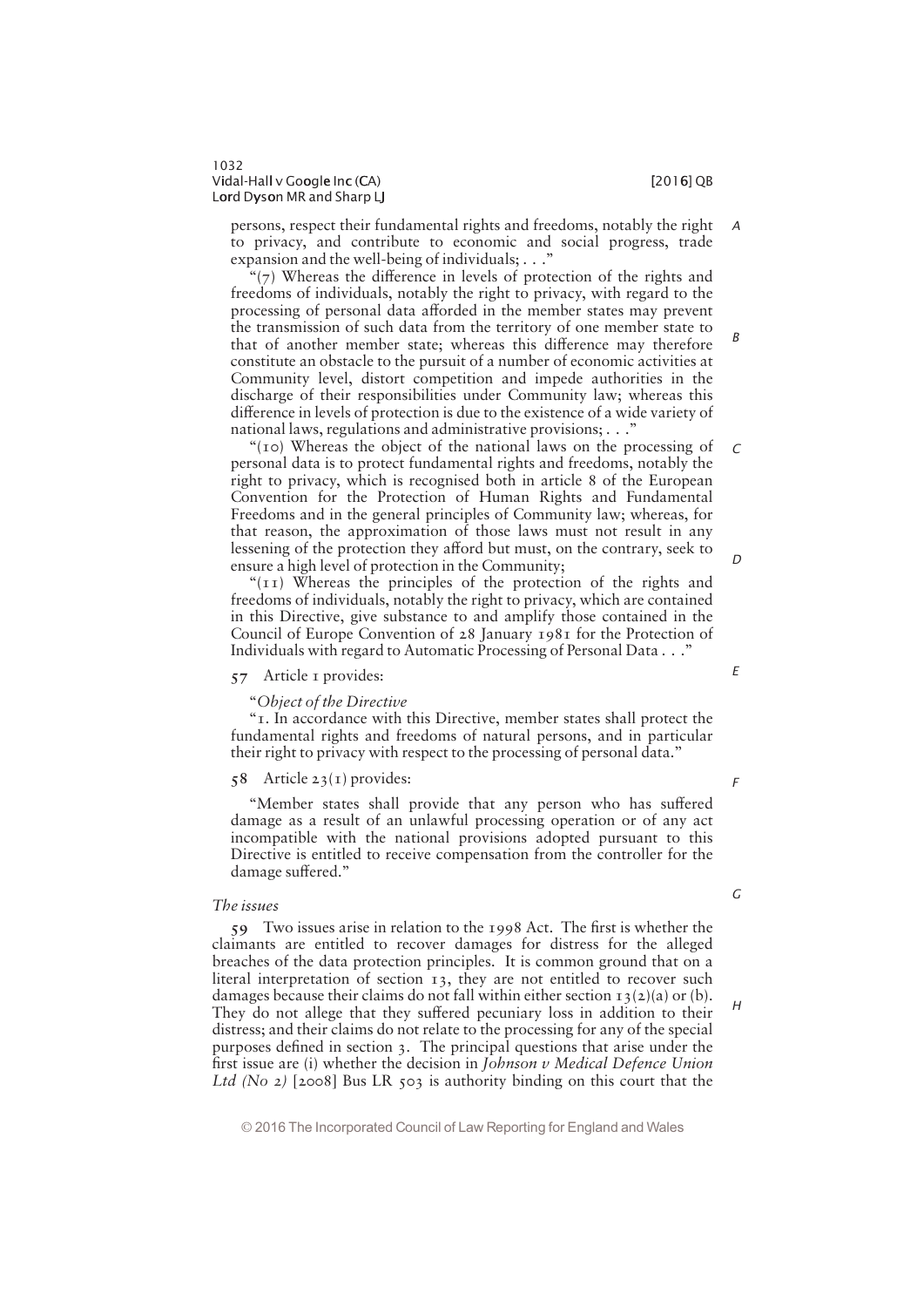- meaning of "damage" in section  $13(1)$  is "pecuniary loss" save in the circumstances set out in section  $13(2)$ ; (ii) whether "damage" in article 23 of the Directive includes non-pecuniary loss such as distress; (iii) if "damage" in article 23 includes non-pecuniary loss, whether section 13 can and should be interpreted compatibly with article 23 in accordance with the Marleasing principles (Marleasing SA v La Comercial Internacional de Alimentación SA A
- (Case C-106/89) [1990] ECR I-4135); and (iv) whether section 13(2) should be disapplied in so far as it is incompatible with article 23 of the Directive in accordance with the principles articulated by this court in Benkharbouche v Embassy of the Republic of Sudan (Secretary of State for Foreign and Commonwealth Affairs intervening)  $[2016]$  QB 347, paras 69-85. B

60 The second issue is whether the BGI is "personal data" under section  $I(I)$  of the DPA. We address that issue at paras  $I O6-I33$  below.

# Johnson v Medical Defence Union Ltd (No 2)

61 In Johnson v Medical Defence Union Ltd (No 2) [2008] Bus LR 503 the claimant (who was an orthopaedic surgeon) made a claim under the 1998 Act in respect of the MDU's withdrawal of its discretionary insurance and assistance in support of his professional practice. The claimant contended that the withdrawal of support had come about as a result of unfair processing of his data contrary to the Act. The judge held that there had been no breach of the data protection principles, but that, if liability had been established, he would have awarded damages for distress and  $\pounds$ 10.50

for pecuniary loss.

62 In the Court of Appeal Buxton LJ gave the lead judgment. He held that the judge was wrong to hold that there had been a breach of the data protection principles. At para 54, he said that this decision was E

"sufficient to dispose of the entire proceedings in favour of the MDU, but in view of the detailed argument that we have received about the other issues I go on to consider them as well."

63 He then addressed the issues of processing and fairness (both of which also went to the question of liability) and decided them adversely to the claimant. At para 71, he nevertheless went on to consider what compensation the claimant would have recovered F

""on what is now the triple hypothesis that his case fell under the 1998 Act; was handled unfairly in the terms of that Act; and that unfairness caused him to lose his membership of the MDU."

G

 $\mathcal{C}$ 

 $\Gamma$ 

At para 74, Buxton LJ rejected the submission that the reference to "damage" in article 23 of the Directive could be read as including "distress". He said that there was "no compelling reason to think that 'damage' in the Directive has to go beyond its root meaning of pecuniary loss". He added that, if a party could establish that a breach of the requirements of the Directive had led to a breach of his rights under article 8 of the Human

Rights Convention, then he could recover for that breach under the Directive "without necessarily pursuing the more tortuous path of recovery for a breach of article 8 as such". But that was not the instant case because the claimant had conceded that he could not make a complaint under article 8 of the Convention. H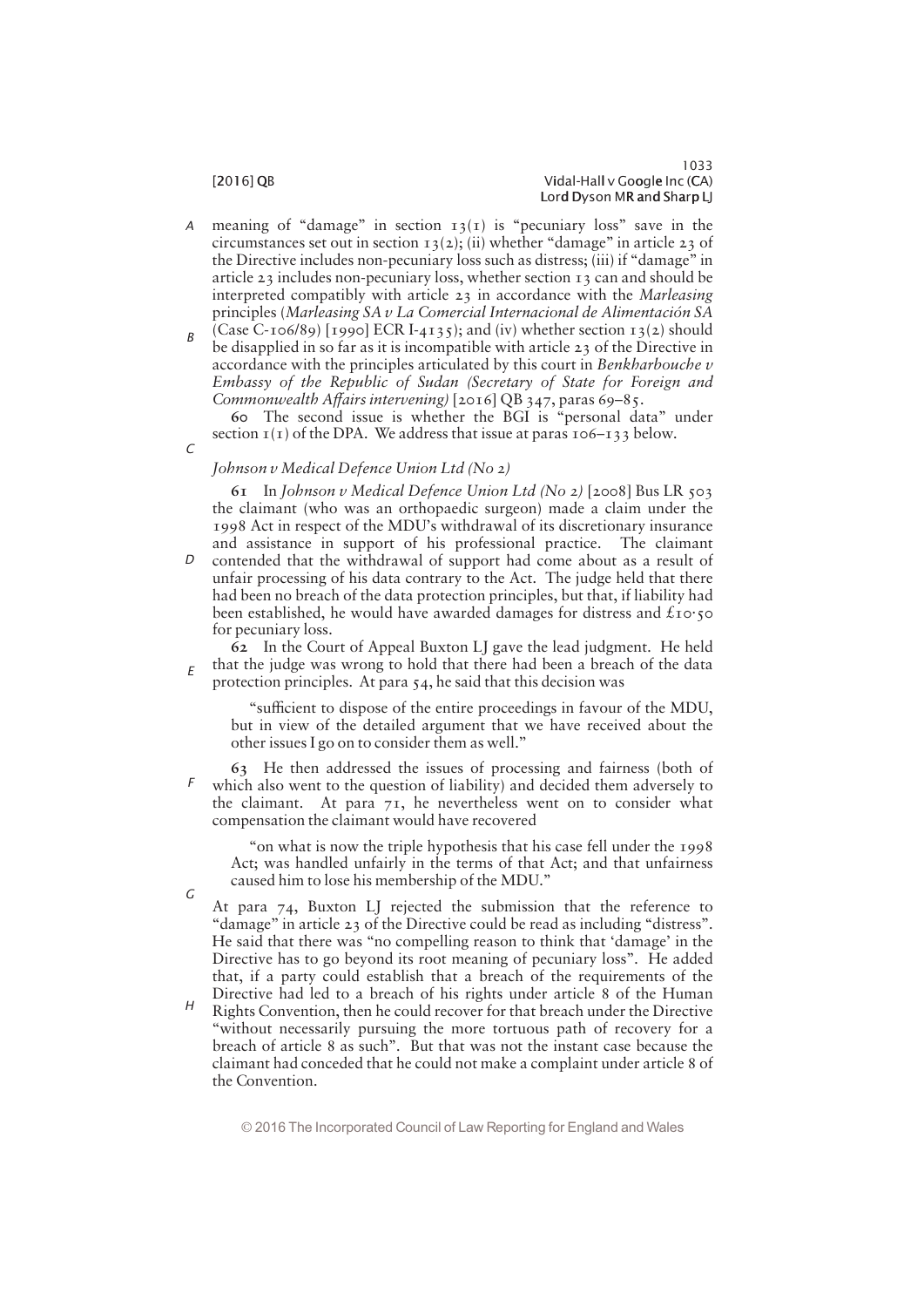$\epsilon$ 

D

F

64 At para  $76$ , he said that the judge had not been entitled to find that the claimant had suffered any pecuniary loss. At para  $77$ , he therefore concluded that the claimant could not claim damages for distress under section  $13(2)(a)$  of the 1998 Act because he had failed "to prove damages in the terms of section  $13(T)$ ". At para 79 he said that he would dismiss the appeal, allow the cross-appeal and uphold the judge's order in dismissing the claim. A B

65 He then considered whether to make a reference to the European Court of Justice and declined to do so. He identified two possible issues. The first concerned the proper understanding of processing in the context of the Directive. The second was the proper construction of article 23 of the Directive and whether it had been properly transposed into domestic law by section 13 of the 1998 Act. He then said, at para 80:

"However, and additionally, there are substantial grounds, not affected by either of those issues, why the appeal must fail in any event. That being so, it would not be appropriate to occupy the time of the Court of Justice on matters that cannot affect the outcome of the litigation."

66 Mr White submits that Buxton LJ decided that "damage" in section 13 meant only pecuniary loss and did not include distress. He says that this decision was part of the ratio of the judgment and not mere obiter dicta. He places particular weight on para 80 of the judgment. We should add that the other two members of the court (Arden and Longmore LJJ) agreed with Buxton LJ on the section 13 issue.

67 If the analysis is restricted to para 80 of the judgment, we accept that it would seem that what Buxton LJ said about the construction of section 13 formed part of the ratio of his decision. But it cannot be so restricted. Buxton LJ made it clear at para 54 that the following passage (which included the discussion about section 13) was not necessary for his decision. This was reinforced by para 71 where he made it clear that he was considering the issue of compensation on the "triple hypothesis" that the claim succeeded on liability. Leaving para 80 aside, it is plain that his conclusion on the compensation issue was not necessary for his determination of the appeal. Para 80 was a postscript following the decision to dismiss the appeal. It was concerned only with the question whether to make a reference to the Court of Justice. We accept that, if there were some doubt as to whether the relevant passage in the judgment was part of the ratio, then para 80 could be taken into account in order to resolve it. But there is no such doubt. Accordingly, the reasons given for not making a reference cannot be relied on to interpret the body of the judgment. It would seem that at para 80 Buxton LJ overlooked what he had said earlier in his judgment. That is perhaps unfortunate, but it is no more than that. E G

68 We conclude, therefore, that what was said in the Johnson case as to the proper interpretation of section 13 of the 1998 Act was obiter dicta and not binding on this court.

69 In Murray v Express Newspapers plc  $[2009]$  Ch  $48$ I the Court of Appeal seemed to accept that it was arguable that section 13 permits recovery for mere non-pecuniary loss: see para 63. The issue was raised again in Halliday v Creation Consumer Finance Ltd [2013] 3 CMLR 4. But it was not decided because the data controller conceded that nominal damage was "damage" for the purposes of the Directive and section  $13(2)$  of  $H$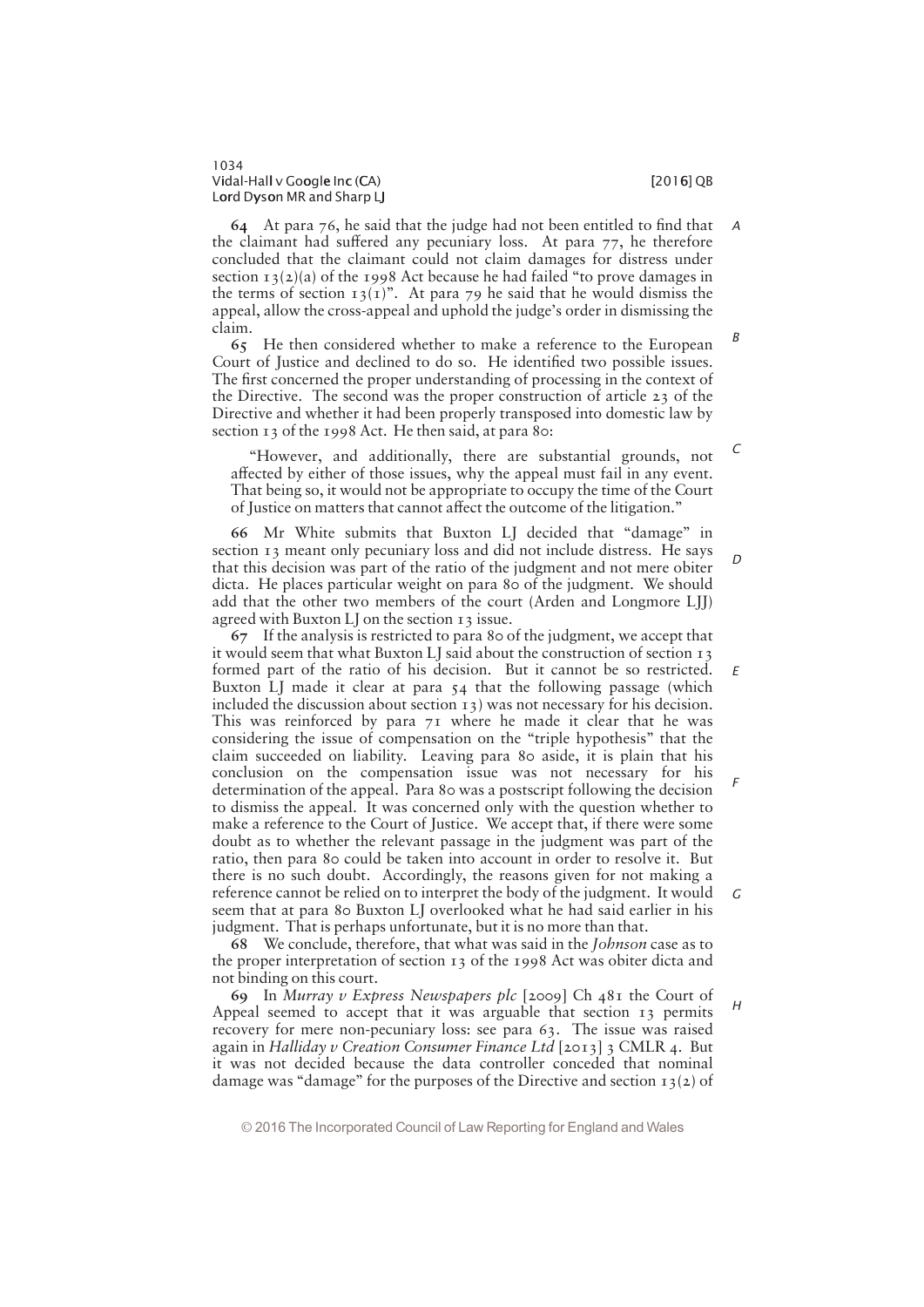the 1998 Act. In that case the court held that the data subject had suffered nominal pecuniary damage (equivalent to  $f(x)$  and went on to award compensation for distress of  $\mathcal{L}_{75}$ . In a number of subsequent cases, the courts have adopted the Halliday case approach and used an award of nominal compensation for pecuniary loss as a gateway for an award of substantial compensation for distress. A

### Does "damage" in article 23 of the Directive include non-pecuniary loss? B

70 Mr White submits that "damage" in article 23 does not include non-pecuniary loss such as distress or what is in some jurisdictions called "moral damage". He relies on the observations of Rosemary Jay in Data Protection Law and Practice (4th ed) (2012), para 14-34:

""Moral damages

C

"One of the grounds on which the Commission argued that the UK had not implemented the Directive correctly was that the UK Act does not provide for 'moral damages'. The term 'moral damages' may be unfamiliar to many UK lawyers. It is a right to compensation for breach of individual rights where the rights are non-pecuniary or non-property based. It covers rights such as business reputation or the right to privacy.

- There is no reference to moral damages in the Directive. Article 23 provides that member states shall provide that any person who suffers damage as a result of an unlawful processing operation or of any act incompatible with the national provisions adopted pursuant to this Directive is entitled to receive compensation from the controller for the damage suffered. There is no presumption in EU law that the term 'damages' includes moral damages. Nothing in the recital to the Directive  $\Gamma$
- refers to moral damage. We have found nothing in commission or article 29 WP papers to suggest that the Directive requires compensation for moral damages. As there is no published material setting out the basis for the Commission's view one can only hazard the guess that her view is that 'an effective remedy' must include some element of compensation for any breach of the [1998 Act] and therefore where a breach has caused a E
- hurt to feelings or dignity but no actual loss a remedy in damages should be provided by the UK courts. On the other hand it can be strongly argued that there is no such obligation as long as the domestic legal system provides an effective set of remedies. Moreover the fact that awards can be made for distress (the moral damage equivalent) where the breach involves the literary, journalistic or artistic purposes would argue that any reputational damage is likely to be covered." F G

71 Mr White also relies on the High Court of Ireland decision of Feeney I in Collins v FBD Insurance plc  $[2013]$  IEHC  $[377]$ . The issue in that case was whether the plaintiff was entitled to general damages under section 7 of the Data Protection Acts 1988 and 2003 in the absence of any damage including special damage. The judge said at para 4.4 that to interpret the domestic statute as permitting an award of damages for non-pecuniary loss would expand the scope of section 7 beyond that provided for in the Act "or required by the Directive". His attention was drawn to section  $13(2)$  of the 1998 Act and the fact that it provides for damages for distress to be recoverable in certain circumstances. He said that the UK Act "goes beyond the requirements in the Directive and expressly  $H$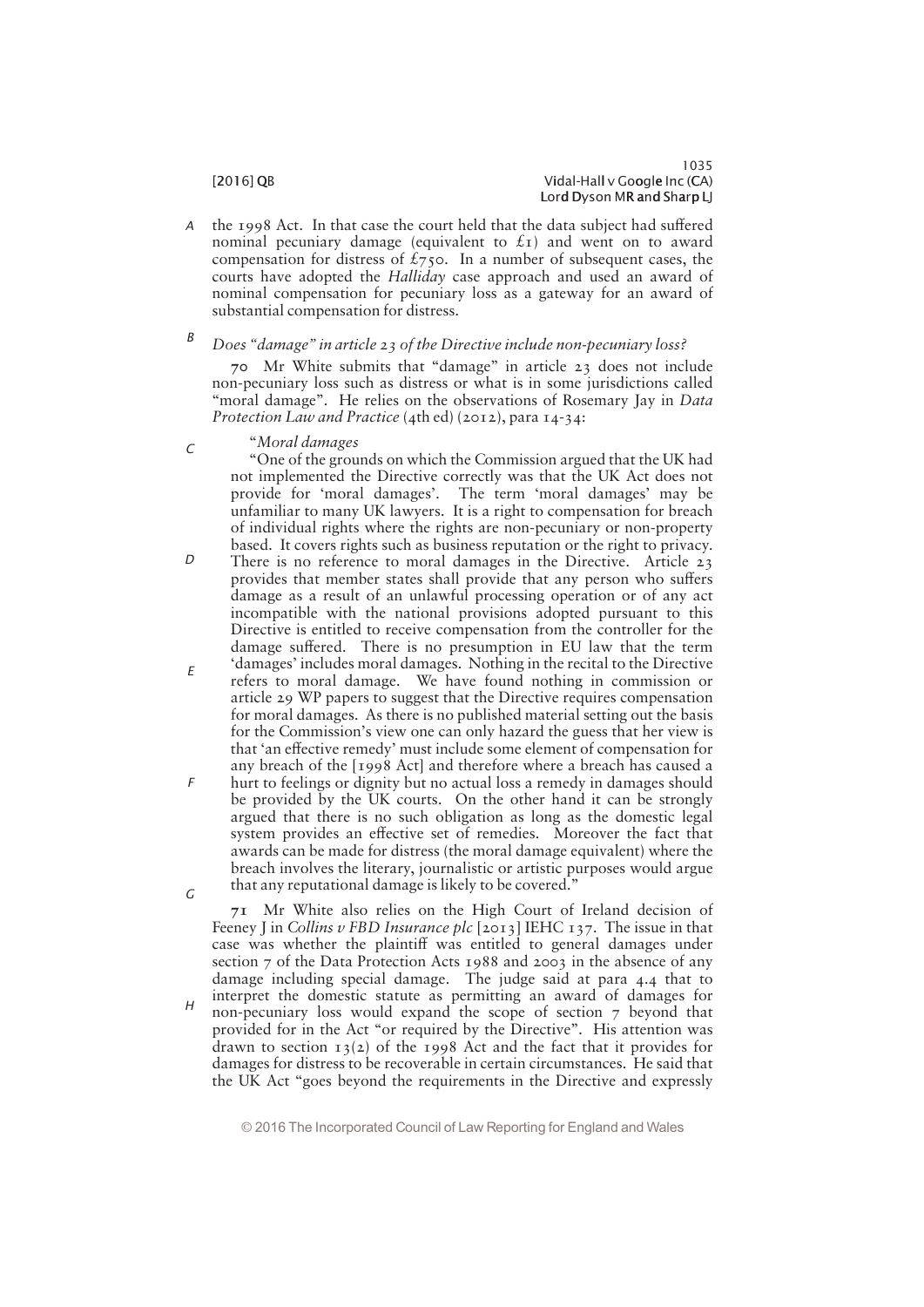provides for compensation for distress": para  $\zeta$ . T. We recognise that this is authority for an interpretation of article 23 of the Directive that would exclude compensation for distress. But we are unable to place much weight on it, since it does not address any of the reasoning which, as we shall explain, leads us to conclude that "damage" in article 23 includes non-pecuniary loss including distress. A

72 It is a well established principle of EU law that legal terms have an autonomous meaning which will not necessarily accord with their interpretation in domestic law. Thus, in Fish Legal v Information Comr (Case C-279/12) [2014] QB 521, para 42 the Court of Justice said: B

"According to settled case law, the need for the uniform application of EU law and the principle of equality require that the terms of a provision of EU law which makes no express reference to the law of the member states for the purpose of determining its meaning and scope must normally be given an autonomous and uniform interpretation throughout the European Union, which must take into account the context of that provision and the purpose of the legislation in question: see, inter alia, Flachglas Torgau GmbH v Federal Republic of Germany (Case C-204/09)  $[2013]$  QB 212, para 37."

73 The decision of the Court of Justice in Leitner v TUI Deutschland GmbH & Co KG (Case C-168/00) [2002] All ER (EC)  $561$  is instructive here, albeit that this case concerned the construction of a different Directive, namely Directive 90/314/EEC on package travel. The Court of Justice held that article  $\zeta$  of that Directive, which referred to compensation for "damage" resulting from a failure to perform or the improper performance of a package holiday contract, conferred a right to compensation for non-material damage. The Advocate General said at point AG29 of his opinion:

"In view of the fact that the Directive employs the term 'damage' in a general sense without any restrictive connotation, it must be inferred—and on this point I find myself in agreement with the observations of the Commission and the Belgian Government-that the concept should be interpreted widely, that is to say in favour of the argument that, at least in principle, the scope of the Directive was intended to cover all types of damage which have any causal link with the non-performance or improper performance of the contract."

And at point AG38:

"As regards Community case law, I must point out that, albeit in respect of the Community's non-contractual liability, clear positions have been adopted in favour of extending the concept of damage to include non-material damage. On several occasions, in fact, the Court of First Instance of the European Communities has recognised that such liability may be extended to non-material damage provided that genuine quantifiable damage has occurred: thus, at least in principle, damage arising from the loss of the opportunity to study, and damage connected with loss of a company's image and reputation have been considered liable for compensation."

© 2016 The Incorporated Council of Law Reporting for England and Wales

G

H

 $\Gamma$ 

D

E

F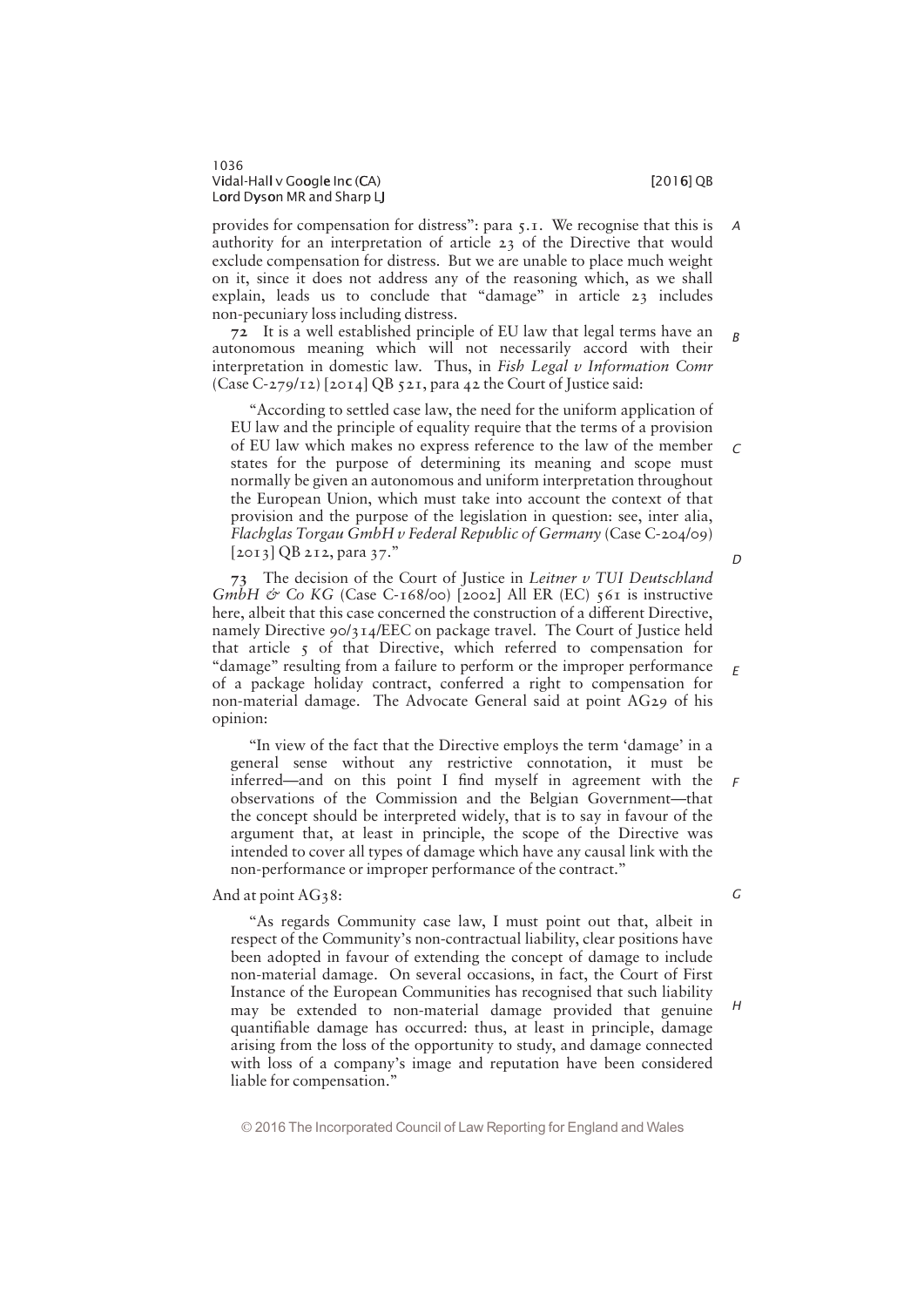74 The court took much the same view, at paras  $2I-23$ : A

> " $2I$ . It is not in dispute that, in the field of package holidays, the existence in some member states but not in others of an obligation to provide compensation for non-material damage would cause significant distortions of competition, given that, as the Commission has pointed out, non-material damage is a frequent occurrence in that field.

B

C

D

"22. Furthermore, the Directive, and in particular article  $\zeta$  thereof, is designed to offer protection to consumers and, in connection with tourist holidays, compensation for non-material damage arising from the loss of enjoyment of the holiday is of particular importance to consumers.

"23. It is in light of those considerations that article  $\zeta$  of the Directive is to be interpreted. Although the first sub-paragraph of article  $\zeta(2)$  merely refers in a general manner to the concept of damage, the fact that the fourth sub-paragraph of article  $\zeta(2)$  provides that member states may, in the matter of damage other than personal injury, allow compensation to be limited under the contract provided that such limitation is not unreasonable, means that the Directive implicitly recognises the existence of a right to compensation for damage other than personal injury, including non-material damage."

75 The court's reasoning was based on the Directive's express aim of harmonising law on package holidays across the EU and on the importance of offering compensation for "non-material damage".

76 In our judgment, the same approach to construction leads to the conclusion that article 23 of Directive 95/46/EC must be given its natural and wide meaning so as to include both material and non-material damage.

 $E$  In reaching this conclusion, we have regard to the aim of the Directive as evidenced by the recitals in the Preamble and article 1: see paras  $56-57$ above.

77 Since what the Directive purports to protect is privacy rather than economic rights, it would be strange if the Directive could not compensate those individuals whose data privacy had been invaded by a data controller so as to cause them emotional distress (but not pecuniary damage). It is the

- distressing invasion of privacy which must be taken to be the primary form of damage (commonly referred to in the European context as ""moral damage") and the data subject should have an effective remedy in respect of that damage. Furthermore, it is irrational to treat EU data protection law as permitting a more restrictive approach to the recovery of damages than is available under article 8 of the Convention. It is irrational because, as we F
- G have seen at paras  $56-57$  above, the object of the Directive is to ensure that data processing systems protect and respect the fundamental rights and freedoms of individuals ""notably the right to privacy, which is recognised both in article 8 of the [Convention] and in the general principles of Community law": recital (10). The enforcement of privacy rights under article 8 of the Convention has always permitted recovery of non-pecuniary loss.  $H$
- 78 Additionally, article 8 of the Charter of Fundamental Rights of the European Union makes specific provision for the protection of the fundamental right to the protection of personal data: "Everyone has the right to the protection of personal data concerning him or her." It would be strange if that fundamental right could be breached with relative impunity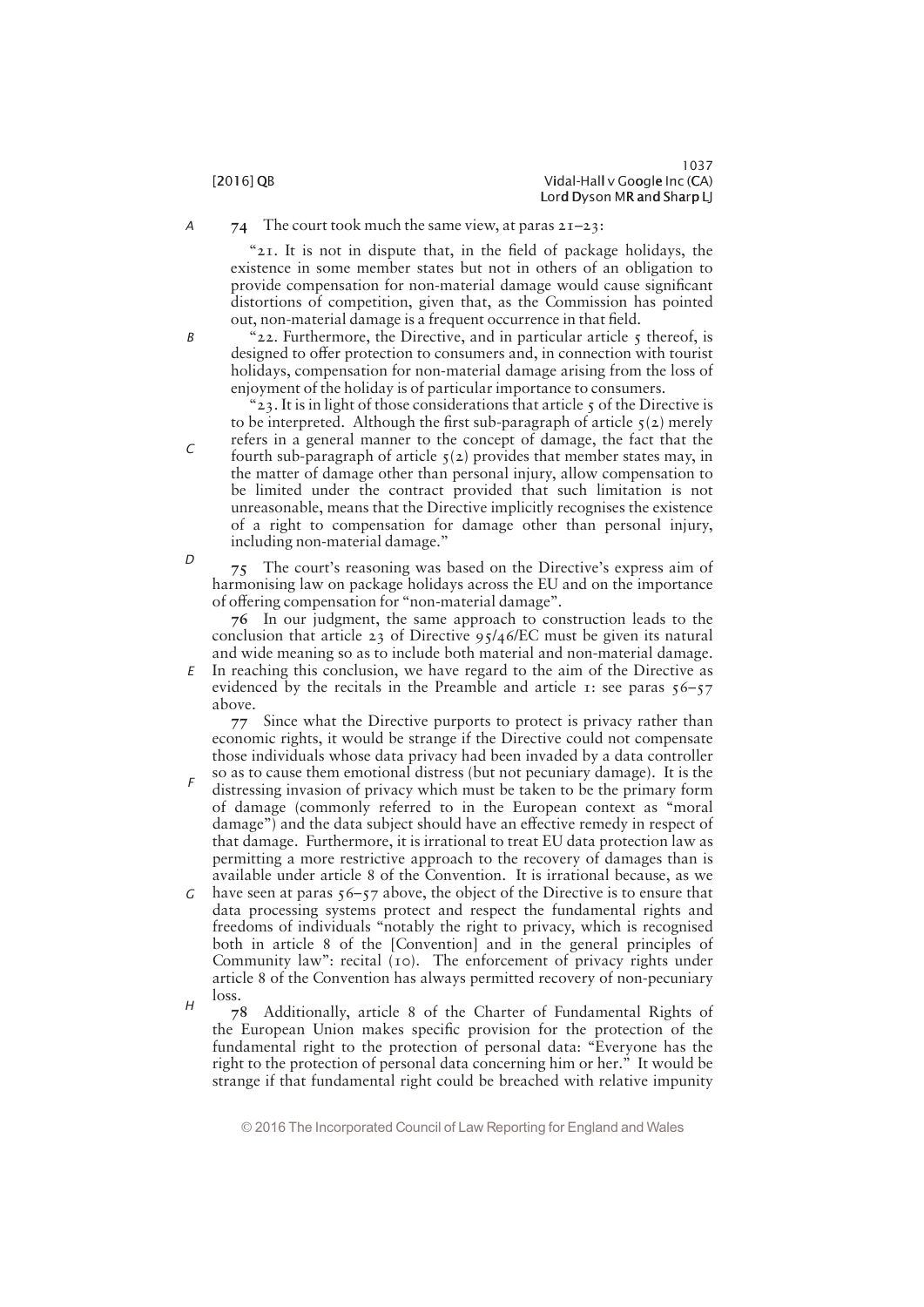by a data controller, save in those rare cases where the data subject had suffered pecuniary loss as a result of the breach. It is most unlikely that the member states intended such a result. A

79 In short, article 23 of the Directive does not distinguish between pecuniary and non-pecuniary damage. There is no linguistic reason to interpret the word " $d$ amage" in article 23 as being restricted to pecuniary damage. More importantly, for the reasons we have given such a restrictive interpretation would substantially undermine the objective of the Directive which is to protect the right to privacy of individuals with respect to the processing of their personal data. B

80 Mr Tomlinson submits that "damage" for the purpose of article  $23$ extends to non-pecuniary loss (such as distress) where privacy rights under article 8 of the Convention are engaged, but not otherwise. In other words, he accepts that article 23 does not require compensation for non-pecuniary loss unless a data subject has suffered a violation of his rights under article 8 of the Convention.

81 In view of our conclusions as to the unrestricted meaning of "damage" in article  $23$ , it necessarily follows that we are unable to accept this submission. But we add the following points. First, Mr Tomlinson's analysis presupposes a two-tier approach to enforcement of rights under the 1998 Act, with a claim for compensation only being available in cases which meet the article 8 seriousness threshold. But the Directive does not distinguish between different categories of data breach (ie those which technically engage article 8 rights and those which do not). It is true that the object of the Directive is to protect the right to privacy, but it does not follow that the plain language of article 23 (""damage as a result of an unlawful processing operation or of any act incompatible with the national provisions adopted pursuant to this Directive") should not be given its natural and ordinary meaning. In many cases the resultant damage will be an invasion of privacy which meets the threshold of seriousness required by article 8 of the Convention. But in some cases it will not. There is nothing in the language of article 23 which indicates an intention to restrict the right to compensation to the former. In short, the Directive does not in terms incorporate the article 8 mechanism for protecting article 8 privacy rights, although in practice application of the data protection legislation may achieve the same results. D E F

82 Secondly, it is in any event unnecessary in practice to distinguish between cases which reach the article 8 threshold of seriousness and those which do not. If a case is not serious in terms of its privacy implications, then that by itself is likely to rule out any question of recovery of compensation for mere distress.

# The construction of section  $13(2)$  of the 1998 Act

83 On a literal interpretation of section  $13(2)$ , an individual who suffers distress by reason of a contravention by a data controller of any of the requirements of the 1998 Act is entitled to compensation only if (i) he also suffers pecuniary or material loss by reason of the contravention or (ii) the contravention relates to the processing of personal data for the "special purposes" (journalism, artistic or literary purposes). It is common ground that none of the claimants in the present proceedings can satisfy the conditions of section  $13(2)$ . They are not even able to establish an

© 2016 The Incorporated Council of Law Reporting for England and Wales

G

H

 $\epsilon$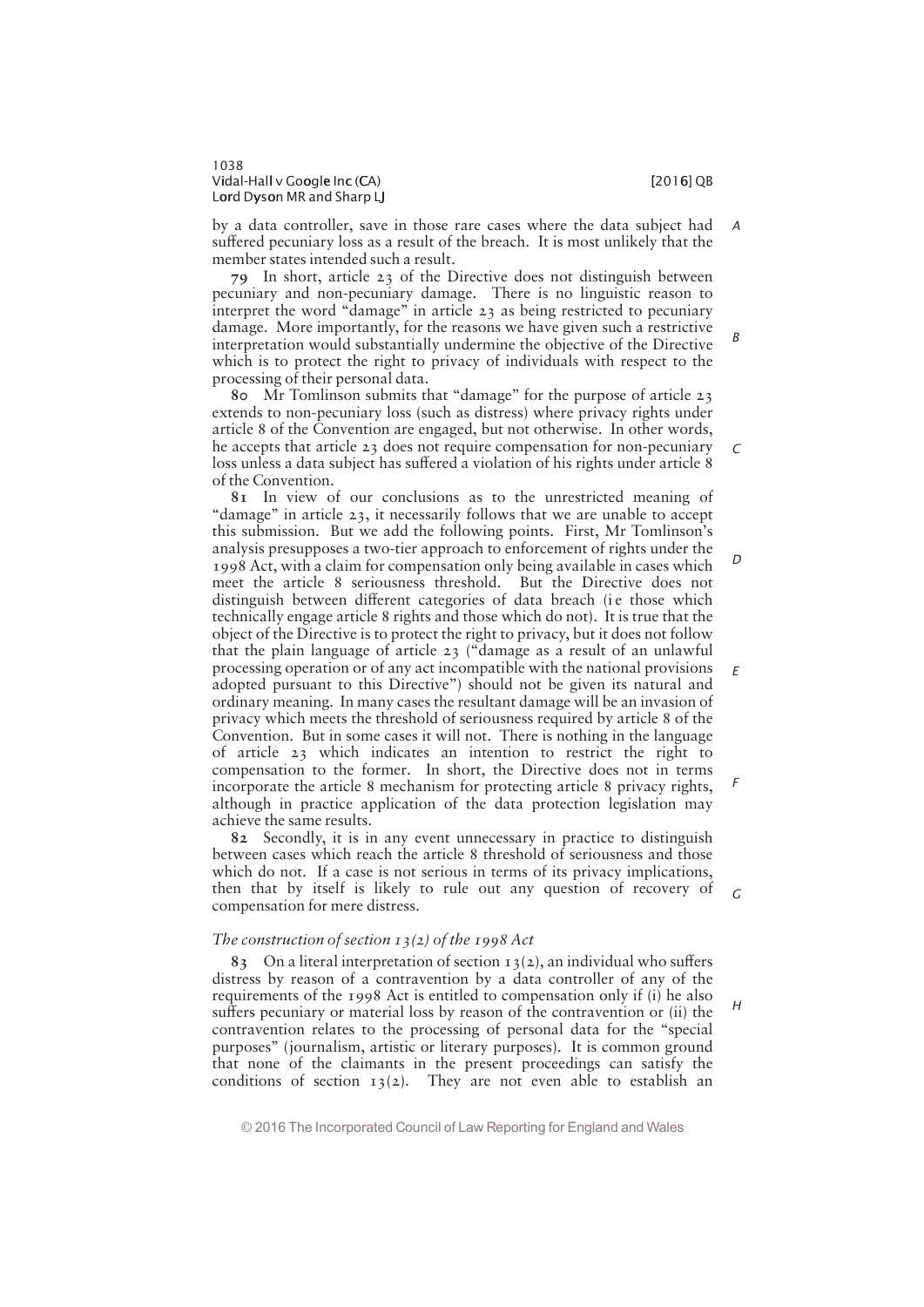entitlement to nominal damages which would be sufficient to satisfy section  $13(2)(a)$ ; and the alleged contraventions in their cases do not relate to the processing of personal data for any of the special purposes. A

84 It follows that, if interpreted literally, section  $13(2)$  has not effectively transposed article  $23$  of the Directive into our domestic law. It is in these circumstances that the question arises whether it is nevertheless

possible to interpret section  $13(2)$  in a way which is compatible with article 23 so as to permit the award of compensation for distress by reason of a contravention of a requirement of the 1998 Act even in circumstances which do not satisfy the conditions set out in section  $13(2)(a)$  or (b). B

85 Mr White and Mr Tomlinson are agreed that such an interpretation is not possible. In her first submissions Ms Proops said that the "strained construction" permitting recovery of compensation for mere non-pecuniary

- loss is one that can and should be adopted so as to render section 13 consistent with article 23 of the Directive. In her oral submissions Ms Proops did not abandon her case on construction, but she showed distinctly more enthusiasm for the case based on the Benkharbouche case [2016] QB 347 which we discuss below. C
- 86 The Marleasing principle is not in doubt. It is that the courts of member states should interpret national law enacted for the purpose of transposing an EU Directive into its law, so far as possible, in the light of the wording and the purpose of the Directive in order to achieve the result sought by the Directive. The critical words (which have given rise to some difficulty) are "so far as possible". It is recognised that there are circumstances where it is not possible to interpret domestic legislation compatibly with the corresponding Directive even where there is no doubt  $\Gamma$
- $E$  that the legislation was intended to implement the Directive. If a national court is unable to rely on the Marleasing principle to interpret the national legislation so as to conform with the Directive, the appropriate remedy for an aggrieved person is to claim Francovich damages against the state (Francovich v Italian Republic (Joined Cases C-6/90 and C-9/90) [1995] ICR 722).
- 87 Our courts have seen a close parallel between the Marleasing principle and section 3 of the Human Rights Act 1998. As Arden LJ put it in R (IDT Card Services Ireland Ltd) v Customs and Excise Comrs [2006] STC 1252, para 92 any differences in approach are "more apparent than real". In her survey of the law on the Marleasing principle, she drew heavily on the House of Lords decision on section 3 of the Human Rights Act 1998 in Ghaidan v Godin-Mendoza [2004] 2 AC 557. F
- 88 By analogy with the approach to section 3 of the Human Rights Act 1998, the court cannot invoke the Marleasing principle to adopt a meaning which is "inconsistent with a fundamental feature of legislation": see per Lord Nicholls of Birkenhead at para 33 of his speech in the *Ghaidan* case. Section 3 reserves to Parliament the right to enact legislation which is not compliant with the Convention. So too the jurisprudence of the Court of Justice recognises that when transposing a Directive a member state may G
- choose not to implement it faithfully. H

89 Mr White submits that there is a greater scope for applying the Marleasing principle by reading words in to a national measure (ie to expand its potential field of application) or by reading it down (i e to narrow its potential field of application) than by disapplying or striking out an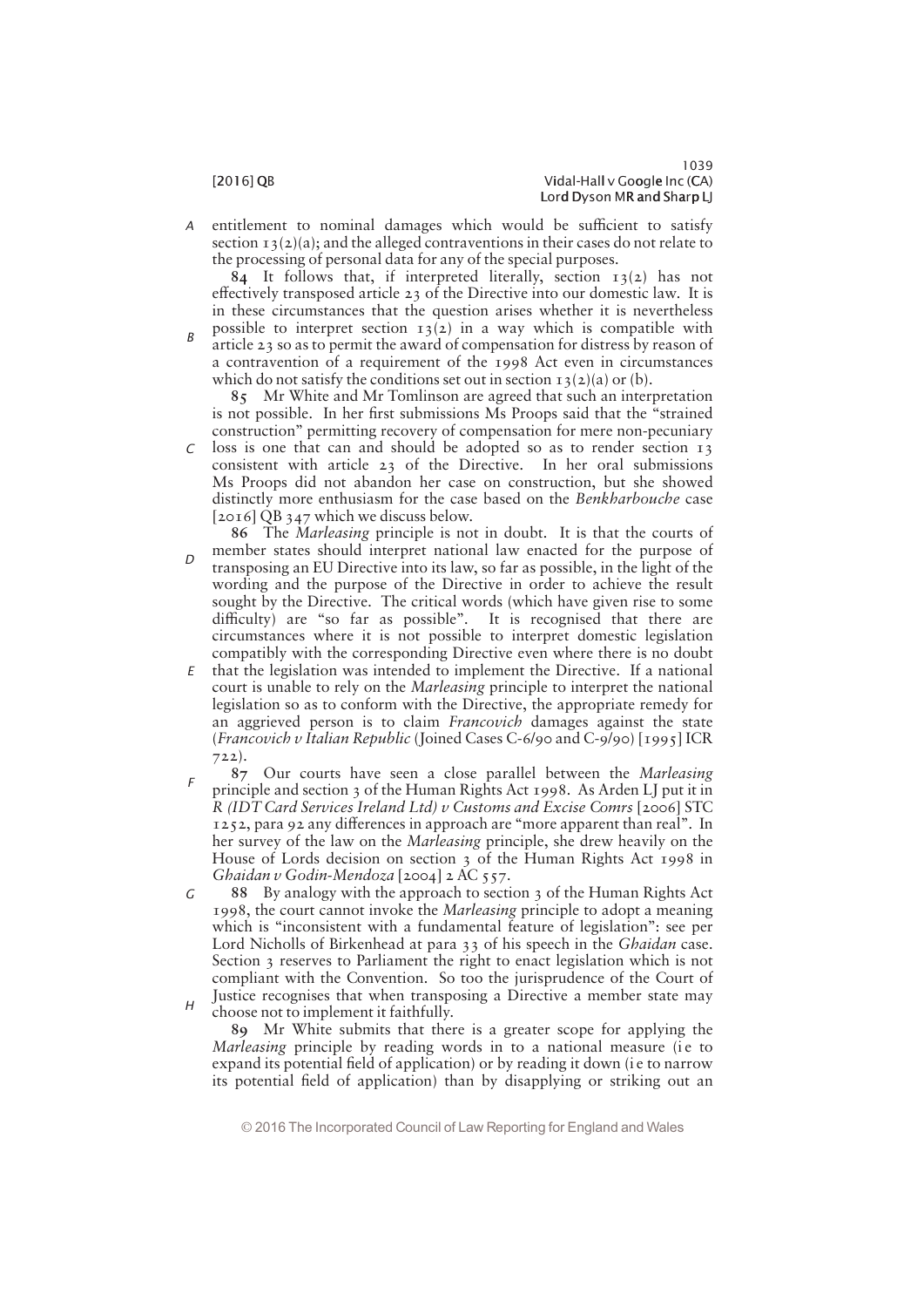incompatible measure. We accept this submission. As Lord Rodger of Earlsferry said  $[2004]$  2 AC 557, para 121: A

"For present purposes, it is sufficient to notice that cases such as Pickstone v Freemans plc [1989] AC 66 and Litster v Forth Dry Dock & Engineering Co Ltd [1990] 1 AC 546 suggest that, in terms of section  $3(1)$ of the 1998 Act, it is possible for the courts to supply by implication words that are appropriate to ensure that legislation is read in a way which is compatible with Convention rights. When the court spells out the words that are to be implied, it may look as if it is 'amending' the legislation, but that is not the case. If the court implies words that are consistent with the scheme of the legislation but necessary to make it compatible with Convention rights, it is simply performing the duty which Parliament has imposed on it and on others. It is reading the legislation in a way that draws out the full implications of its terms and of the Convention rights. And, by its very nature, an implication will go with the grain of the legislation. By contrast, using a Convention right to read in words that are inconsistent with the scheme of the legislation or with its essential principles as disclosed by its provisions does not involve any form of interpretation, by implication or otherwise. It falls on the wrong side of the boundary between interpretation and amendment of the statute." B  $\Gamma$ D

90 But it does not follow that it is never possible to interpret a measure by disapplying or striking down part of it in order to make it compatible with the Convention or a Directive. Various interpretative techniques may be deployed in order to eliminate an incompatibility. The relevant question in each case is whether the change brought about by the interpretation alters a fundamental feature of the legislation or is inconsistent with its essential principles or goes against its grain, to use Lord Rodger's memorable phrase. In our view, there is no significance in the interpretative tool that is used. Reading in to a provision or reading it down may change a fundamental element of it. That is not permissible. But we do not see why, as a matter of principle, it is impermissible to disapply or strike down, say, a relatively minor incompatible provision in order to make the measure compatible. The question must always be whether the change that would result from the proposed interpretation (whichever interpretative technique is adopted) would alter a fundamental feature of the legislation. It will not be "possible" to interpret domestic legislation, whether by reading in, reading down or disapplying a provision, if to do so would distort or undermine some important feature of the legislation.

91 The question in this case is whether the exclusion of the right to compensation for distress where the conditions stated in section  $\tau_3(\tau_2)(a)(b)$ are not satisfied is a fundamental feature of the Data Protection Act 1998. It is clear that Parliament *deliberately* chose to limit the right to compensation in the way that it did. It has not been suggested that the exclusion of distress was by oversight. In assessing how significant the exclusion was, the court is faced with the difficulty that no one has been able to explain why Parliament chose to limit the right to recovery in this way. Recourse to Hansard has yielded nothing of relevance. There is nothing in the statutory text from which an explanation can reasonably be inferred. There is simply no evidence which indicates what Parliament had in mind. This is not,

© 2016 The Incorporated Council of Law Reporting for England and Wales

G

 $H$ 

E

F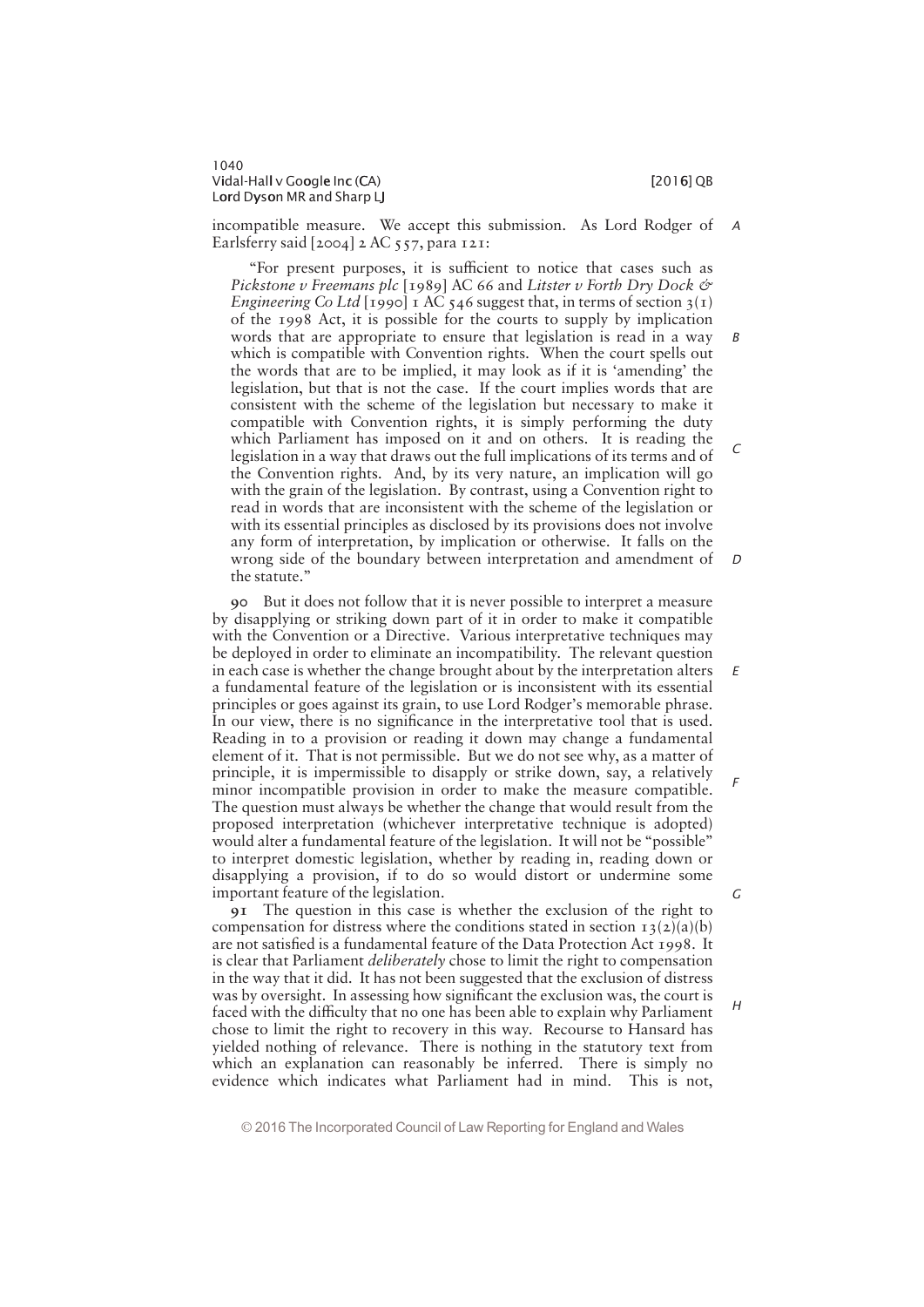F

G

 $\overline{H}$ 

therefore, a case where an explanation has been provided from which the importance of the exclusion can be judged. A

92 Nevertheless, we are satisfied that the *Marleasing* principle cannot be invoked to disapply section  $13(2)(a)(b)$ . Section 13 is a central feature of the 1998 Act. Section  $13(2)$  is an important element of the compensation provisions that Parliament has enacted. It prescribes the circumstances in

which an individual who suffers distress by reason of a contravention of the requirements of the 1998 Act by a data controller is entitled to compensation. Distress is not a rare consequence of a contravention. In some cases it may be insignificant. But it is often the only real damage that is caused by a contravention. Sometimes our courts award nominal damages where, in truth, little or no pecuniary loss has been suffered: they do this for the sole purpose of enabling the claimant to pass through the  $\epsilon$  section 13(2)(a) gateway in order to claim compensation for his real loss. B

93 In view of the importance to the 1998 Act scheme as a whole of the provisions for compensation in the event of any contravention by a data controller, the limits set by Parliament to the right to compensation are a fundamental feature of the legislation. If we knew why Parliament had decided to restrict the right to compensation for distress in the way that it did, it would be impossible for the court, under the guise of interpretation,

- to subvert Parliament's clear intention. The court would, in effect, be legislating against the clearly expressed intention of Parliament on an issue that was central to the scheme as whole. We do not consider that it can make any difference that we do not know why Parliament decided to restrict the right to compensation in this way. It is sufficient that, for whatever reason, Parliament decided not to permit compensation for distress in all cases.  $E$  Instead, it produced a carefully calibrated scheme which permits  $\overline{D}$
- compensation for distress but only in certain tightly defined circumstances. 94 We cannot, therefore, interpret section  $13(2)$  compatibly with article 23.

# Article 47 of the Charter of Fundamental Rights of the European Union

95 Mr Tomlinson and Ms Proops submit that section 13(2) should be disapplied on the grounds that it conflicts with the rights guaranteed by articles 7 and 8 of the Charter. We accept their submission. We should make it clear that this argument was not advanced before the judge.

96 Article 47 of the Charter provides:

"Right to an effective remedy and to a fair trial

"Everyone whose rights and freedoms guaranteed by the law of the Union are violated has the right to an effective remedy before a tribunal in compliance with the conditions laid down in this article."

97 Article 7 provides that ""Everyone has the right to respect for his or her private and family life, home and communications". Article  $8(1)$  (as we have earlier noted) provides that "Everyone has the right to the protection of personal data concerning him or her".

98 As this court stated in the Benkharbouche case [2016] QB 347, paras  $69-85$ , (i) where there is a breach of a right afforded under EU law, article  $47$  of the Charter is engaged; (ii) the right to an effective remedy for breach of EU law rights provided for by article 47 embodies a general principle of EU law; (iii) (subject to exceptions which have no application in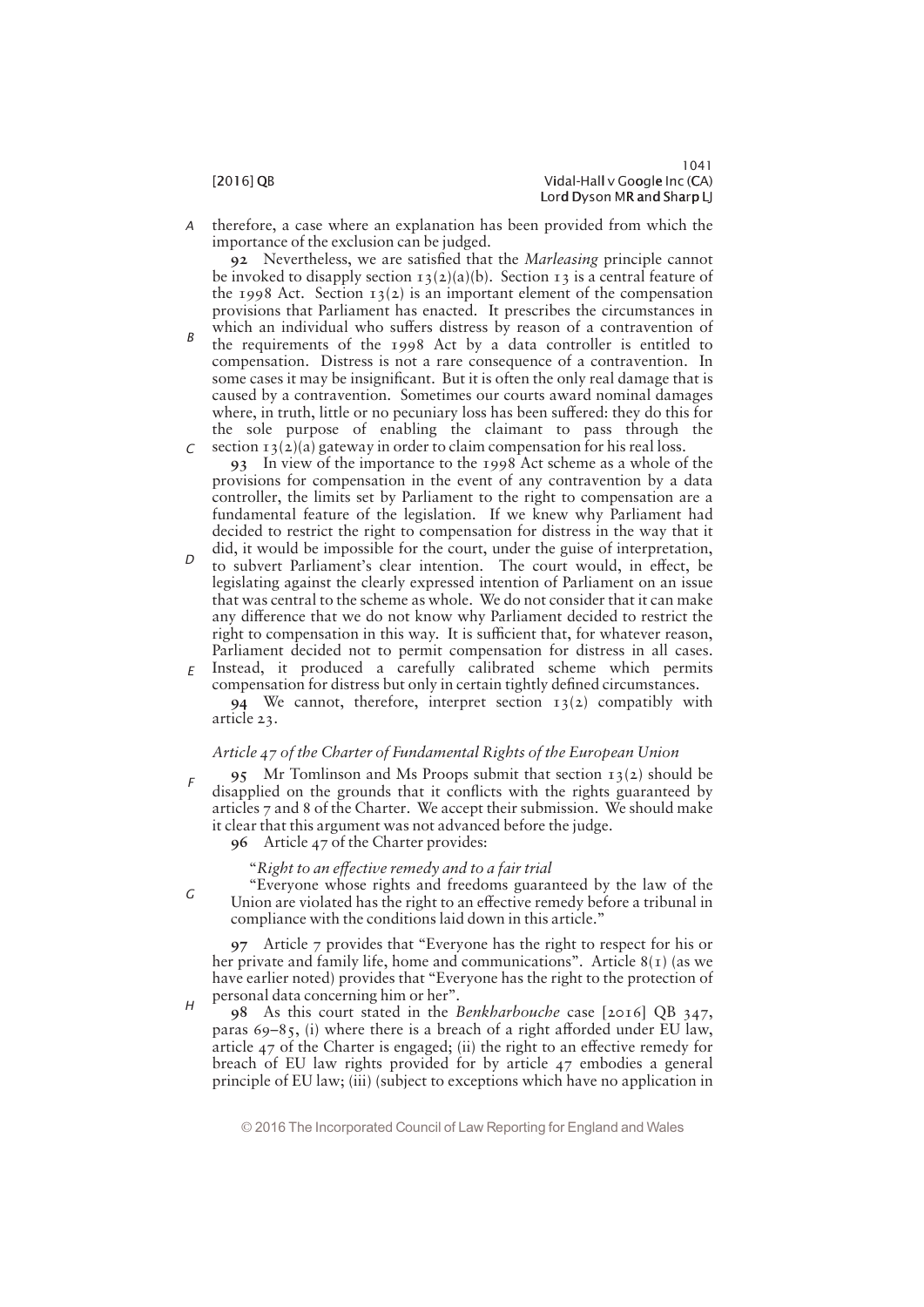A

D

E

H

the present case) that general principle has horizontal effect; (iv) in so far as a provision of national law conflicts with the requirement for an effective remedy in article 47, the domestic courts can and must disapply the conflicting provision; and (v) the only exception to (iv) is that the court may be required to apply a conflicting domestic provision where the court would otherwise have to redesign the fabric of the legislative scheme.

99 Mr White advances three arguments in opposition to this submission. First, he says that the Charter does not expand rights afforded under EU law. That is undoubtedly correct: see, for example, per Lord Kerr of Tonaghmore JSC in Rugby Football Union v Consolidated Information Services Ltd (formerly Viagogo Ltd) [2012] 1 WLR 3333, para 26. But as Lord Kerr JSC pointed out at para 30, article 8 was based on the Directive. It did not purport to expand rights afforded by EU law. The claimants are not relying on the Charter to expand EU rights. B  $\sqrt{2}$ 

100 Secondly, Mr White submits that section 13, read together with sections 40 and 55A of the 1998 Act (as amended by section  $144(1)$  of the Criminal Justice and Immigration Act 2008), is sufficient to constitute an effective remedy. Section 40 provides that, if the Information Commissioner is satisfied that a data controller has contravened or is contravening any of the data protection principles, he may serve an enforcement notice requiring him to take or refrain from taking specified remedial steps. Section  $\overline{s_5A(r)}$ gives the Information Commissioner the power, where subsection (2) or (3) applies, to impose a monetary penalty on a data controller if he is satisfied that (i) there has been a serious contravention of the data protection principles and (ii) the contravention was of a kind likely to cause substantial damage or substantial distress. But these further provisions do not allow the award of compensation for distress. For this reason, these two provisions do not make good the failure of section  $13(2)$  to provide for compensation unless one of the conditions specified in the subsection is satisfied.

101 Thirdly, Mr White says that the court cannot simply disapply section  $13(2)$  of the 1998 Act which represents a carefully calibrated parliamentary choice. The court cannot invoke article 47 of the Charter to rewrite a piece of domestic legislation. In support of this submission, he relies on a passage in the judgment of Lord Mance JSC in R (Chester)  $\nu$ Secretary of State for Justice  $[2014]$  AC  $27I$ . This case concerned the lawfulness of the general ban on prisoners voting. Lord Mance JSC said, at paras 72—74: F

"72. As the court said in Kückükdevici v Swedex GmbH & Co KG (Case C-555/07) [2010] All ER (EC) 867, para 51, it is for a national court, in applying national law, "to provide, within the limits of its jurisdiction, the legal protection which individuals derive from European Union law and to ensure the full effectiveness of that law, disapplying if need be any provision of national legislation contrary to that principle (see, to that effect, Mangold v Helm (Case C-144/04) [2005] ECR I-9981, para  $77$ ). In the present cases, on the assumptions (contrary to my conclusions), first, that European law recognises an individual right to vote paralleling in substance that recognised in the Strasbourg case law of Hirst v United Kingdom (No 2) (2005) 42 EHRR 41 and Scoppola v Italy (No  $3$ ) (2012) 56 EHRR 19, and, second, that the view taken by the majority of the Grand Chamber in Hirst (No 2) regarding standing to G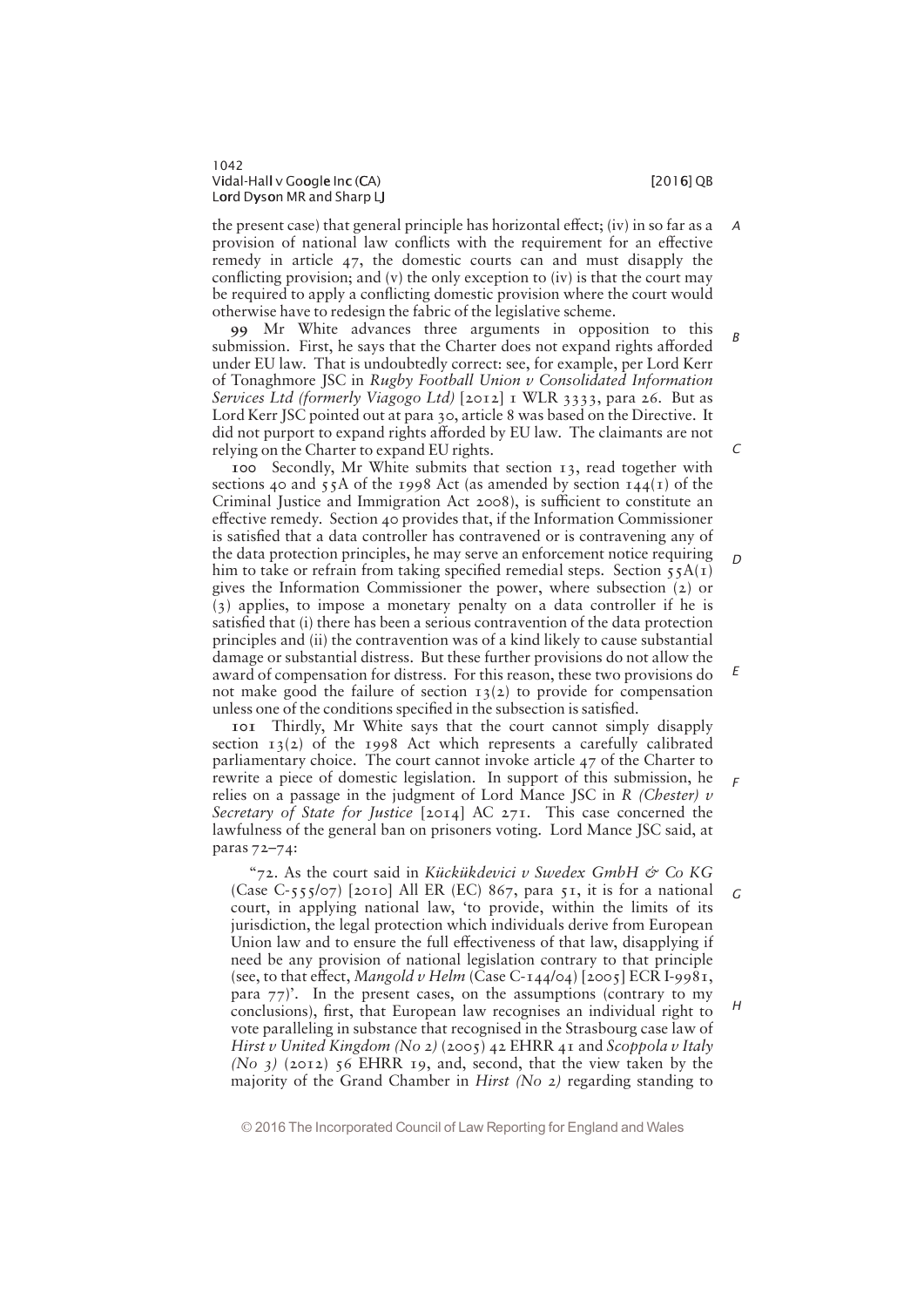C

 $\Gamma$ 

E

F

- claim a general declaration were to be transposed into European law, the only relief that could be considered under domestic law would be a generally phrased declaration that the legislative provisions governing eligibility to vote in European parliamentary and municipal elections in the United Kingdom were inconsistent with European Union law. Thereafter, it would be for the United Kingdom Parliament to address the position and make such legislative changes as were considered A B
	- appropriate. But, for reasons paralleling those given in paras 40—42 above, it appears improbable that the Convention rights would, even when viewed through the prism of European Union law, involve or require the granting of declarations in the abstract at the instance of claimants like both Chester and McGeoch, detained in circumstances summarised in para 1 above, from whom the United Kingdom Parliament could legitimately, and it seems clear would, under any amended legislative scheme still withhold the vote.

 $\degree$ 73. I reject the submission that the Supreme Court could or should simply disapply the whole of the legislative prohibition on prisoner voting, in relation to European parliamentary and municipal elections, thereby making all convicted prisoners eligible to vote pending fresh legislation found to conform with European Union law. It is clear from both Hirst (No 2) and Scoppola that, under the principles established by those cases, a ban on eligibility will be justified in respect of a very significant number of convicted prisoners.

" $74.$  Nor would it have been possible to read section 3 of the Representation of the People Act 1983 or section 8 of the European Parliamentary Elections Act 2002 compatibly with European law; the legislation is entirely clear and it would flatly contradict the evident intention of the United Kingdom, when enacting it, to read into it or to read it as subject to some unspecified scheme or set of qualifications allowing some unspecified set of convicted prisoners to vote under some unspecified conditions and arrangements. It would also be impossible for the Supreme Court itself to devise an alternative scheme of voting eligibility that would or might pass muster in a domestic or supranational European court. Equally, the court could not determine or implement the practical and administrative arrangements that would need to be made to enable any convicted prisoners eligible under any such scheme to have the vote. Such matters would be beyond its jurisdiction. In the domestic constitutional scheme, any scheme conferring partial

- eligibility to vote on some convicted prisoners is quintessentially a matter for the United Kingdom Parliament to consider, determine and arrange. In the passage quoted in para 72 above, the Court of Justice made clear that it is only 'within the limits of its jurisdiction' that a national court can be expected to provide the legal protection that European Union law requires. That being so, the creation of any new scheme must be a matter for the United Kingdom Parliament." G
- 102 Mr White fastens on to para 74 and submits that the court cannot devise a legislative scheme which differs from that enacted by Parliament. That, he says, is a matter for Parliament. But at para 74 Lord Mance JSC was not dealing with the possibility of disapplying the legislative prohibition on prisoner voting. He had dealt with that at para 73 (to which we shall  $H$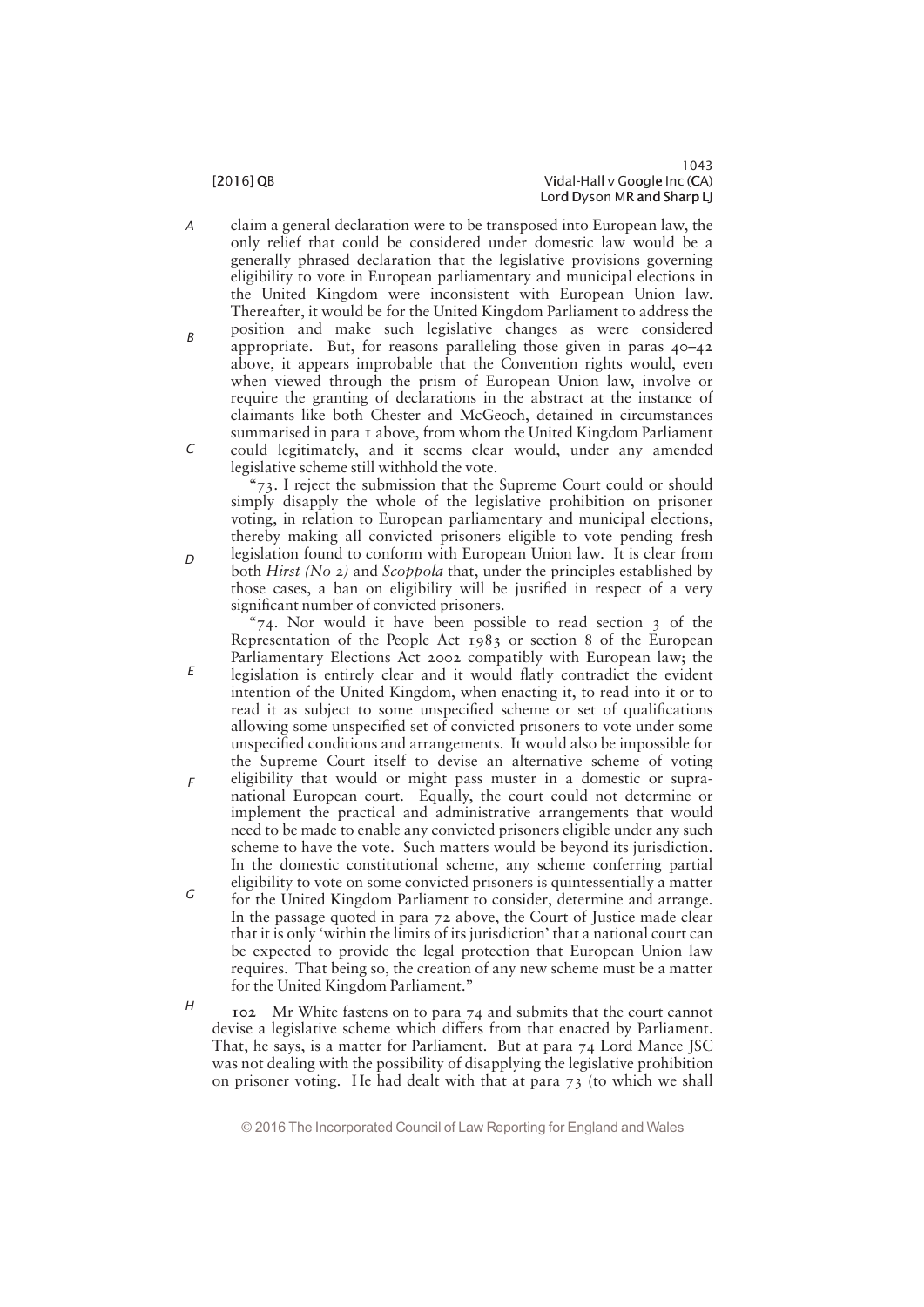E

F

return). At para 74 he was considering whether it was possible to interpret the statutory provisions compatibly with EU law. This is the Marleasing question. He concluded that it was not possible so to interpret the provisions because that would flatly contradict the evident intention of the UK legislature. He also gave a second and qualitatively different reason for refusing to interpret the provisions compatibly with EU law. He said that it would be impossible for the court to devise a suitable scheme: there were so many choices to be made (including practical and administrative arrangements) that devising a new scheme was beyond the court's jurisdiction. A B

103 He dealt with the question of disapplying the legislative prohibition at para 73. He rejected the submission that the court should simply disapply the whole of the prohibition. The reason he gave was that under EU law a ban on eligibility would be justified in respect of a significant number of convicted prisoners. It followed that legislative choices would have to be made in devising a scheme for a ban on prisoners voting which was compatible with EU law. These were choices for Parliament and not the court to make. It would be wrong for the court to disapply the prohibition altogether, because that would deny Parliament the opportunity of enacting a partial prohibition on voting. It is implicit in Lord Mance JSC's reasoning that, if EU law did not permit any prohibition on prisoner voting, the proper course would have been to disapply the relevant legislation.  $\epsilon$ D

104 We can now return to the Benkharbouche case [2016] QB 347. Having concluded that the relevant provisions of the State Immunity Act 1978 were incompatible with EU law, the court had to decide how to apply the observations of Lord Mance JSC in the Chester case to which we have referred. The court held that the scope of the disapplication was clear. No choices had to be made by the court in order to devise a substituted scheme.

105 The present case falls on the Benkharbouche rather than the Chester side of the line. What is required in order to make section  $13(2)$ compatible with EU law is the disapplication of section  $13(2)$ , no more and no less. The consequence of this would be that compensation would be recoverable under section  $13(I)$  for *any* damage suffered as a result of a contravention by a data controller of any of the requirements of the 1998 Act. No legislative choices have to be made by the court.

# (iii) Whether there is a serious issue to be tried that the BGI is personal data under the 1998 Act

106 The second issue in relation to the 1998 Act raises two principal questions. The first is whether the BGI is "personal data" under section  $I(I)(a)$  when looked at in isolation. The second question is whether, if the BGI is not "personal data" when looked at in isolation, it amounts to "personal data" under section  $I(I)(b)$ , at least in so far as the data concerns users in respect of whom the defendant also holds account data (e g because the user holds a Gmail account). G

107 We do not have to decide these questions. We have to decide whether there is a serious issue to be tried that the BGI is personal data under the 1998 Act. If there are substantial questions either of law and fact or both in relation to these matters, it would follow that the judge was right to refuse to set aside the order of the master, allowing the Data Protection Act 1998 claim to be served out of the jurisdiction. We think that clearly is the H

<sup>© 2016</sup> The Incorporated Council of Law Reporting for England and Wales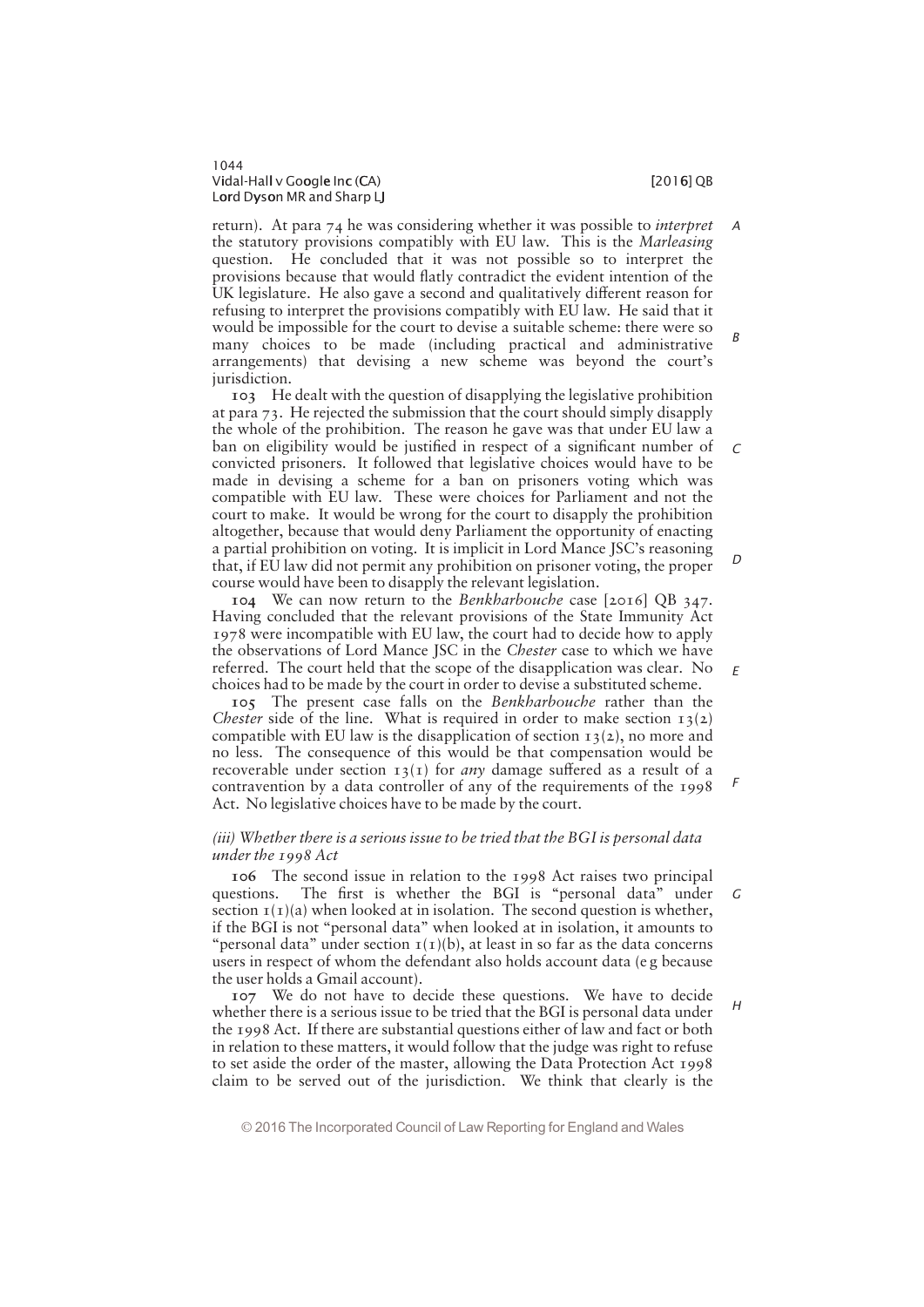position here. The more detailed arguments we have had on this issue than were made to the judge reinforce rather than undermine our view that this part of the claimants' case raises serious issues both as to the law and on the facts which merit determination at a trial. A

108 "Personal data" for the purposes of the 1998 Act is defined in section  $I(I)$ : see para 52 above. Section I provides that information is "personal data" for the purposes of the Act where it relates to a living individual who can be identified from the data itself (limb (a) of the definition), but also where it relates to an individual who is identifiable "from those data  $\dots$  and other information which is in the possession of, or is likely to come into the possession of, the data controller" (limb  $(b)$ ) of the definition). There are therefore two forms of identification: direct and indirect. B

109 Section  $I(I)$  was intended to implement article 2(a) of the Directive, which provides that:  $\Gamma$ 

" "personal data" shall mean any information relating to an identified or identifiable natural person ('data subject'); an identifiable person is one who can be identified, directly or indirectly, in particular by reference to an identification number or to one or more factors specific to his physical, physiological, mental, economic, cultural or social identity."

110 Mr Tomlinson (but not Ms Proops or Mr White) says article  $2(a)$  of the Directive provides for three routes to identification: i e data is personal data (i) which directly identifies a natural person; or (ii) from which they are identifiable (a) directly or (b) indirectly. He submits, therefore, that section  $\bar{1}$  of the Act does not accurately transpose article  $\bar{2}$ (a) of the Directive  $E$  into domestic law. This may be an important issue, but it has not featured as a significant one in this appeal.

111 Mr White makes three core arguments which can be shortly stated: (i) The first limb of the definition of personal data in section  $I(I)(a)$  cannot apply here. The BGI data on its own is anonymous, and it does not name or identify any individual. It is not therefore personal data within that first

- limb because a living individual cannot be identified from the data. (ii) The judge was prepared to accept for the purpose of the hearing, that the defendant kept the BGI segregated from other data (in its hands) from which an individual could be identified, such as Gmail accounts. In those circumstances, the second limb of section  $I(I)$  cannot apply either, because a living individual is not identifiable from the BGI "and other information which is in the possession of, or is likely to come into the possession of, the F
- $G$  data controller". (iii) One of the reasons given by the judge for concluding the BGI was personal data was the potential identification of the claimants as persons having the characteristics to be inferred from the targeted advertisements by third parties viewing the claimants' screens. Mr White submits this is an impermissible third route to identification. The knowledge of a third party is not likely to come into the possession of the defendant. Such information does not therefore fall within the second limb of the
- definition of personal data either: see Common Services Agency v Scottish Information Comr  $[2008]$  I WLR 1550, para 92. H

112 The response from Mr Tomlinson and Ms Proops can also be shortly summarised. Both submit that, on a proper analysis, the defendant's arguments are obviously wrong. The defendant's first core argument is

© 2016 The Incorporated Council of Law Reporting for England and Wales

 $\Gamma$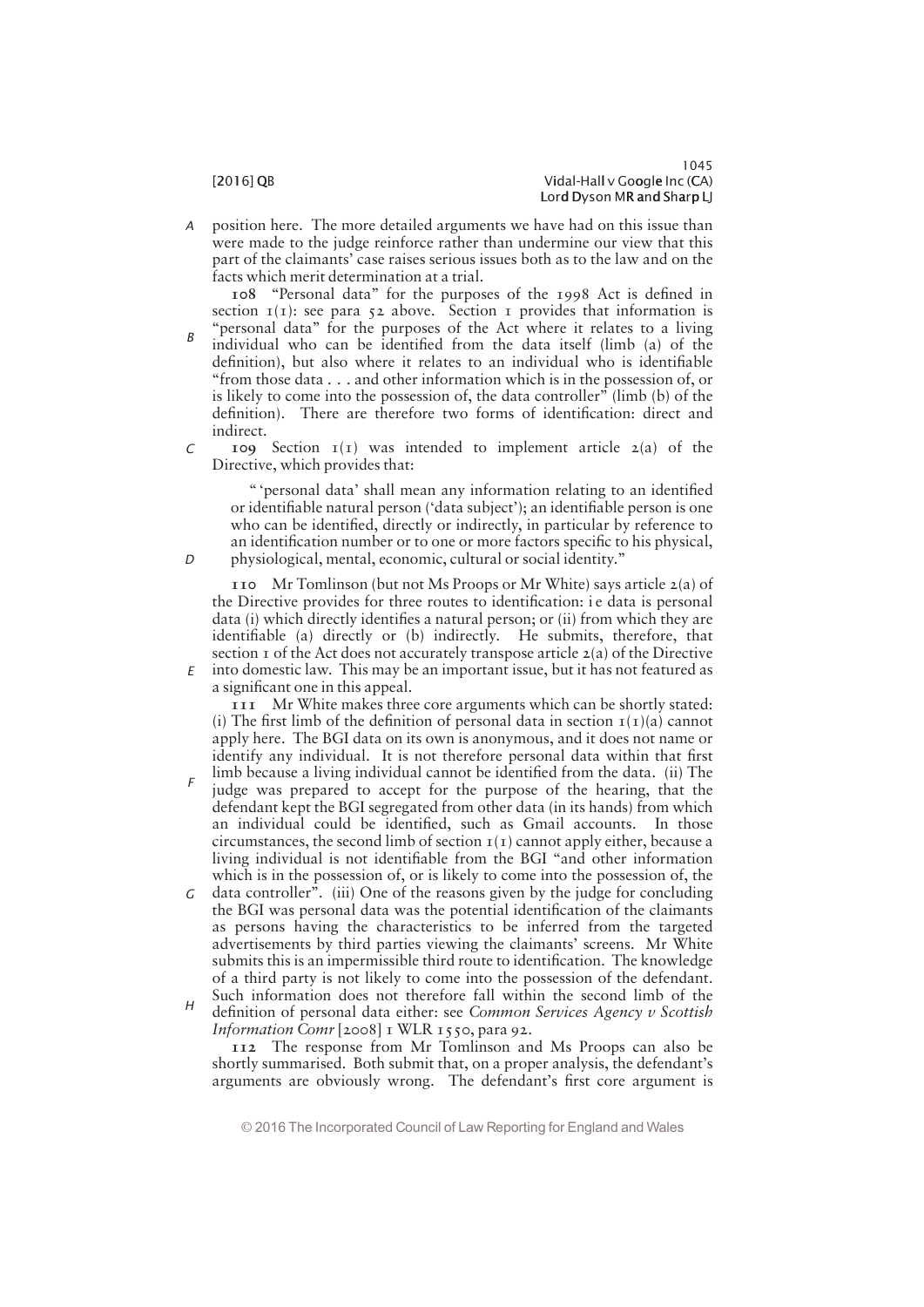founded on the incorrect notion that identification, for the purposes of the 1998 Act means (only) identification by name. That is plainly incorrect when one considers the definition of personal data in section  $I$ , appropriately interpreted in line with provisions and aims of the Directive in accordance with the Marleasing principle. The second core argument is also founded on an incorrect interpretation of section  $I(I)(b)$ . It is clear from a straightforward reading of that section that it is sufficient if the data controller (the defendant) has "other information" actually within its possession which it could use to identify the subject of the other data (the BGI). The fact that the data is segregated (as a matter of practice) is immaterial. As for the third core argument, Mr Tomlinson and Ms Proops submit that the knowledge of third parties cannot sensibly be excluded from the issue of identification under section  $I(I)$ .

113 We deal with each of these arguments in turn.

# The first argument

114 The Working Party on the Protection of Individuals with regard to the Processing of Personal Data, set up under article 29 of the Directive ("the article 29 data protection working party") states in its Opinion (No  $4/2007$ ) on the concept of personal data (WP 136, adopted on 20 June), at pp 12—14:

"In general terms, a natural person can be considered as 'identified' when, within a group of persons, he or she is 'distinguished' from all other members of the group. Accordingly, the natural person is 'identifiable' when, although the person has not been identified yet, it is *possible* to do  $it \ldots$  At this point, it should be noted that, while identification through the name is the most common occurrence in practice, a name may itself not be necessary in all cases to identify an individual. This may happen when other 'identifiers' are used to single someone out. Indeed, computerised files registering personal data usually assign a unique identifier to the persons registered, in order to avoid confusion between two persons in the file. Also on the Web, web traffic surveillance tools make it easy to identify the behaviour of a machine and, behind the machine, that of its user. Thus the individual's personality is pieced together in order to attribute certain decisions to him or her. Without even inquiring about the name and address of the individual it is possible to categorise this person on the basis of socio-economic, psychological, philosophical or other criteria and attribute certain decisions to him or her since the individual's contact point (a computer) no longer necessarily requires the disclosure of his or her identity in the narrow sense. In other words, the possibility of identifying an individual no longer necessarily means the ability to find out his or her name. The definition of personal data reflects this fact . . . The European Court of Justice has spoken [in] Criminal proceedings against Lindqvist (Case C-101/01 [2004] QB 1014, para 27] in that sense when considering that "referring, on an internet page, to various persons and identifying them by name or by other means, for instance by giving their telephone number or information regarding their working conditions and hobbies, constitutes the processing of personal data  $\dots$  within the meaning of  $\dots$  Directive 95/46/EC." E F G H

© 2016 The Incorporated Council of Law Reporting for England and Wales

C

 $\overline{D}$ 

A

B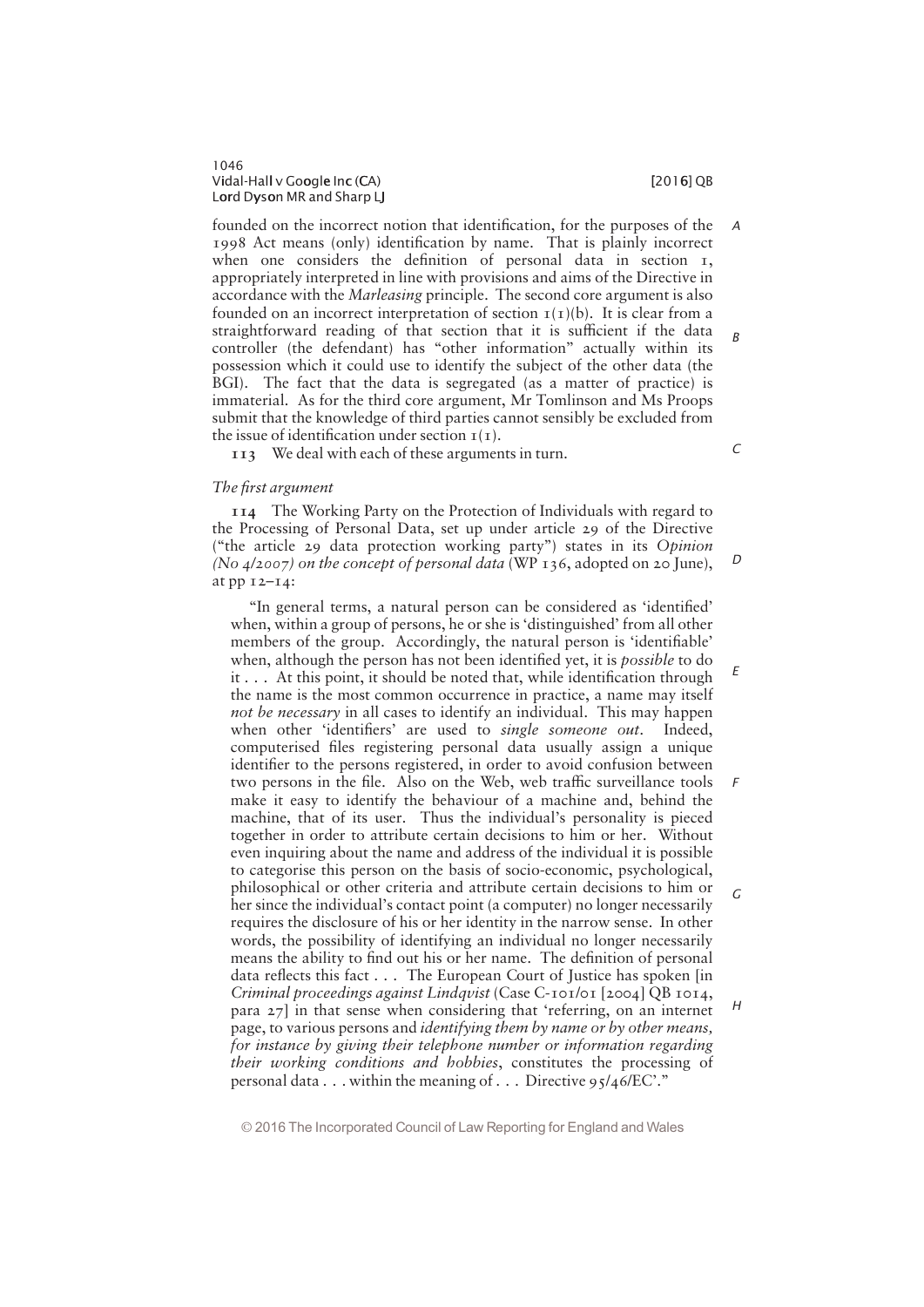1047 [2016] QB Vidal-Hall v Google Inc (CA) Lord Dyson MR and Sharp LJ

And at p 16: A

B

"The Working Party has considered IP addresses as data relating to an identifiable person. It has stated that 'internet access providers and managers of local area networks can, using reasonable means, identify internet users to whom they have attributed IP addresses as they normally systematically 'log' in a file the date, time, duration and dynamic IP address given to the internet user. The same can be said about Internet Service Providers that keep a logbook on the HTTP server. In these cases there is no doubt about the fact that one can talk about personal data in the sense of article  $2(a)$  of the Directive . . . "

115 We think the case that the BGI constitutes personal data under section  $I(I)(a)$  of the 1998 Act is clearly arguable: it is supported by the  $\epsilon$  terms of the Directive, as explained in the working party's opinion, and the decision of the Court of Justice in the Lindqvist case (Case C-101/01) [2004] QB 1014. The various points made by Mr White in response do not alter our view. The case for the claimants in more detail is this. If section 1 of the 1998 Act is appropriately defined in line with the provisions and aims of the Directive, identification for the purposes of data protection is about data

- that "individuates" the individual, in the sense that they are singled out and distinguished from all others. It is immaterial that the BGI does not name the user. The BGI singles them out and therefore directly identifies them for the purposes of section  $I(I)(a)$  having regard to the following: (i) BGI information comprises two relevant elements: (a) detailed browsing histories comprising a number of elements such as the website visited, and dates and times when websites are visited; and (b) information derived from use of the  $\Gamma$
- $\epsilon$  "doubleclick" cookie, which amounts to a unique identifier, enabling the browsing histories to be linked to an individual device/user; and the defendant to recognise when and where the user is online, so advertisements can be targeted at them, based on an analysis of their browsing history. (ii) Taking those two elements together, the BGI enables the defendant to single out users because it tells the defendant (a) the unique ISP address of the
- device the user is using i e a virtual postal address; (b) what websites the user is visiting; (c) when the user is visiting them; (d) and, if geo-location is possible, the location of the user when they are visiting the website; (e) the browser's complete browsing history; (f) when the user is online undertaking browser activities. The defendant therefore not only knows the user's (virtual) address; it knows when the user is at his or her (virtual) home. F
- 116 Mr White says first that the judge was wrong to rely on the article 29 working party's Opinion (No 1/2008) on data protection issues *related to search engines* (WP  $148$ , adopted 4 April 2008) in reaching his conclusion that the claimants' case was sufficiently arguable. He says the opinion is concerned with internet access providers, that is internet service providers (such as BT for example) which allocate ISP addresses to individuals, rather than with search engines. G
- 117 The relevant passage from the article 29 working party's Opinion (No 1/2008) says, at p 8: H

"In its Opinion (WP  $136$ ) on the concept of personal data, the working party has clarified the definition of personal data . . . An individual's search history is personal data if the individual to which it relates, is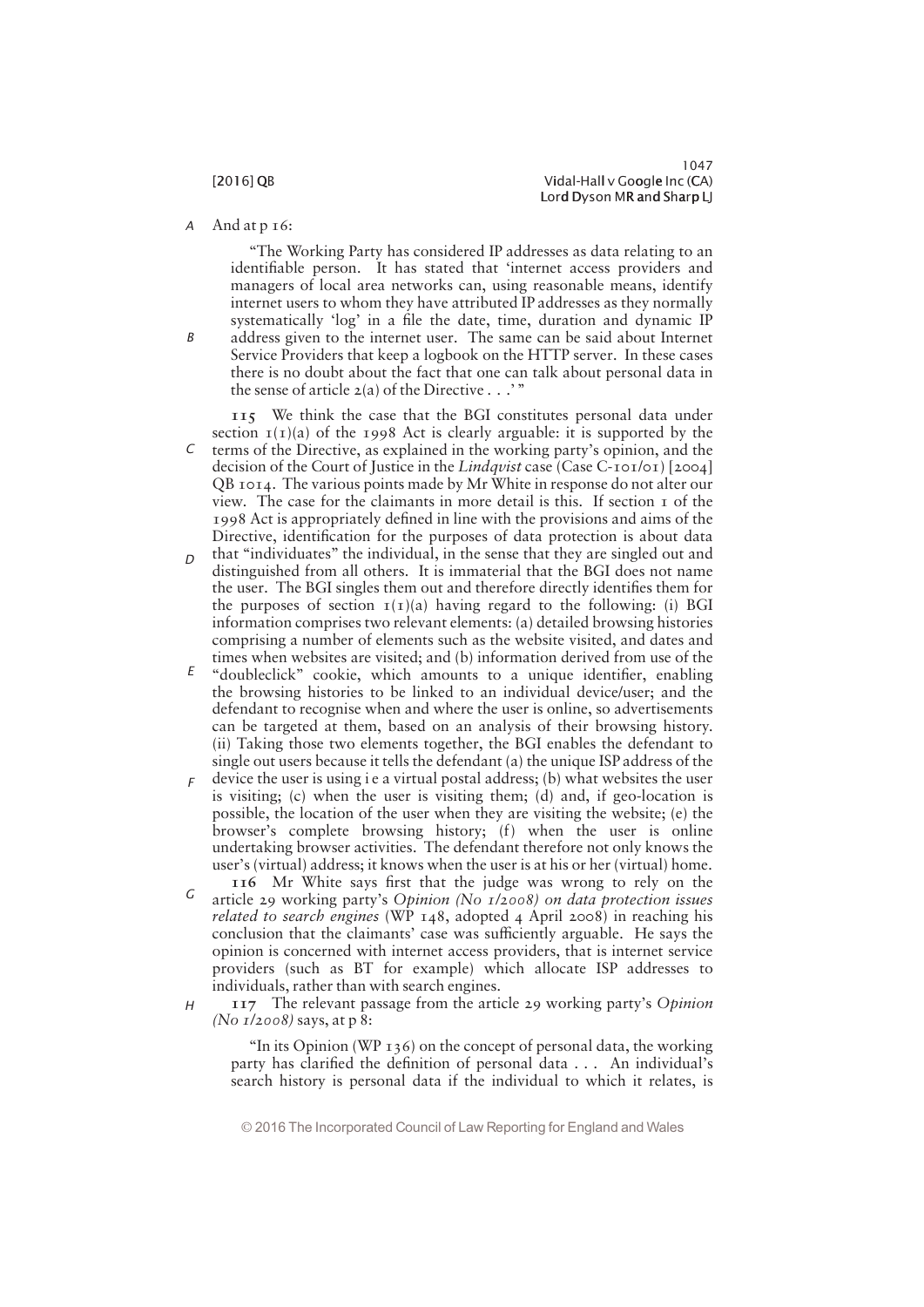1048 Vidal-Hall v Google Inc (CA) i later than the control of the control of  $[2016]$  QB Lord Dyson MR and Sharp LJ

identifiable. Though IP addresses in most cases are not directly identifiable by search engines, identification can be achieved by a third party. Internet access providers hold IP address data. Law enforcement and national security authorities can gain access to these data and in some member states private parties have gained access also through civil litigation. Thus, in most cases—including cases with dynamic IP address allocation—the necessary data will be available to identify the user(s) of the IP address. The working party noted in its WP 136 that "unless the Internet Service Provider is in a position to distinguish with absolute certainty that the data correspond to users that cannot be identified, it will have to treat all IP information as personal data, to be on the safe side'. These considerations will apply equally to search engine operators." A B C

118 As Mr Tomlinson points out, however, the 2008 Opinion applies specifically to search engines. It is headed "data protection issues related to search engines" and gives guidance on the applicability of the Directive on the definitions of "personal data" for "search engine providers": see para 4.1.2. It also repeats in substance the point made in the 2007 Opinion on which the claimants rely: see footnote 11 on p 9.

119 Secondly, Mr White submits that recognising a browser on a machine (which may be used by multiple users) cannot sensibly be said to identify any one individual. But two of the claimants were single users, and the other, Mr Hann, had a single user device, as well as one he shared with others. Looking at the matter more broadly, however, it is clearly arguable, as both Ms Proops and Mr Tomlinson submit, that the concept of ""multiple users" is, in effect, an outdated one. The general position is that devices are used exclusively by a single individual (smartphones and tablets, to take two examples). In practice this means it is typically possible to equate an individual device user with the device itself. Indeed, Ms Proops and Mr Tomlinson assert, the best proof of this is the defendant's own business model which is predicated on the potential for the "individuation" of users.

120 Even if a device has more than one user it is the browsing habits of real individual users which are being recognised and tracked by the defendant. In this context, Mr Tomlinson refers to paragraph 7 of the particulars of claim, and to the evidence put before the judge on behalf of the claimants, that the defendant's "doubleclick" cookie ascribes a unique ID code, to an individual's browser; once it has been set, the defendant can use this unique ID code to identify each time a user subsequently visits a website, uniquely "picking out" the individual. F G

121 Thirdly, Mr White says that the concept of "singling" out now relied on by the claimants, is made explicit in recitals  $(23)$  and  $(24)$  of the draft EU General Data Protection Regulation of 22 October 2013, which apply to a broader definition of personal data set out in article  $4(2)$  of the draft. He submits that this new proposed definition undermines the argument that the concept of "singling out" should be "read into" the definition of personal data in section  $I(I)$  of the 1998 Act, when read compatibly with article  $2(a)$  of the Directive. We do not find this submission persuasive. The issue is whether the claimants' case that the BGI data on its own identifies them is arguable; and we think it is.

© 2016 The Incorporated Council of Law Reporting for England and Wales

 $\Gamma$ 

E

H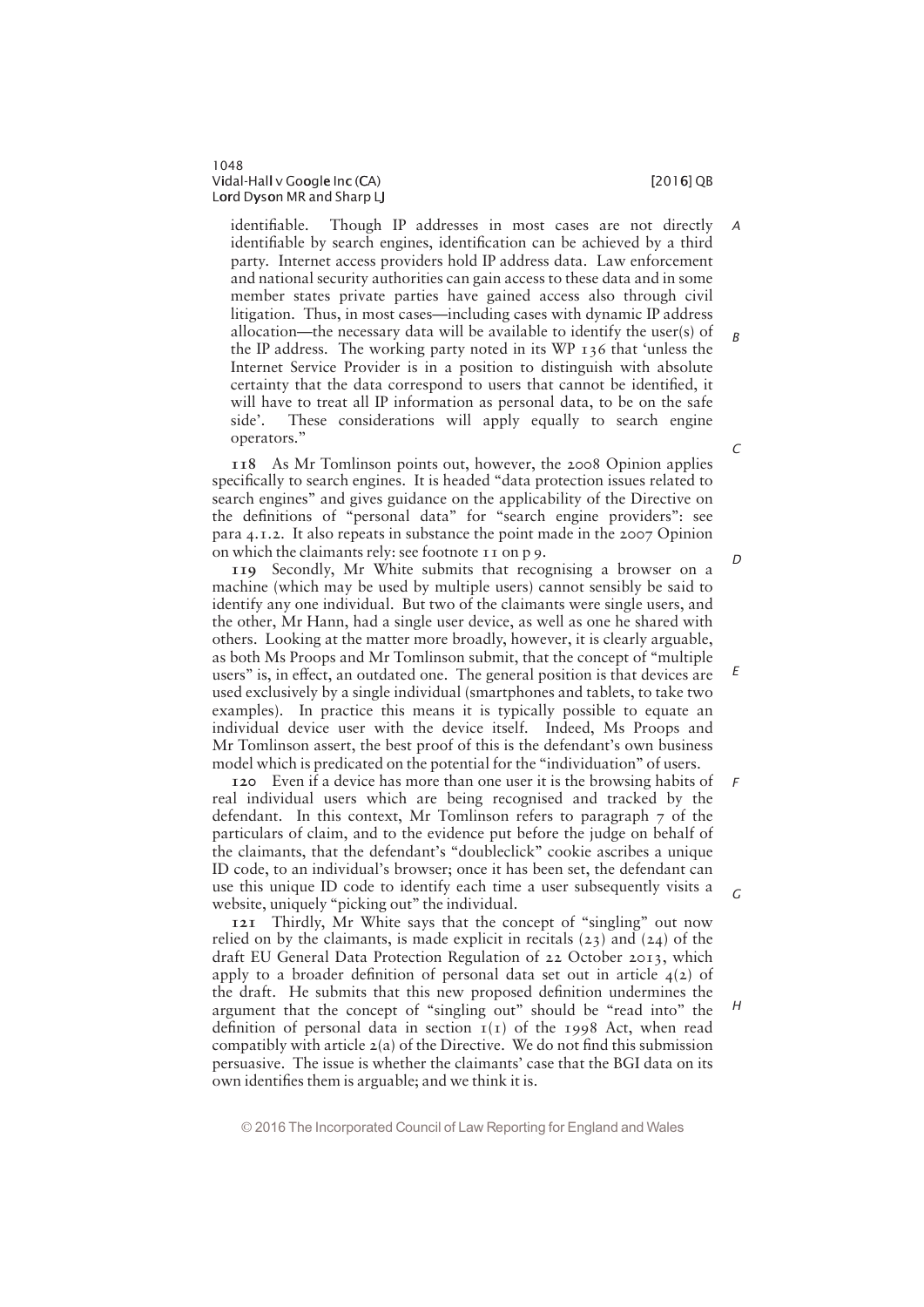The second argument A

> 122 The defendant's case here is predicated on the assumption that the BGI on its own is not personal data. On this hypothesis, Mr White submits that a living individual is only "identifiable" from two sets of data in the hands of the data controller, where it is "reasonably likely" that the data controller will aggregate the two sets of data. It is not sufficient that it is

capable of aggregating the data. Thus he says, on the facts of this case, the defendant's segregation of the BGI from other data (in its hands) which may identify the claimants, is a complete answer to any claim that the BGI is personal data under section  $I(I)(b)$  of the 1998 Act. B

123 This argument relies heavily on recital (26) of the Preamble to the Directive. This provides that:

- "Whereas the principles of protection must apply to any information concerning an identified or identifiable person; whereas, to determine whether a person is identifiable, account should be taken of all the means likely reasonably to be used either by the controller or by any other person to identify the said person  $\ldots$ "  $\Gamma$
- 124 In our view, this cannot be a "knock-out" point for the defendant  $D$  for two reasons. First, because of the wording of section  $I(I)(b)$  itself; and secondly, because it raises a substantial issue as to the correct interpretation of article  $2(a)$  which will not obviously be resolved in the defendant's favour. As regards the wording of section  $I(I)(b)$ , this refers simply to information "in the possession of" the data controller, and appears only to be concerned with whether data "can be used" to identify an individual (not with whether it has been used or is intended to be used in this way). On a straightforward
- and literal construction of the section, therefore, the fact that a data controller might not aggregate the relevant information in practice is immaterial. What matters is whether the defendant has "other information" actually within its possession which it could use to identify the subject of the BGI, regardless of whether it does so or not. E
- 125 As for the second reason, the starting point must be the wording of article 2(a) itself. Ms Proops submits its (wider) wording cannot be cut down by the wording of the recital, on the general principle of EU law that the terms of a recital cannot be used to give a narrow construction to the substantive provisions of a measure, which its wording would not otherwise bear: see Société d'Importation Édouard Leclerc-Siplec v TFI Publicité SA (Case C-412/93) [1995] All ER (EC) 343, paras 45—47. In any event, recital F
- (26) should be given an expansive interpretation in the light of the purpose of the Directive as a whole, which is to provide a high level of protection to the right of privacy in respect of the management of personal data by data controllers. To the extent therefore that article  $2(a)$  and the recital are inconsistent, we think it arguable that, as Ms Proops submits, the (wider) language of the provision must prevail. G

### The third argument  $H$

126 Mr White founds his case on the wording of section  $I(I)(b)$ . He submits that the judge's third route to identification involves combining (i) the tailored advertisements (not the BGI) sent to the claimants' devices, and (ii) the knowledge of third parties that a particular claimant uses a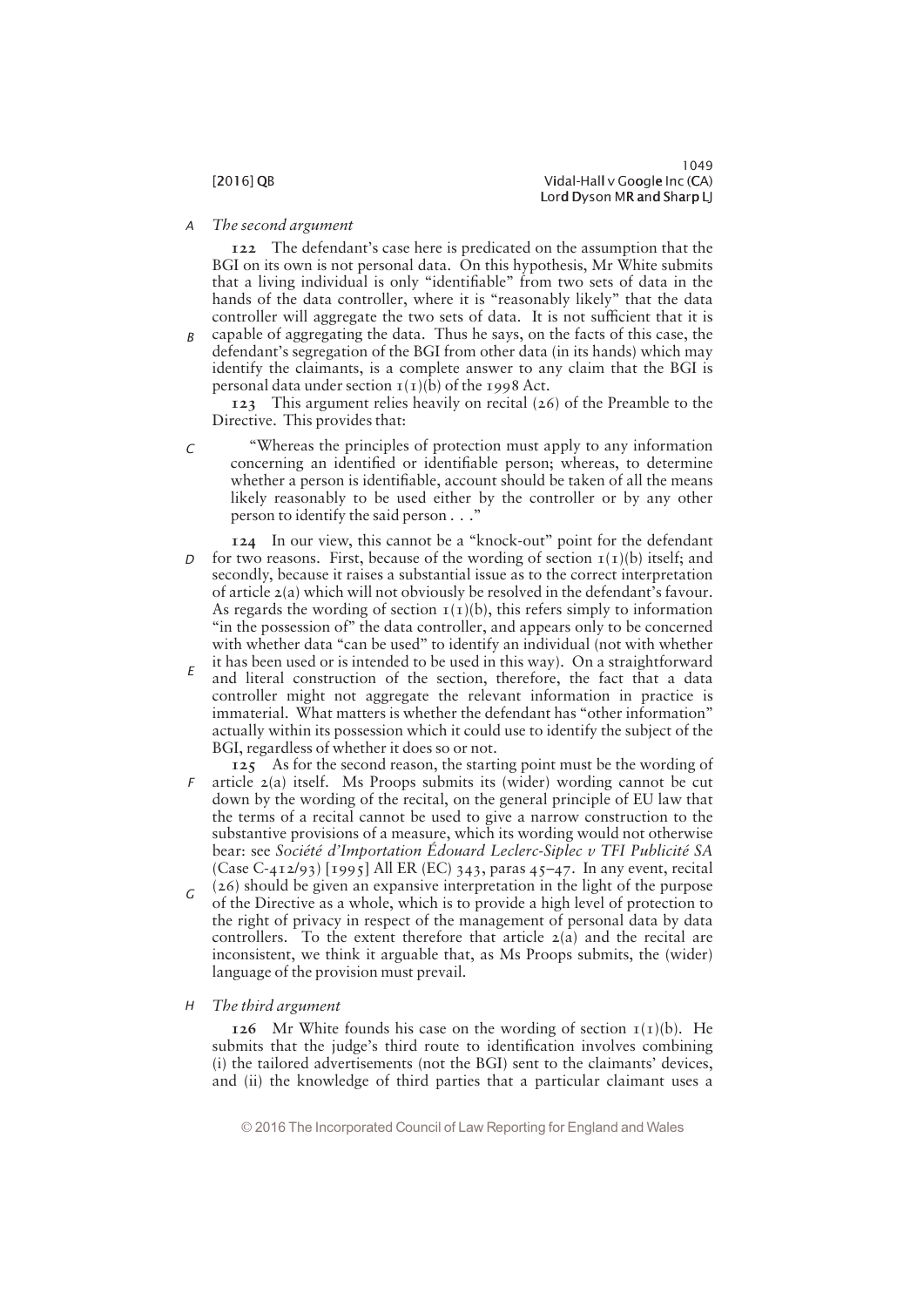1050 Vidal-Hall v Google Inc (CA) i later than the control of the control of  $[2016]$  QB Lord Dyson MR and Sharp LJ

particular device; but that the information in (ii) is not likely to come into the possession of the defendant and cannot therefore fall within the second limb of section  $I(I)$  of the 1998 Act. A

127 Mr Tomlinson submits it is plainly wrong to suggest that the only two ways in which a data subject can be identified (or is identifiable) is from the data itself, or from that data together with other information that is held or is likely to come into the possession of the data controller; and that one can exclude the knowledge of third parties from the equation.

128 Ms Proops also submits that the judge's conclusions were sound. In the present case the BGI is processed by the defendant specifically so as to enable advertising to be targeted at users. The targeted advertising is inevitably revelatory as to the browsing history of a particular individual, and hence their BGI. Thus, a notional third party who had access to the device could effectively link the BGI together with the user with the result that the third party would have access to "privacy intrusive" information about known/identified individuals. That a third party is able to "join the dots" in this way and link the BGI to a known individual shows that the BGI must itself be classified as personal data.

129 Ms Proops says that the defendant cannot avoid this result by arguing that it is not likely itself to come into possession of the specific knowledge enjoyed by the third party (that a particular device is linked to a particular user). The defendant has adopted a business model under which its processing of the BGI results in the targeting of advertising at devices; that targeted advertising itself inherently reveals the BGI; and the BGI in turn relates to particular individuals who can be identified by a notional third party with access to the device. In those circumstances the defendant cannot exclude the third party from the analysis made under section  $I(I)$ .

130 We were referred to various passages from Common Services Agency v Scottish Information Comr [2008]  $\bar{x}$  WLR 1550 in argument. This case concerned the dissemination of epidemiological information from Scottish health boards by the Common Services Agency. A researcher working for an MP requested information from the agency relating to childhood leukaemia, by census ward, under the Freedom of Information (Scotland) Act 2002. The agency refused the request on the ground that there was a risk of indirect identification of living individuals (due to low numbers, and rare diagnoses for example). The information was therefore personal data within the meaning of section  $I(I)$  of the 1998 Act and accordingly exempt information under section 38 of the 2002 Act. The agency was then ordered by the Scottish Information Commissioner to perturb the figures using a process called "barnardisation" which would hide the precise figures, but reveal the general pattern of leukaemias. The Scottish Information Commissioner's decision was upheld by the Inner House of the Court of Session, but the agency succeeded on its appeal to the House of Lords. The House of Lords then remitted the case back to the Commissioner to decide as a question of fact whether the information in a barnardised form was personal data, which could be disclosed in a form that complied with the data protection principles.

131 Mr White, Mr Tomlinson and Ms Proops each say that the case supports their argument. However, none of the parties is able to say with any confidence precisely what the case decides on points that are material here, nor that the various passages to which we were referred form part of

© 2016 The Incorporated Council of Law Reporting for England and Wales

E

F

G

B

C

D

 $\overline{H}$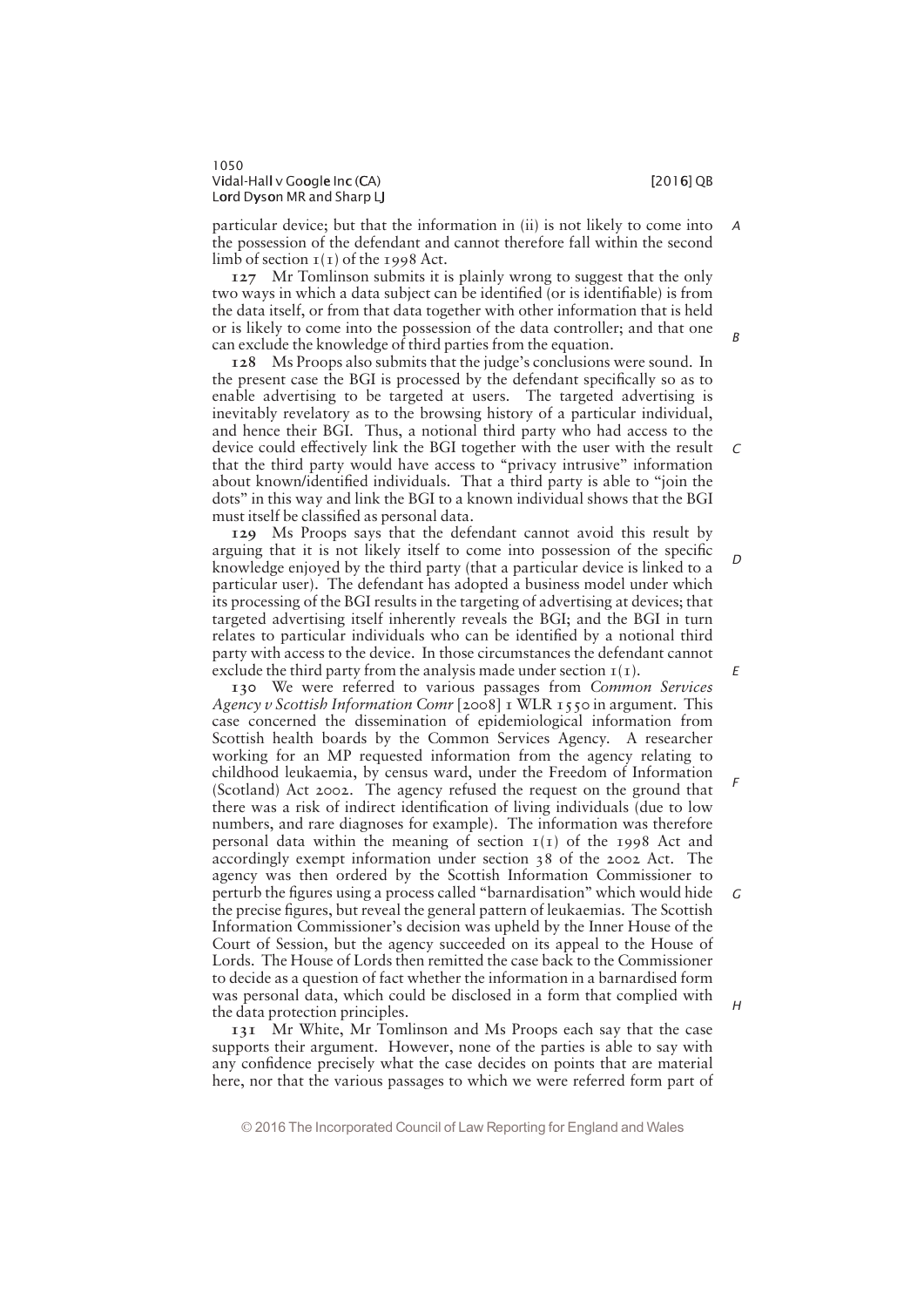B

the ratio. None the less, Mr White relies on the reasoning of Baroness Hale of Richmond, at para 92: A

"... I am assuming the particular data which [the researcher] has requested, anonymised in such a way that neither he nor anyone else to whom he might pass them on could identify the individuals to whom they relate. The agency may well have the key which links those data back to

- the individual patients. The agency therefore could identify them and remains bound by the data protection principles when processing the data internally. But the recipient of the information will not be able to identify the individuals either from the data themselves, or from the data plus any other information held by the agency, because the recipient will not have access to that other information. For the purpose of this particular act of processing, therefore, which is disclosure of these data in this form to
- these people, no living individual to whom they relate is identifiable. I am afraid that this may not be exactly the same route as that taken by either of my noble and learned friends, Lord Hope of Craighead or Lord Rodger of Earlsferry, but for practical purposes this may not matter and I have no wish to add further confusion to this already confusing case by elaborating." C
- 132 Mr Tomlinson and Ms Proops, however, point to the fact that the House of Lords considered that the barnardised data and the other data held by the agency was not personal data, but remitted the case back to the Scottish Information Commissioner, as a question of fact remained whether third parties would be able to identify any individual from the barnardised data. This shows, they submit, that a "mosaic" approach is permissible, in  $E$  which the data in issue can be married up with other data in the hands of the data controller, or potentially in the hands of the member of the public. D

133 It is apparent that the issues raised here are not clear-cut or straightforward. Given our earlier conclusions that there are serious issues to be tried in relation to the claimants' case under both limbs of section  $I(I)$ of the 1998 Act, it is unnecessary for us to say more than that we are not persuaded that the judge was plainly wrong to have had regard to the

potential identification of the claimants by third parties. We think this issue is best left to be determined after the facts have been found, and after full argument at a trial. F

# (iv) Whether in relation to the claims for misuse of private information and under the 1998 Act there is a real and substantial cause of action

- 134 The defendant argues in a nutshell, as a free-standing ground of appeal, that the judge was wrong to conclude that the claimants stood to achieve anything of value in these claims that justified the high cost and court resources which would be involved in a trial. On that basis, it is said the judge should have refused to permit service out on the ground that the claims were an abuse of the process: see Yousef Jameel  $\nu$  Dow Jones  $\circ$  Co G
- Inc [2005] QB 946 and Sullivan v Bristol Film Studios Ltd [2012] EMLR 27. 135 This argument is made on two bases: first, that the alleged incursion into the private lives of the claimants (by the use of cookies) does not cross the article 8 threshold of seriousness; this is said to apply both to the misuse of private information claim and to the claim under the 1998 Act; and secondly, that in any event any damages recoverable in these claims for H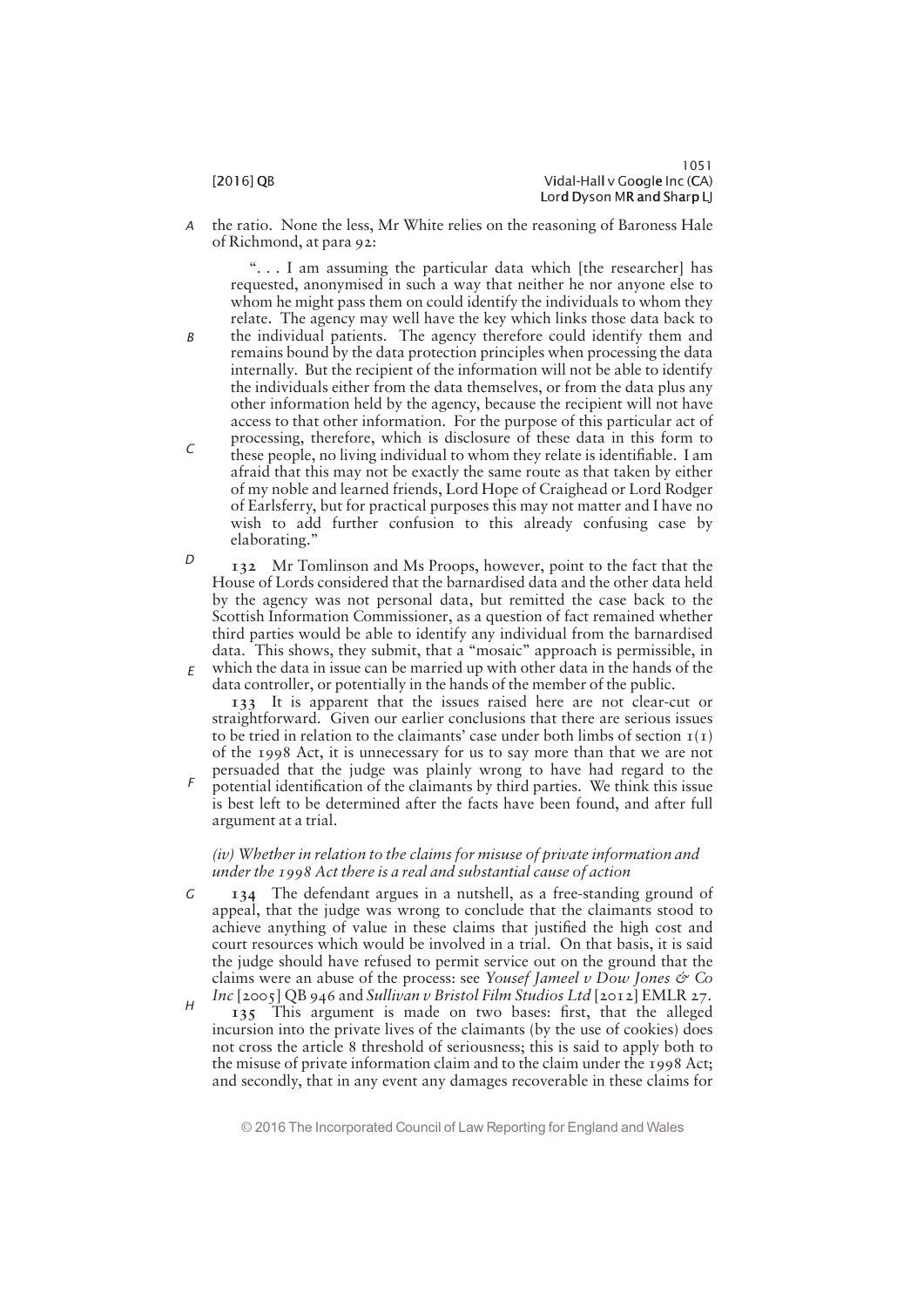B

 $\mathcal{C}$ 

D

E

each claimant would be so modest, relative to the costs of the litigation, that it would be disproportionate to allow service out. A

136 Whilst the Jameel case jurisdiction is a valuable one where a claim is obviously pointless or wasteful, we do not think the defendant comes close to establishing that this is the position here, or that the judge went so wrong in his evaluation of the factors relevant to his decision, that this court should interfere with his decision.

137 On the face of it, these claims raise serious issues which merit a trial. They concern what is alleged to have been the secret and blanket tracking and collation of information, often of an extremely private nature, as specified in the confidential schedules, about and associated with the claimants' internet use, and the subsequent use of that information for about nine months. The case relates to the anxiety and distress this intrusion on autonomy has caused.

138 The judge concluded that it was clearly arguable that article 8 was engaged in relation to both the claim for misuse of private information and the claim under the 1998 Act. We think he was entitled to come to that view, and to place weight on this conclusion when determining whether the claims should be allowed to proceed. He cited for example (at para 90) Opinion 1/2008 of the article 29 working party on data protection, which states, at p 7:

" $4.1.1$  The extensive collection and storage of search histories of individuals in a directly or indirectly identifiable form invokes the protection under article  $8 \ldots$  An individual's search history contains a footprint of that person's interests, relations and intentions. These data can be subsequently used both for commercial purposes and as a result of requests and fishing operations and/or data mining by law enforcement authorities or national security services.'

See further Copland v United Kingdom (2007) 45 EHRR 37-a pre-Data Protection Act 1998 case—where a complaint of infringement of the applicant's article 8 rights in relation to the monitoring of e-mails and internet usage was upheld.

139 It is correct, as Ms Evans says, that compensatory damages may be relatively modest (as they often are in claims for misuse of private information and for breaches of the 1998 Act) albeit that there is also a claim for aggravated damages in the present case. As she also points out, the claim for an injunction has gone. But that is not the beginning or end of the matter. As Mr Tomlinson says, the damages may be small, but the issues of principle are large.

140 No defence has yet been served, and it remains to be seen how much will be in dispute. However the defendant has put forward an estimate for its trial costs of  $f_1 \cdot 2m$ . These figures seem to us to be extremely high, in particular because some of the technical issues in this claim may already have been addressed by the defendant in other litigation concerning the Safari workaround it has had to deal with in the USA. (In August 2012, the defendant agreed to pay a civil penalty of  $US$22\cdot5m$  to settle charges, brought by the United States Federal Trade Commission that it misrepresented to users of the Safari browser that it would not place tracking cookies or serve targeted advertisements to those users. In November 2013 it agreed to pay US\$17m to settle US state consumer-based

© 2016 The Incorporated Council of Law Reporting for England and Wales

G

 $H$ 

F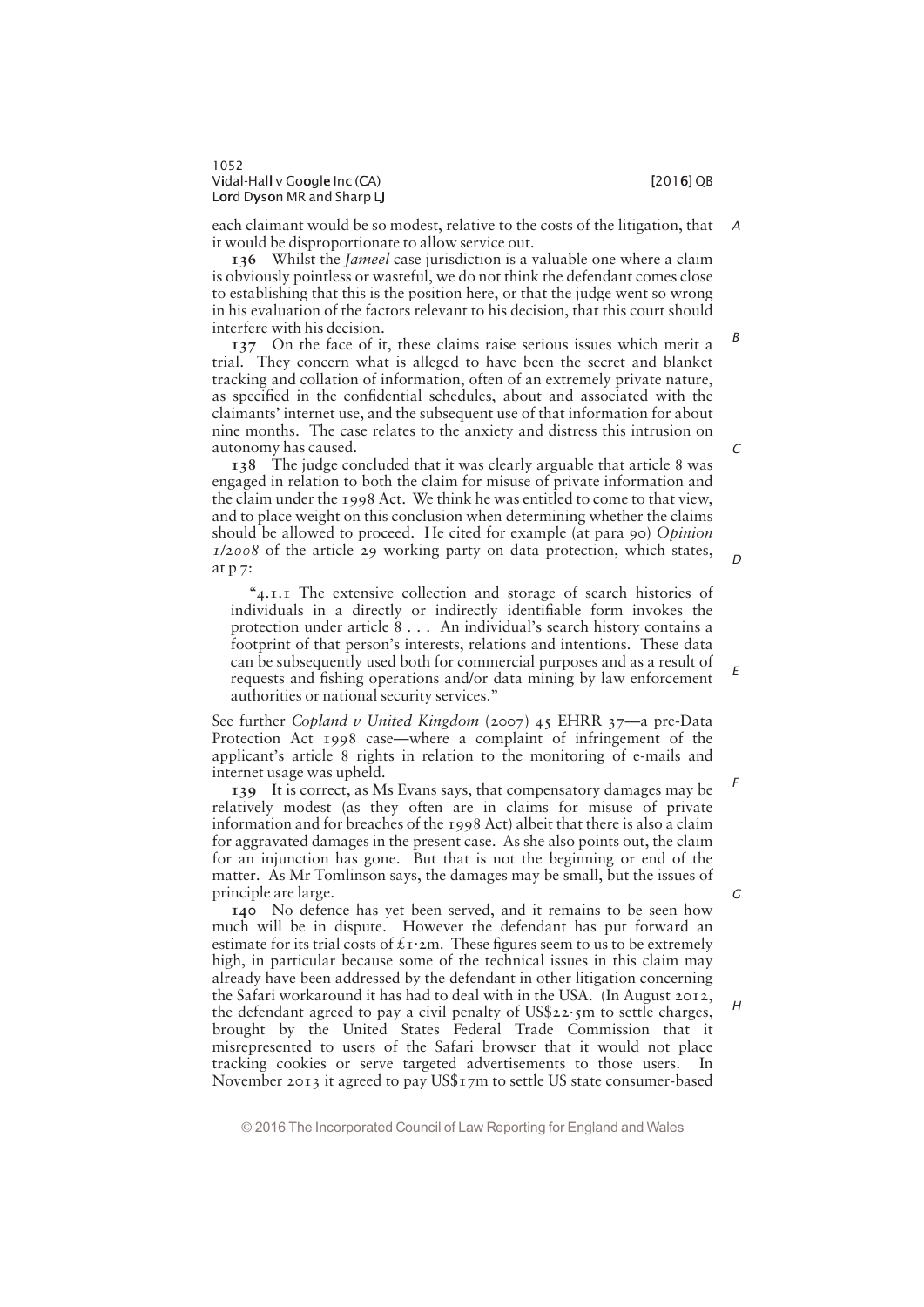actions brought against it by the attorneys general representing 37 states and the District of Colombia.) Whether that is so or not, we think the costs of this litigation should be capable of appropriate control by the exercise of the court's case management powers, including cost control orders. A

# Outcome

B

# 141 For the reasons given, we would dismiss this appeal.

## Note

1. Section 9 of the Private International Law (Miscellaneous Provisions) Act 1995 provides in part that: " $(1)$  The rules in this Part apply for choosing the law (in this Part referred to as 'the applicable law') to be used for determining issues relating to tort or (for the purposes of the law of Scotland) delict. (2) The characterisation for the purposes of private international law of issues arising in a claim as issues relating to

tort or delict is a matter for the courts of the forum  $\dots$  (4) The applicable law shall be used for determining the issues arising in a claim, including in particular the question whether an actionable tort or delict has occurred."  $\Gamma$ 

# Appendix to the judgment General particulars of claim

 $2.1$  The claimant's claims arise from the secret tracking and collation by the defendant of their internet usage during the relevant period (""the tracking and collation").  $\Gamma$ 

2.2 The tracking and collation was carried out without the knowledge or consent of the claimants and contrary to the defendant's publicly stated policy that such activity could not be conducted in relation to Apple Safari users unless they had actively chosen to allow this to happen.

2.3 The information obtained by the defendant as a result of the tracking and collation was aggregated and sold to advertisers in the circumstances further described at paragraphs 5 and 7 below. E

# Technical terms

**Browsers** 

3.1 A browser is a software application for retrieving, presenting and traversing information resources on the internet ("surfing the internet"). There are different browser software applications such as Chrome, Internet Explorer, Firefox and Safari. Although each application has the same central internet surfing functionality, different browsers may operate differently in their detailed functionality, such as in respect of their security and privacy settings (see further paragraph 5.2 below). F

3.2 Whilst surfing the internet, a browser will retrieve HTML information from computer servers on the internet identified by a web address (a "website"). The  $HTML$  information is different for each page of a website ("a webpage"). HTML is

- the basic web language which tells a browser how to display text and images. A number of websites output additional code in a different language to HTML (such as Javascript) which runs within the browser (the "web code") for the purpose of enhancing the functionality of the website. Webpages may also include advertisements, the content of which is not determined by the server with which the webpage is associated, but by a third party. The advertising services owned and/or G
- $H$  operated by the defendant provide for such advertisements to appear on the websites of other parties. Such advertisements output their own HTML and web code to browsers separate from the HTML and web code outputted by the webpage.

3.3 Whilst surfing the internet, a browser automatically submits the following information to the websites and services it connects to: (a) the type of browser (for example, the browser known as "Safari" which is further described at paragraph 5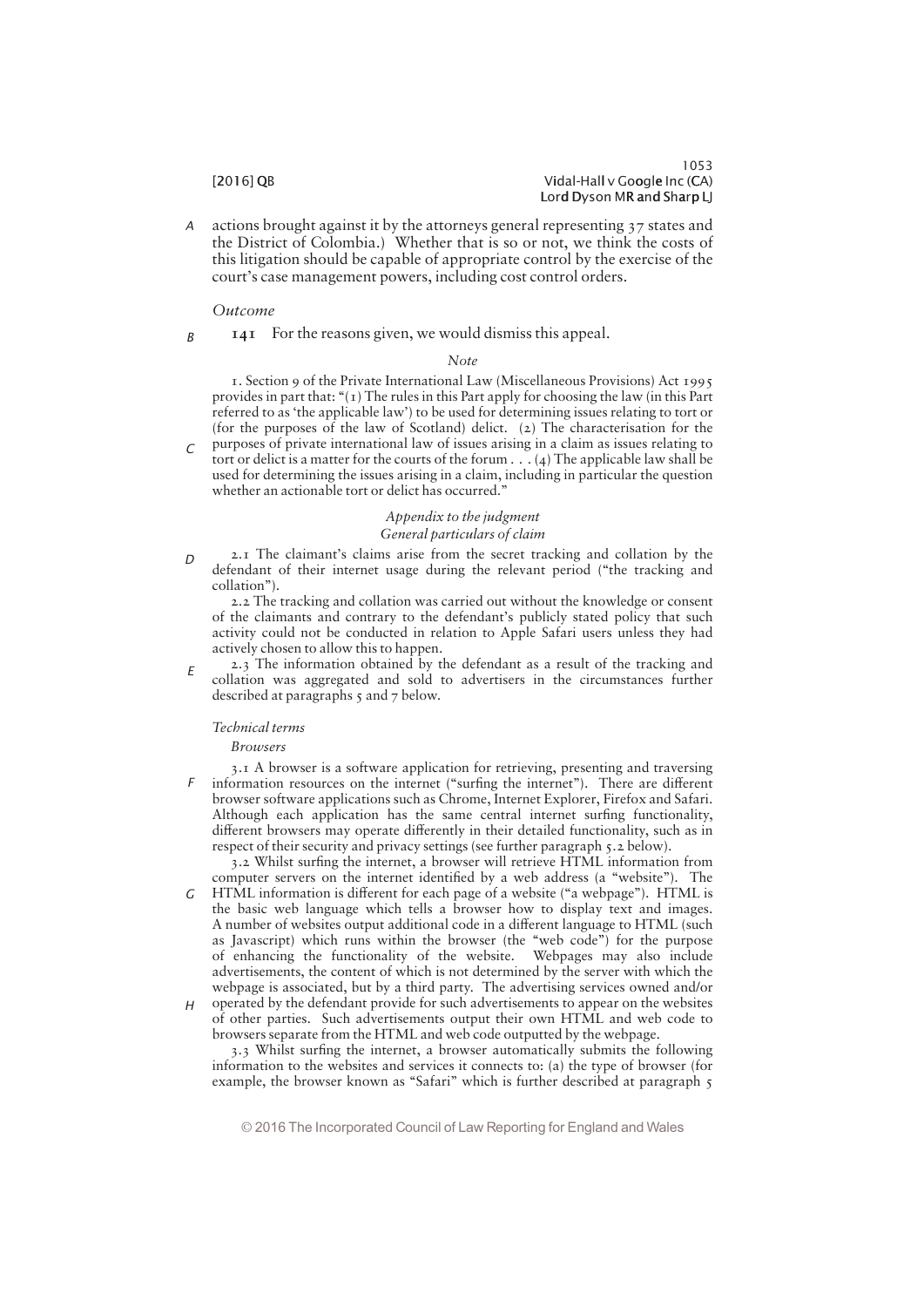# 1054 Vidal-Hall v Google Inc (CA) i later than the control of the control of  $[2016]$  QB Lord Dyson MR and Sharp LJ

below); (b) the operating system of the computer or device; (c) the address of the website the browser is displaying; (d) the computer or device's screen resolution; and (e) the IP address from which the computer or device is connected to the internet. This information is collectively known and referred to as "Browser Generated Information". This information is used to display the website accessed to the user in optimum form.

# Cookies

4.1 Many modern browsers provide for the web code of a webpage to write a small text file known as a "cookie" to the computer or other device on which the browser is being operated. A cookie has two components. First, its name which will reflect the web address of the website or webpage. Secondly, its contents, which will typically constitute a short sequence of characters. This sequence of characters can be used to designate a unique identifying value (known as the "cookie value") for that device.

4.2 On subsequent visits by a browser to the website or webpage from which the cookie was written, the web code will interrogate the browser to determine whether a particular cookie has previously been stored on the device and if so, recover its contents and communicate this back to the website's server. However, the visibility of cookies to web code is usually limited and governed by strict rules so that web code from the webpage of one website cannot retrieve and communicate back to the server information stored in cookies associated with another website.

4.3 Cookies are categorised as "First Party Cookies" and "Third Party Cookies". The categorisation of a cookie depends not on its content, which may be identical in either case, but on whether it is associated with the domain of the website visited by a browser. In summary: (a) a first party cookie is a cookie sent by the website or webpage a browser is visiting. It is used by the browser to remember whether it has visited it before, helping to exchange information such as login information, and it can be used by the website or webpage to inform it that the browser has previously visited the site and to identify the user. (b) A third party cookie is a cookie sent to a browser by a website other than the website the browser is on. A third party cookie may be sent to a browser via an advertisement appearing on the website. In such cases the third party cookie may be used to enable the tracking and collation of browsing activity across all sites or advertisements in the network operating the third party cookie. The purpose of such tracking and collation is to gather information about the sites visited by a browser over time in order to target advertising to the apparent interests demonstrated by a user's browsing history.

### Safari

5.1 Safari is the internet browser installed by Apple on all its products designed to have internet access, namely iMac, Mac, iPad, iPhone, and iPod Touch.

5.2 Unlike many other internet browsers, all versions of Safari made available by Apple since the summer of 2011 were and are set by default to block third party cookies. One of the main reasons why Safari was developed with this default setting was to prevent advertising related tracking of the sort described at paragraph 4.3(b) above occurring by default, that is, without the knowledge or consent of the user (the " default privacy settings"). G

5.3 Since the default privacy settings would prevent the use of certain popular web functions, such as the social "like" buttons used to integrate third party social features into websites, Apple implemented into the default privacy settings a number of specific exceptions to the default block on third party cookies including as follows: (a) Safari allowed third party cookies to be sent to it if, during the process of exchanging information with a third party domain to load third party content, the browser submitted a form to the third party domain (the "Form Submission Rule").

© 2016 The Incorporated Council of Law Reporting for England and Wales

 $\sqrt{2}$ 

 $\Gamma$ 

E

F

 $H$ 

A

B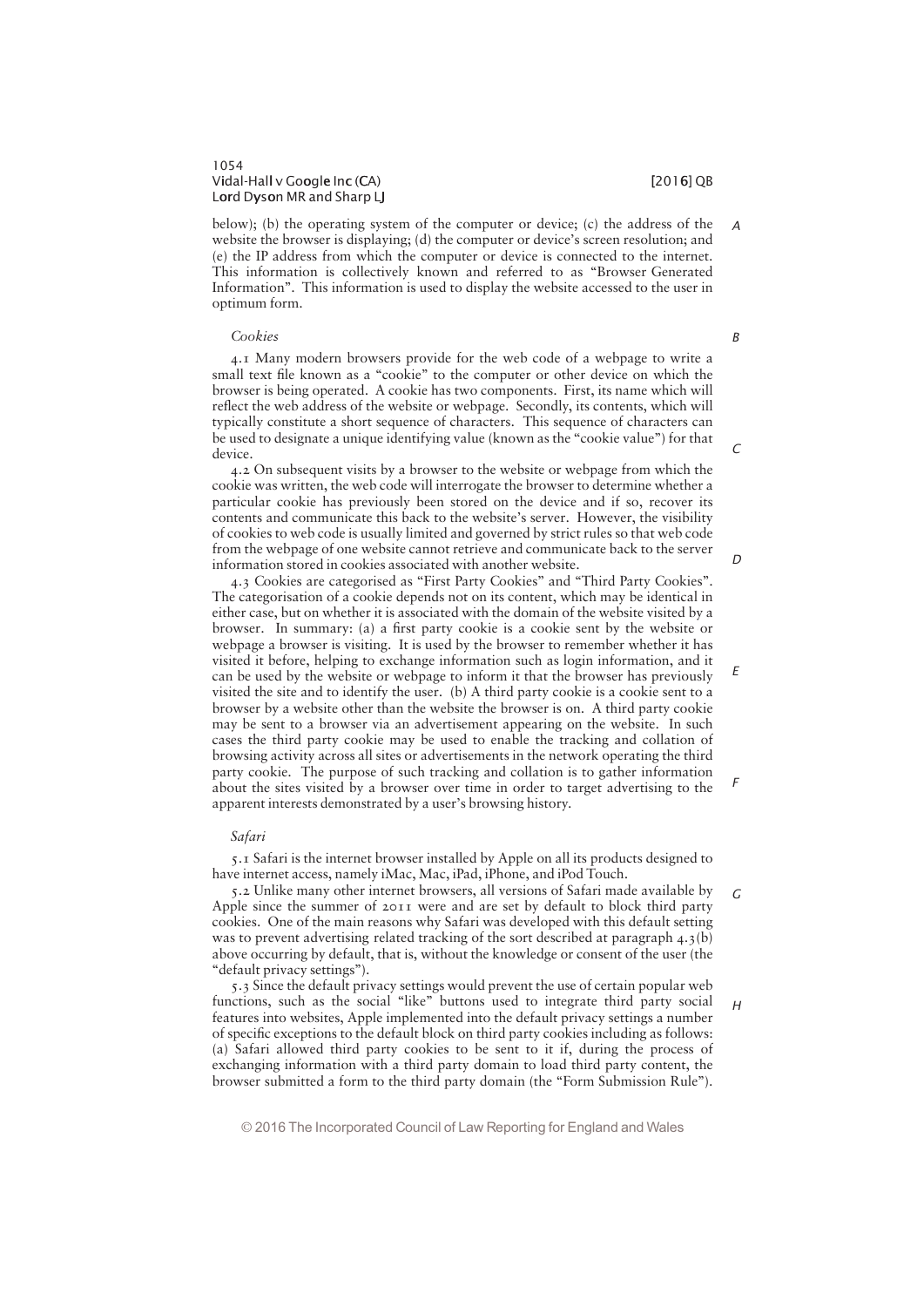(b) Safari allowed third party cookies to be sent to it if one cookie from that domain was already present on the browser (the "One In, All In Rule"). A

# The defendant's DoubleClick advertising service

6.1 DoubleClick was purchased by the defendant in 2008 for US\$3.1bn. It is not accounted for separately from other parts of the defendant, but since it generates approximately 96% of its revenue through its advertising products, and in 2011 its

advertising revenue was US\$36.5bn, of which US\$10.4bn came from non Google sites in its advertising network, it is to be inferred that the defendant makes an annual profit of billions of dollars from the DoubleClick service. B

6.2 Amongst other things, the defendant's DoubleClick service provides subscribing advertisers with a service called AdSense. For the purpose of this service, subscribing advertisers provide AdSense with browsing information received as a result of the use of the DoubleClick ID Cookie in relation to the individual browsers visiting their websites, as to which see further paragraph 7 below.

# The DoubleClick ID cookie

C

7.1 The DoubleClick ID cookie is and was at all relevant times associated with the domain doubleclick.net. The cookie value of the defendant's DoubleClick ID cookie is unique to the browser to which it is sent.

 $7.2$  Where an individual browser's design and settings allow it to accept third party cookies, the DoubleClick ID cookie is sent to that browser during the normal exchange of information that accompanies the display of a Google advertisement, namely, during the submission of Browser Generated Information.  $\Gamma$ 

7.3 Once a DoubleClick ID cookie has been sent to an individual browser, the DoubleClick ID cookie allows the defendant to recognise when that browser visits a website displaying an advertisement from the defendant's vast advertising network and to correlate the Browser Generated Information for individual browsers, thereby

- obtaining the following information: (a) the website visited. (b) The date on which the website was visited. (c) The time at which the website was visited. (d) The duration of the visit to the website. (e) The pages of the website visited. (f) The time spent visiting each page of the website. (g) The advertisement(s) viewed. (h) Information as to where the advertisement(s) was/were placed on the website visited. (i) The IP address of the browser, as a result of which it is often possible to determine approximate geographical location (to the nearest town or city). E
- 7.4 Since the information set out above would be obtained by the defendant on each occasion that the browser visited any website displaying an advertisement from the defendant's advertising network, over time the defendant thereby obtained not only the information set out at paragraph 7.3 above in relation to each such website but also information as to: (a) the order in which websites were visited; and (b) the frequency with which websites were visited. F
- $7.5$  As a result of the placing of a DoubleClick ID cookie on to a user's browser, the defendant was thereby able to and did obtain and collate private and/or personal information relating to users, including information relating to: (a) internet surfing habits as set out at paragraphs 7.3 and 7.4 above; (b) interests, hobbies and pastimes; (c) news reading habits; (d) shopping habits; (e) social class; (f) racial or ethnic origin;  $(g)$  political affiliation or opinion; (h) religious beliefs or beliefs of a similar nature; (i) trade union membership; (j) physical health; (k) mental health; (l) sexuality; (m) sexual interests; (n) age; (o) gender; (p) financial situation; (q) geographical location. G  $H$ 
	- 7.6 The defendant then aggregated browsers displaying sufficiently similar patterns, including those of the claimants, into groups with labels such as ""football lovers", "current affairs enthusiasts", which group labels its DoubleClick service then offered to advertisers subscribing to Adsense to choose from when selecting the type of people that they wanted to direct their advertisements to.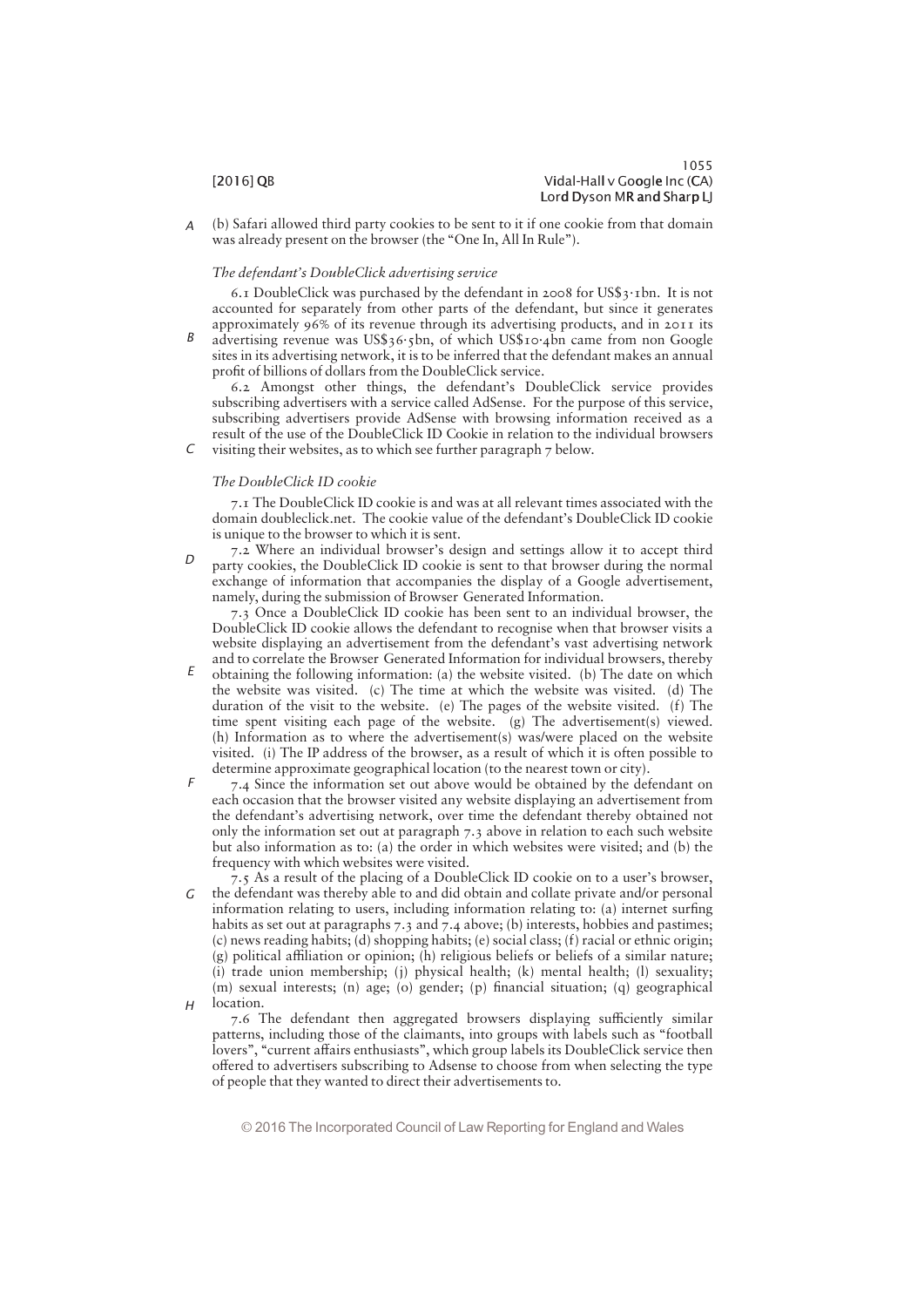# 1056 Vidal-Hall v Google Inc (CA) i later than the control of the control of  $[2016]$  QB Lord Dyson MR and Sharp LJ

### The "Opt Out Cookie"

8.1 The defendant has and at all material times before and during the relevant period had available on its website a privacy policy which explained that users could opt out of tracking and collation via the sending of a DoubleClick ID cookie to their browsers by allowing it to send an additional "opt out" cookie ("the Opt Out Cookie") to their computer or device.

8.2 Where a user opted for the Opt Out cookie to be sent to their computer or device, the effect was that although the browser still automatically submitted the same Browser Generated Information to the defendant, it would also submit the Opt Out cookie, thereby notifying the defendant not to track or collate the information for targeted advertising. B

8.3 In a statement issued to the public the defendant stated that the effect of the Opt Out cookie was as follows:

"After you opt out, Google will not collect interest category information and you will not receive interest based ads"  $\sqrt{ }$ 

"If you select the DoubleClick opt out cookie, ads delivered to your browser by our ad serving technology will not be based on the DoubleClick cookie."

8.4 No Opt Out cookie was made available to users with Safari browsers. The defendant's publicly stated reason for the absence of an Opt Out cookie for Safari users was that because Safari is set by default to block all third party cookies, then, provided that the user had not changed those settings, the default privacy settings would accomplish the same end as the Opt Out cookie.  $\Gamma$ 

### The intermediary cookie

9.1 The intermediary cookie was designed by the defendant in such a way that it was sent to Safari browsers operating the default privacy settings using the form submission rule (see paragraph  $5.3(a)$  above). It was utilised by the defendant during the relevant period.

9.2 As a result, the intermediary cookie was automatically sent to the browsers of Safari users who had not changed their default privacy settings and who accessed the defendant's internet services during the relevant period. Further, it was sent without the knowledge or consent of those users.

9.3 In common with the DoubleClick cookie, the intermediary cookie was at all relevant times a third party cookie associated with the domain doubleclick.net.

10.1 The effect of the intermediary cookie's association with the same domain name as the DoubleClick ID cookie was that once the intermediary cookie had been sent to a Safari user's browser, the One In, All In Rule (see paragraph  $\zeta$ , $\zeta$ (b) above) operated to allow the DoubleClick ID cookie also to be automatically sent on to the user's browser, again without the user's knowledge or consent (the "Safari Workaround").

10.2 As a result of the operation of the Safari Workaround during the relevant period the defendant, without Safari users' knowledge or consent thereby obtained and recorded the private and personal information referred to at paragraph 7.5 above. G

10.3 Further, in the premises, the defendant's public statement (referred to at paragraph 8.3 above) about the effect of the Safari default settings upon its ability to send the DoubleClick cookie to Safari browsers, was false . . .

# Information obtained by the defendant

12.1 During the claimants' Safari and Google usage as set out at paragraphs 11.1 11.3 above the intermediary cookie and then the DoubleClick ID cookie were sent to the claimants' browsers which affected the Safari Workaround in the circumstances described at paragraph 10 above.

© 2016 The Incorporated Council of Law Reporting for England and Wales

H

E

F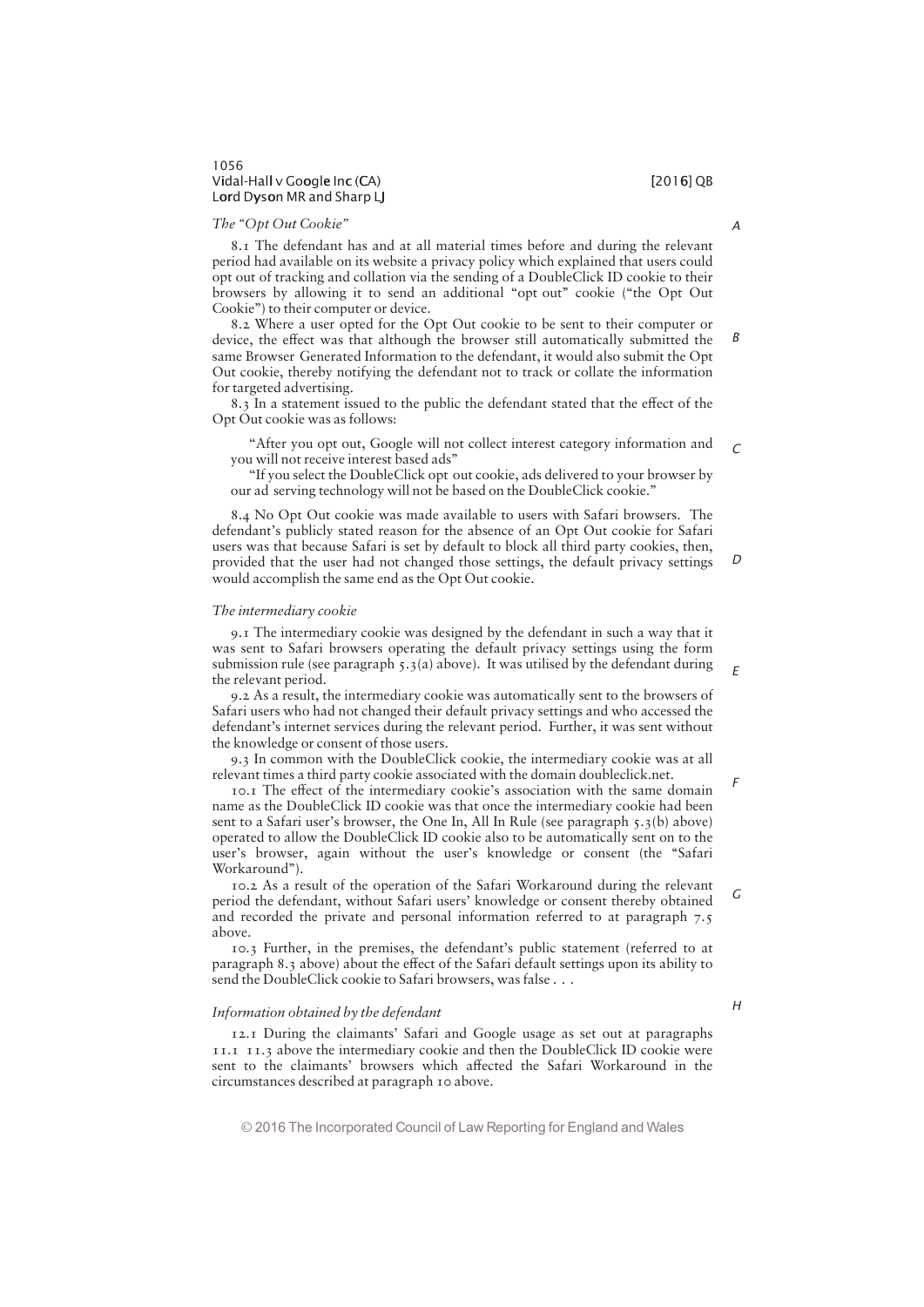### 1057 [2016] QB Vidal-Hall v Google Inc (CA) Lord Dyson MR and Sharp LJ

12.2 As a result of the operation of the Safari Workaround, the defendant obtained and recorded personal and/or private information relating to the claimants and each of them falling within one or more of the categories set out at paragraph 7.5 above (the "private information"). Details as to which categories of information were obtained in relation to each claimant are set out in the confidential schedule to the claimant specific particulars of claim. A

12.3 Paragraphs 6 and 7.6 are repeated.

# The claimants' claims Misuse of private information

13.1 Each claimant's private information was information in relation to which that claimant had a reasonable expectation of privacy. For the avoidance of doubt, it is the claimants' general case that each claimant had a reasonable expectation of privacy in the private information regardless of whether that claimant in fact had

knowledge of any or all of the following: (a) the existence and intended operation of Safari's default settings in relation to third party cookies referred to at paragraph 5.2 above; (b) the exceptions created by Apple referred to at paragraph 5.3 above; (c) the public statement of the defendant referred to at paragraph 8.4 above. C

13.2 The position in relation to each claimant's knowledge of the matters set out at sub paragraphs  $13(a)$  to (c) above is set out in the claimant specific particulars of claim.

13.3 None of the claimants had knowledge at any material time of the existence or effect of the Safari Workaround.  $\Gamma$ 

14.1 The acts set out at paragraphs 9.10 and 12 above were wrongful and constituted an unjustified infringement of each claimant's right to privacy and a misuse of each claimant's private information by the defendant.

14.2 The claimants will rely in particular on the facts that these acts were carried out without the claimants' prior knowledge or consent and/or in direct contravention of the defendant's public statement about its ability to obtain the private information from Safari users such as the claimants . . . E

## Data Protection Act 1998

16. Further or alternatively the defendant processed the claimants' personal data during the relevant period in breach of its statutory duties as a "data controller" to comply with the data protection principles set out at Schedules  $\tau$ , 2 and/or 3 to the

Data Protection Act 1998 (the "DPA") as set out below: (a) the private information is or was at all material times "data" within the meaning of section  $I(I)$  of the DPA. (b) The defendant was a "data controller" within the meaning of section  $I(I)$  of the DPA. (c) The claimants were "data subjects" within the meaning of section  $I(I)$  of the DPA. (d) A substantial proportion of the private information was "personal data" within the meaning of section  $I(I)$  of the DPA. (e) Some of the private information was "sensitive personal data" within the meaning of section  $2$  of the DPA. F G

17. Pursuant to section  $4(4)$  of the DPA the defendant was under a duty to comply with the data protection principles in relation to all the personal data of which it was the data controller.

18. The defendant failed to comply with the data protection principles and thereby acted in breach of its aforementioned duty.

### Particulars of breach H

(a) Contrary to the first data protection principle the private information was not processed fairly and lawfully: (i) contrary to Schedule 1, Part II, paragraph  $2(T)(a)$ , the claimants were not provided with and nor did they have made readily available to them the information referred to at paragraph  $2(3)$  therein. (ii) The private information was obtained without the knowledge or consent of the claimants and in

B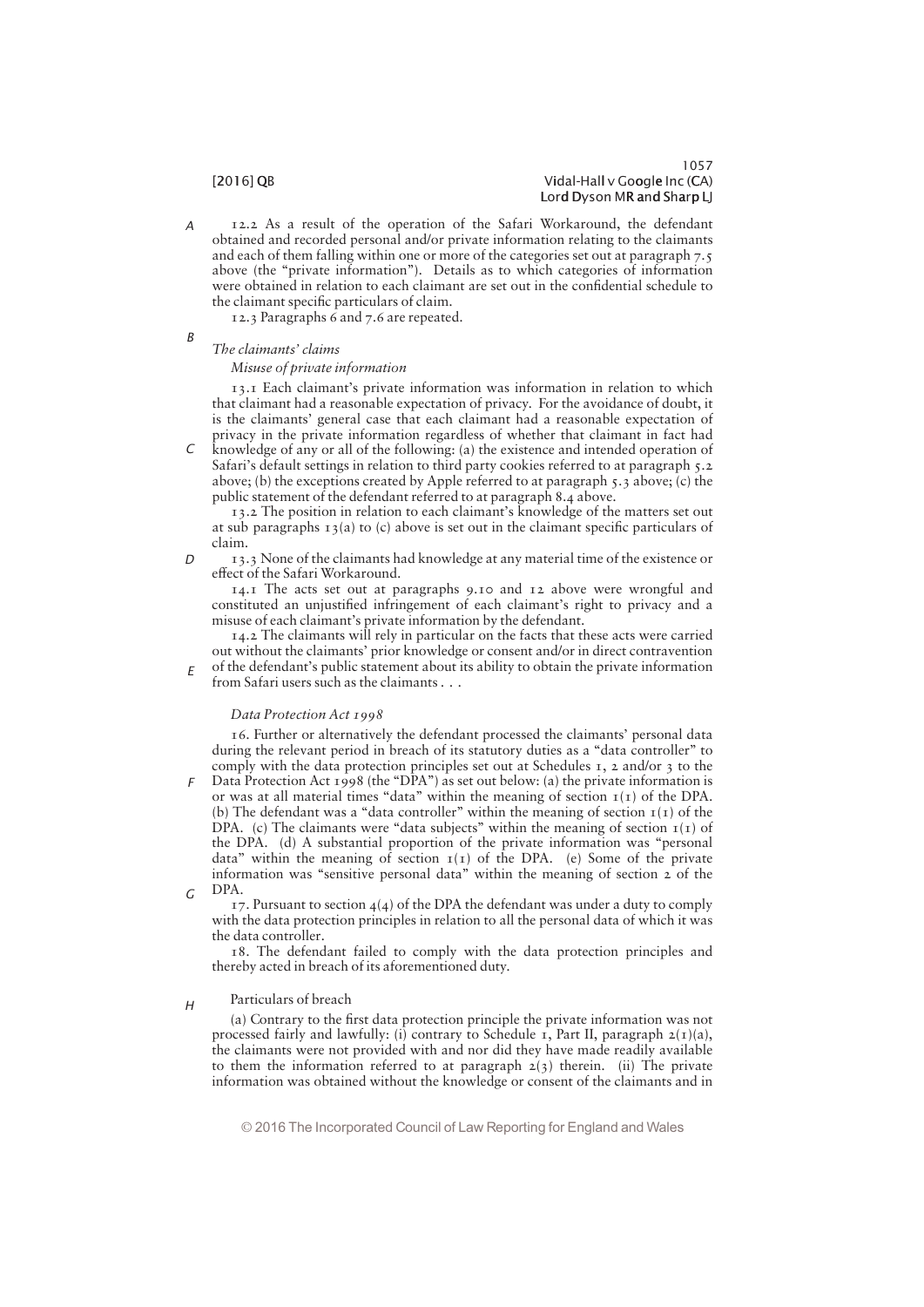# 1058 Vidal-Hall v Google Inc (CA) i later than the control of the control of  $[2016]$  QB Lord Dyson MR and Sharp LJ

A

B

 $\Gamma$ 

D

F

circumstances where the defendant had made public statements to the effect that it would not obtain the private information from them: see Schedule 1, Part II, paragraph  $I(I)$ . (iii) None of the conditions in Schedule 2 was met. (iv) Further, in the case of the private information constituting sensitive personal data, none of the conditions in Schedule 3 was also met. (b) Contrary to the second data protection principle, the private information was not obtained only for one or more specified and lawful purposes, or alternatively was further processed in a manner incompatible with that purpose or those purposes. (c) Contrary to the sixth data protection principle, the private information was not processed in accordance with the rights of the claimants under the DPA (see sections 7, 10, 11, 12 and 14), because the claimants did not know and the defendant took no steps to make them aware of the fact that it was processing their data by means of the Safari Workaround. Further, the defendant made the public statement to the effect that it would not process the claimants' private information in that way. (d) Contrary to the seventh data protection principle, the defendant failed to ensure that appropriate technical and organisational measures were taken against unauthorised or unlawful processing of the claimants' private information. Sub paragraph (a) herein is repeated.

### Damages and account of profits

19. By reason of the defendant's misuse of the claimants' private information and/or breach of confidence as set out above, the claimants and each of them have suffered damage to personal dignity, autonomy and integrity, and have been caused anxiety and distress. Further or alternatively the claimants were caused damage and distress, in respect of which each claims compensation pursuant to section 13 of the DPA. Particulars of the matters relied on in support of each claimant's claim for damages and/or compensation pursuant to section 13 of the DPA are set out in the claimant specific particulars of claim.

20. In support of their claims for damages the claimants will rely, in addition to the facts and matters set out in the claimant specific particulars of claim upon the following: (a) the defendant ought to have been aware of the Safari Workaround from at least a very early stage during the relevant period. The claimants rely in support of this contention upon the fact that as a result of the operation of the Safari Workaround, the defendant tracked and collated information regarding the internet usage of many millions of Safari users which could not have been tracked and collated but for its operation. In the circumstances it should have been apparent to the defendant that the volume of information it was collecting from Safari users was way in excess of that which it would have expected to collect given the existence of the default privacy settings. (b) Further or alternatively, it is to be inferred from the matters set out at paragraph  $2O(a)$  above that the defendant was at all material times in fact aware of the Safari Workaround or became aware of it during the relevant period but chose to do nothing about it until the effect of the Safari Workaround came into the public domain as a result of the investigations on an independent third party. (c) The failure by the defendant to answer in pre action correspondences a number of reasonable questions put forward by the claimants which, if answered, would clearly have helped clarify the issues in dispute between the parties and further the overriding objective, namely questions as to: (i) the extent to which and the manner in which the defendant tracked the claimants' activities via the Safari Workaround; (ii) what information was obtained by the defendant about the claimants during the operation of the Safari Workaround and how it was obtained; (iii) how long the Safari Workaround was operational; (iv) where and how information obtained through the Safari Workaround was shared; (v) the identities of third parties to whom information, or any part of information, obtained through the Safari Workaround was provided, and if so, on what terms and over what period was it provided; (vi) the fact of and extent of the defendant employees' knowledge and/or awareness of and/or authorisation of the Safari Workaround, both prior to implementation and subsequent to implementation but prior to its discovery and E G H